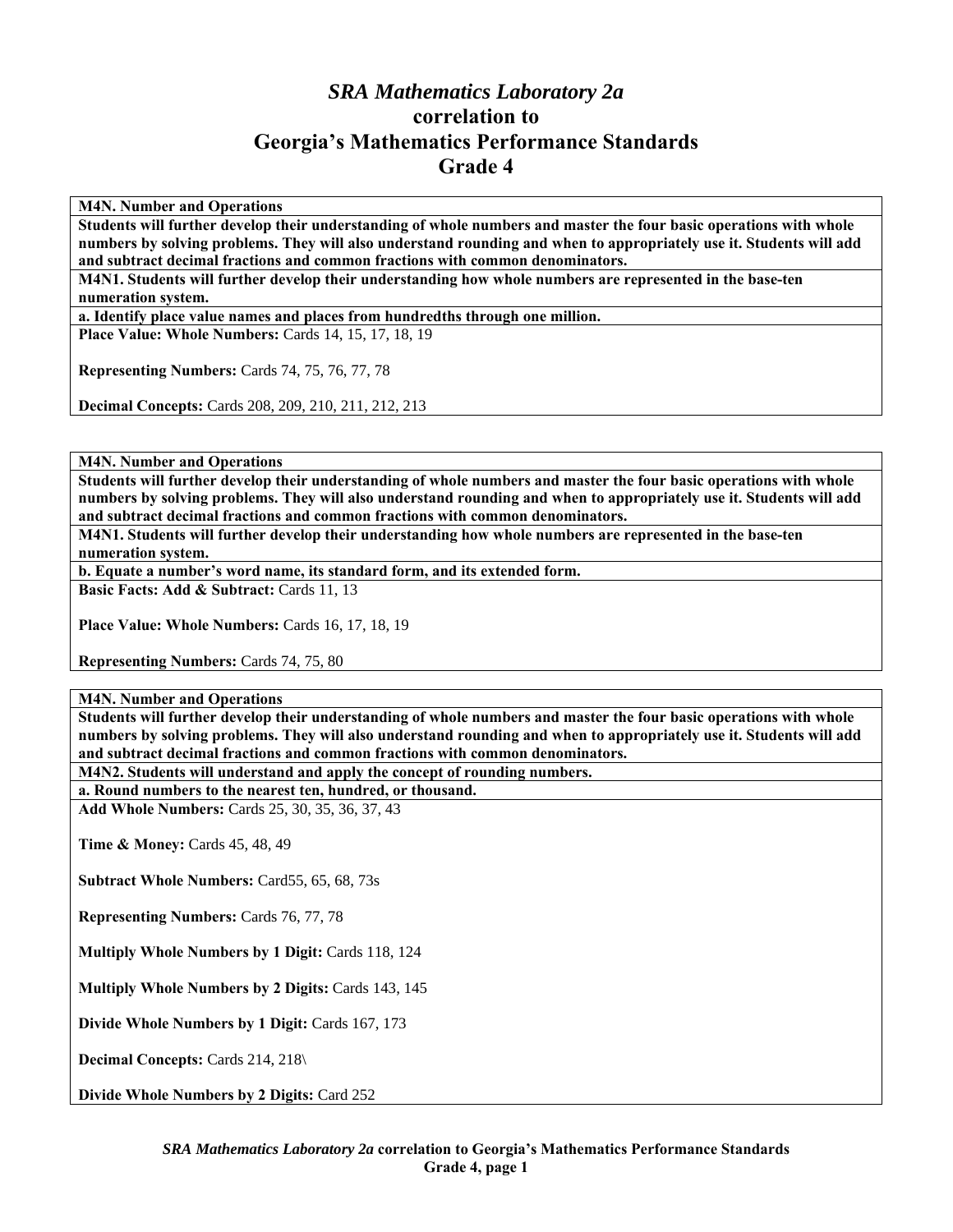**Students will further develop their understanding of whole numbers and master the four basic operations with whole numbers by solving problems. They will also understand rounding and when to appropriately use it. Students will add and subtract decimal fractions and common fractions with common denominators.** 

**M4N2. Students will understand and apply the concept of rounding numbers.** 

**b. Describe situations in which rounding numbers would be appropriate and determine whether to round to the nearest ten, hundred, or thousand.** 

**Add Whole Numbers:** Cards 25, 30, 35, 36, 37, 43

**Time & Money: Cards 45, 48, 49** 

**Subtract Whole Numbers:** Card55, 65, 68, 73s

**Representing Numbers:** Cards 76, 77, 78

**Multiply Whole Numbers by 1 Digit:** Cards 118, 124

**Multiply Whole Numbers by 2 Digits:** Cards 143, 145

**Divide Whole Numbers by 1 Digit:** Cards 167, 173

**Decimal Concepts: Cards 214, 218\** 

**Divide Whole Numbers by 2 Digits:** Card 252

**M4N. Number and Operations** 

**Students will further develop their understanding of whole numbers and master the four basic operations with whole numbers by solving problems. They will also understand rounding and when to appropriately use it. Students will add and subtract decimal fractions and common fractions with common denominators.** 

**M4N2. Students will understand and apply the concept of rounding numbers.** 

**c. Understand the meaning of rounding a decimal fraction to the nearest whole number.** 

**Time & Money:** Cards 45, 48, 49

**Decimal Concepts:** Cards 214, 218

**M4N. Number and Operations** 

**Students will further develop their understanding of whole numbers and master the four basic operations with whole numbers by solving problems. They will also understand rounding and when to appropriately use it. Students will add and subtract decimal fractions and common fractions with common denominators.** 

**M4N2. Students will understand and apply the concept of rounding numbers.** 

**d. Represent the results of computation as a rounded number when appropriate and estimate a sum or difference by rounding numbers.** 

**Add Whole Numbers:** Cards 25, 30, 35, 36, 37, 43

**Time & Money: Cards 45, 48, 49** 

**Subtract Whole Numbers:** Card 55, 65, 68, 73

**Multiply Whole Numbers by 1 Digit:** Cards 118, 124

**Multiply Whole Numbers by 2 Digits:** Cards 143, 145

**Divide Whole Numbers by 1 Digit:** Cards 167, 169, 173

**Decimal Concepts:** Cards 214, 218

**Divide Whole Numbers by 2 Digits:** Card 252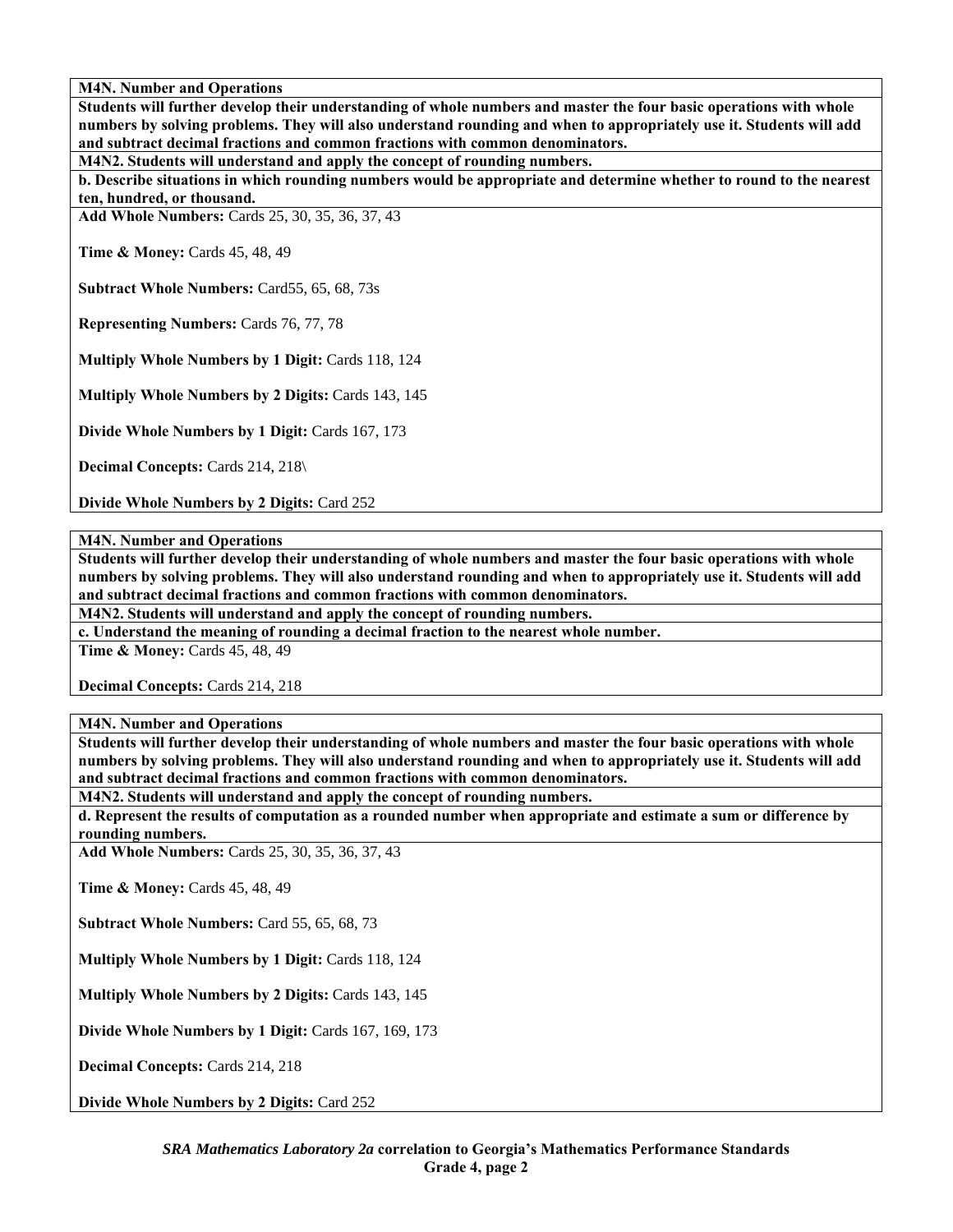**Students will further develop their understanding of whole numbers and master the four basic operations with whole numbers by solving problems. They will also understand rounding and when to appropriately use it. Students will add and subtract decimal fractions and common fractions with common denominators.** 

**M4N3. Students will solve problems involving multiplication of 2-3 digit numbers by 1-2 digit numbers.** 

**Linear Measurement:** Cards 86, 87, 90, 92, 93, 97

**Basic Facts: Multiply & Divide:** Cards 98, 99, 100, 101, 102, 103

**Multiply Whole Numbers by 1 Digit:** Cards 113, 114, 115, 116, 117, 118, 119, 120, 121, 122, 123, 124, 125, 126, 127, 128, 129

**Multiply Whole Numbers by 2 Digits:** Cards 140, 141, 142, 143, 144, 145, 146, 147, 148, 149, 150

**Weight, Capacity & Temperature:** Cards 226, 227, 228, 229, 231

**M4N. Number and Operations** 

**Students will further develop their understanding of whole numbers and master the four basic operations with whole numbers by solving problems. They will also understand rounding and when to appropriately use it. Students will add and subtract decimal fractions and common fractions with common denominators.** 

**M4N4. Students will further develop their understanding of division of whole numbers and divide in problem solving situations without calculators.** 

**a. Know the division facts with understand and fluency.** 

**Basic Facts: Multiply & Divide:** Cards 104, 105, 106, 107, 108, 109, 110, 111, 112

**Divide Whole Numbers by 1 Digit:** Cards 161, 162, 163, 164, 165, 166, 167, 168, 169, 170, 171, 172, 173

Patterns & Numbers: Cards 206, 207

**Divide Whole Numbers by 2 Digits:** Cards 248, 249, 250, 251, 252, 253, 254, 255, 256, 257, 258, 259

**M4N. Number and Operations** 

**Students will further develop their understanding of whole numbers and master the four basic operations with whole numbers by solving problems. They will also understand rounding and when to appropriately use it. Students will add and subtract decimal fractions and common fractions with common denominators.** 

**M4N4. Students will further develop their understanding of division of whole numbers and divide in problem solving situations without calculators.** 

**b. Solve problems involving division by a 2-digit number (including those that generate a remainder). Divide Whole Numbers by 2 Digits:** Cards 248, 249, 250, 251, 252, 253, 254, 255, 256, 257, 258, 259

**M4N. Number and Operations** 

**Students will further develop their understanding of whole numbers and master the four basic operations with whole numbers by solving problems. They will also understand rounding and when to appropriately use it. Students will add and subtract decimal fractions and common fractions with common denominators.** 

**M4N4. Students will further develop their understanding of division of whole numbers and divide in problem solving situations without calculators.** 

**c. Understand the relationship between dividend, divisor, quotient, and remainder.** 

**Basic Facts: Multiply & Divide:** Cards 104, 105, 106, 107, 108, 109, 110, 111, 112

**Divide Whole Numbers by 1 Digit:** Cards 161, 162, 163, 164, 165, 166, 167, 168, 169, 170, 171, 172, 173

**Divide Whole Numbers by 2 Digits:** Cards 248, 249, 250, 251, 252, 253, 254, 255, 256, 257, 258, 259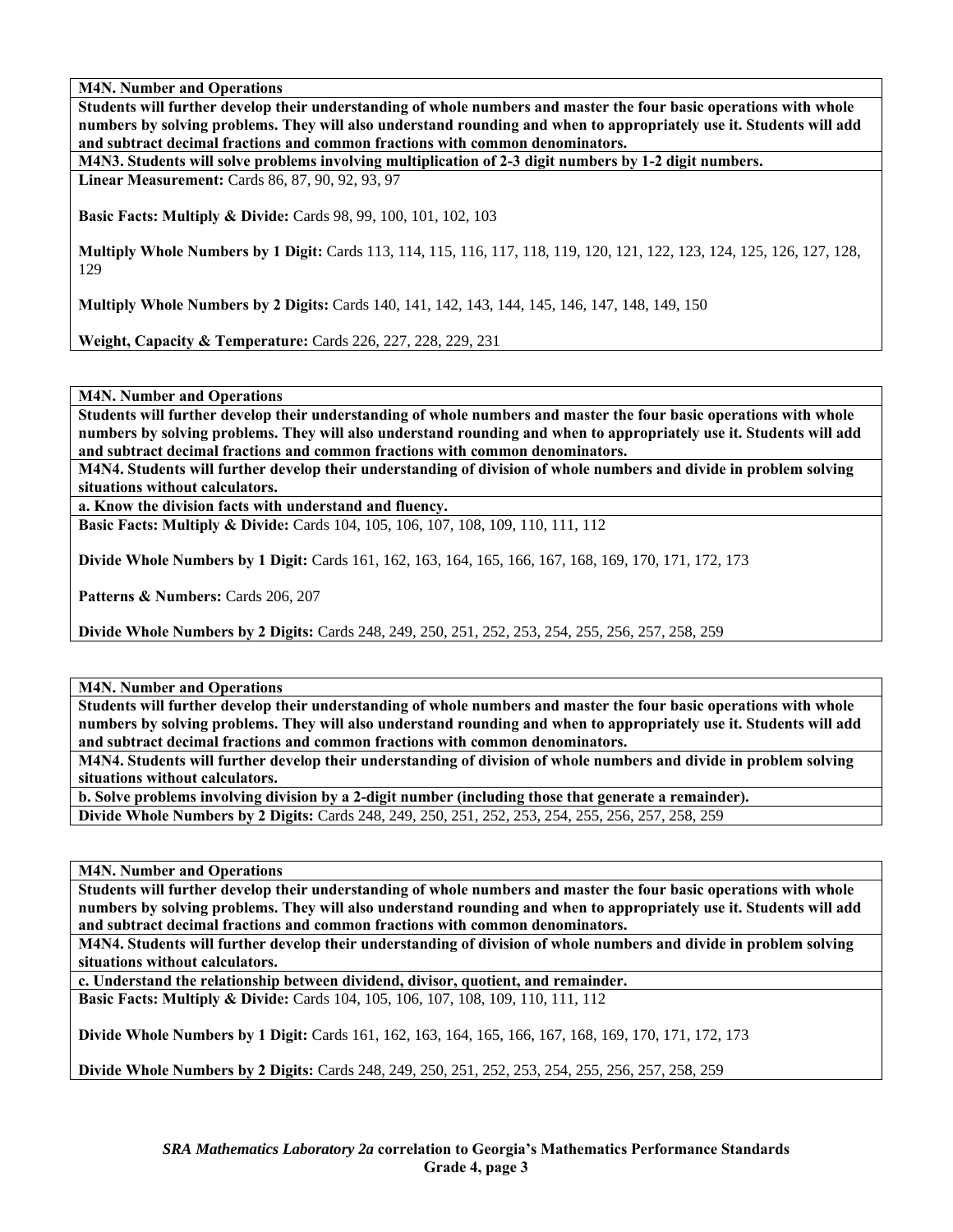**Students will further develop their understanding of whole numbers and master the four basic operations with whole numbers by solving problems. They will also understand rounding and when to appropriately use it. Students will add and subtract decimal fractions and common fractions with common denominators.** 

**M4N4. Students will further develop their understanding of division of whole numbers and divide in problem solving situations without calculators.** 

**d. Understand and explain the effect on the quotient of multiplying or dividing both the divisor and dividend by the**  same number  $(2050 \div 50)$  yields the same answer as  $205 \div 5$ ).

**Divide Whole Numbers by 2 Digits:** Cards 248, 252, 254, 256

**M4N. Number and Operations** 

**Students will further develop their understanding of whole numbers and master the four basic operations with whole numbers by solving problems. They will also understand rounding and when to appropriately use it. Students will add and subtract decimal fractions and common fractions with common denominators.** 

**M4N5. Students will further develop their understanding of the meaning of decimal fractions and use them in computations.** 

**a. Understand decimal fractions are a part of the base-ten system.** 

**Decimal Concepts:** Cards 208, 209, 210, 211, 212, 213, 214, 215, 216, 217, 218

**M4N. Number and Operations** 

**Students will further develop their understanding of whole numbers and master the four basic operations with whole numbers by solving problems. They will also understand rounding and when to appropriately use it. Students will add and subtract decimal fractions and common fractions with common denominators.** 

**M4N5. Students will further develop their understanding of the meaning of decimal fractions and use them in computations.** 

**b. Understand the relative size of numbers and order two digit decimal fractions. Place Value: Whole Numbers:** Cards 20, 21, 22, 23, 24

**Representing Numbers:** Cards 79, 81, 82, 83, 84

**Decimal Concepts:** Cards 214, 215, 216, 217, 218

**M4N. Number and Operations** 

**Students will further develop their understanding of whole numbers and master the four basic operations with whole numbers by solving problems. They will also understand rounding and when to appropriately use it. Students will add and subtract decimal fractions and common fractions with common denominators.** 

**M4N5. Students will further develop their understanding of the meaning of decimal fractions and use them in computations.** 

**c. Add and subtract both one and two digit decimal fractions.** 

**Time & Money: Cards 46, 47, 49** 

**Add & Subtract Decimals:** Cards 289, 290, 291, 292, 293, 294, 295, 296, 297, 298, 299, 300

**M4N. Number and Operations** 

**Students will further develop their understanding of whole numbers and master the four basic operations with whole numbers by solving problems. They will also understand rounding and when to appropriately use it. Students will add and subtract decimal fractions and common fractions with common denominators.** 

**M4N5. Students will further develop their understanding of the meaning of decimal fractions and use them in computations.** 

**d. Model multiplication and division of decimal fractions by whole numbers.** 

**Weight, Capacity & Temperature:** Card 227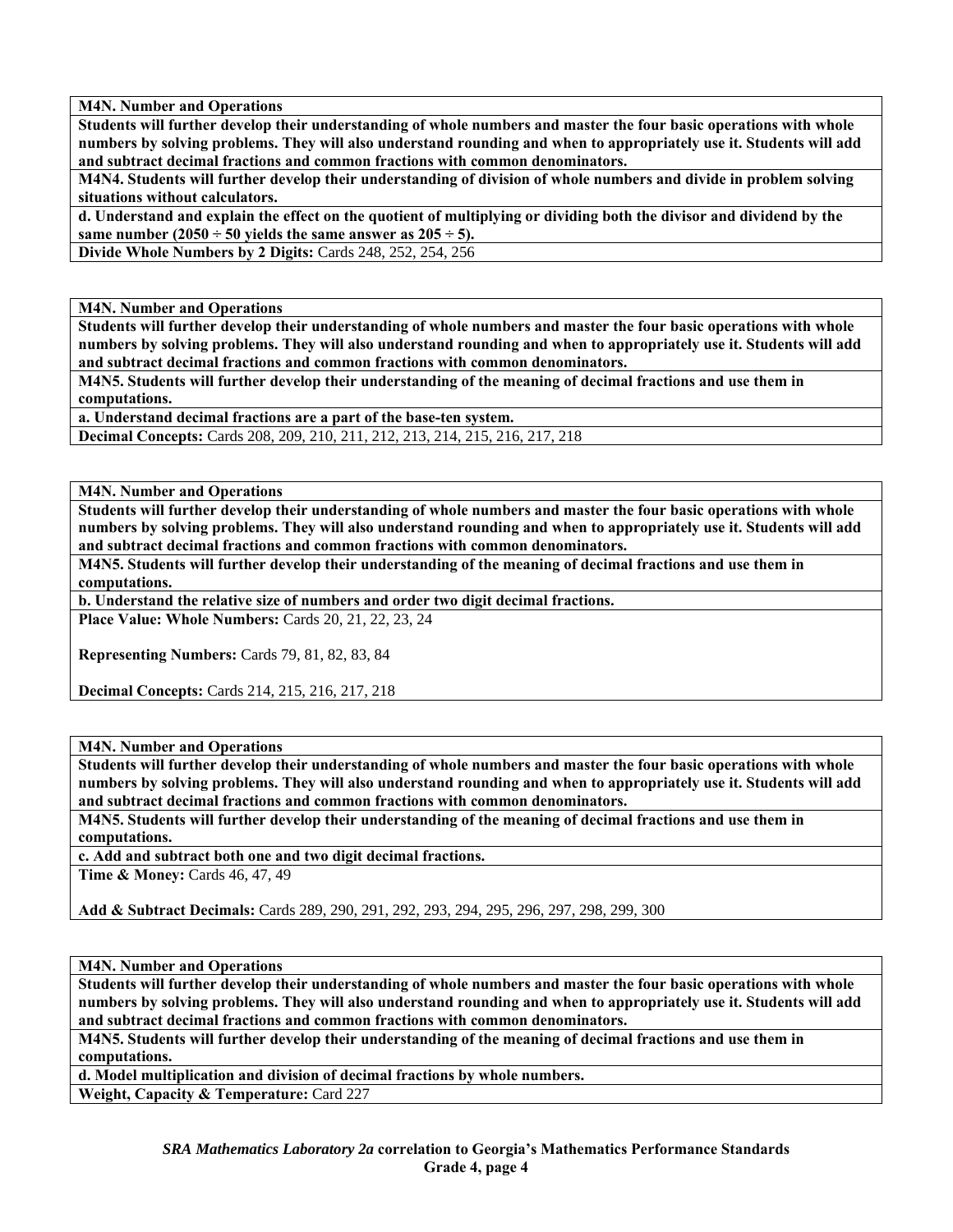**Students will further develop their understanding of whole numbers and master the four basic operations with whole numbers by solving problems. They will also understand rounding and when to appropriately use it. Students will add and subtract decimal fractions and common fractions with common denominators.** 

**M4N5. Students will further develop their understanding of the meaning of decimal fractions and use them in computations.** 

**e. Multiply and divide both one and two digit decimal fractions by whole numbers.** 

**Weight, Capacity & Temperature:** Card 227

**M4N. Number and Operations** 

**Students will further develop their understanding of whole numbers and master the four basic operations with whole numbers by solving problems. They will also understand rounding and when to appropriately use it. Students will add and subtract decimal fractions and common fractions with common denominators.** 

**M4N6. Students will further develop their understanding of the meaning of common fractions and use them in computations.** 

**a. Understand representations of simple equivalent fractions.** 

**Fraction Concepts:** Cards 235, 237, 238, 239

Add & Subtract Fractions: Cards 260, 264

**M4N. Number and Operations** 

**Students will further develop their understanding of whole numbers and master the four basic operations with whole numbers by solving problems. They will also understand rounding and when to appropriately use it. Students will add and subtract decimal fractions and common fractions with common denominators.** 

**M4N6. Students will further develop their understanding of the meaning of common fractions and use them in computations.** 

**b. Add and subtract fractions and mixed numbers with common denominators (denominators should not exceed twelve).** 

**Add & Subtract Fractions:** Cards 262, 263, 264, 265, 266, 267, 268, 269

**M4N. Number and Operations** 

**Students will further develop their understanding of whole numbers and master the four basic operations with whole numbers by solving problems. They will also understand rounding and when to appropriately use it. Students will add and subtract decimal fractions and common fractions with common denominators.** 

**M4N6. Students will further develop their understanding of the meaning of common fractions and use them in computations.** 

**c. Convert and use mixed numbers and improper fractions interchangeably.** 

**Fraction Concepts:** Cards 236, 237, 238

**Add & Subtract Fractions:** Cards 267, 268, 269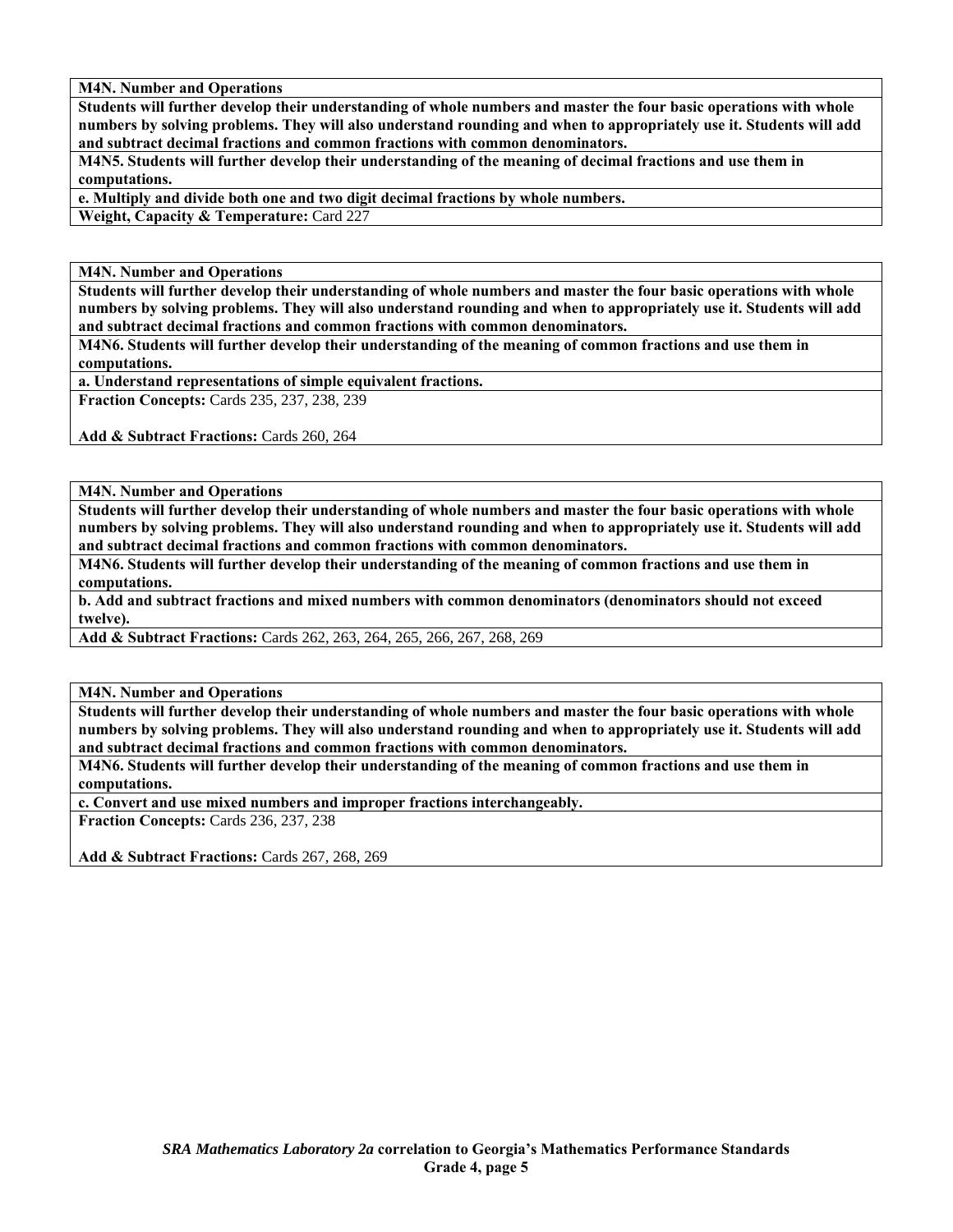**Students will further develop their understanding of whole numbers and master the four basic operations with whole numbers by solving problems. They will also understand rounding and when to appropriately use it. Students will add and subtract decimal fractions and common fractions with common denominators.** 

**M4N7. Students will explain and use properties of the four arithmetic operations to solve and check problems. a. Describe situations in which the four operations may be used and the relationships among them.** 

**Basic Facts: Add & Subtract:** Cards 1, 2, 3, 4, 5, 6, 7, 8, 9, 10, 11, 12, 13

**Add Whole Numbers:** Cards 25, 26, 27, 28, 29, 30, 31, 32, 33, 34, 35, 36, 37, 38, 39, 40, 41, 42, 43

**Subtract Whole Numbers:** Cards 55, 56, 57, 58, 59, 60, 61, 62, 63, 64, 65, 66, 67, 68, 69, 70, 71, 72, 73

**Basic Facts: Multiply & Divide:** Cards 98, 99, 100, 101, 102, 103, 104, 105, 106, 107, 108, 109, 110, 111, 112

**Multiply Whole Numbers by 1 Digit:** Cards 113, 114, 115, 116, 117, 118, 119, 120, 121, 122, 123, 124, 125, 126, 127, 128, 129

**Multiply Whole Numbers by 2 Digits:** Cards 140, 141, 142, 143, 144, 145, 146, 147, 148, 149, 150

**Divide Whole Numbers by 1 Digit:** Cards 161, 162, 163, 164, 165, 166, 167, 168, 169, 170, 171, 172, 173

**Patterns & Numbers:** Cards 203, 204, 205, 206, 207

**Divide Whole Numbers by 2 Digits:** Cards 248, 249, 250, 251, 252, 253, 254, 255, 256, 257, 258, 259

**Add & Subtract Fractions:** Cards 260, 261, 262, 263, 264, 265, 266, 267, 268, 269

**Add & Subtract Decimals:** Cards 289, 290, 291, 292, 293, 294, 295, 296, 297, 298, 299, 300

**M4N. Number and Operations** 

**Students will further develop their understanding of whole numbers and master the four basic operations with whole numbers by solving problems. They will also understand rounding and when to appropriately use it. Students will add and subtract decimal fractions and common fractions with common denominators.** 

**M4N7. Students will explain and use properties of the four arithmetic operations to solve and check problems.** 

**b. Compute using the order of operations, including parentheses.** 

This concept is not covered at this level.

**M4N. Number and Operations** 

**Students will further develop their understanding of whole numbers and master the four basic operations with whole numbers by solving problems. They will also understand rounding and when to appropriately use it. Students will add and subtract decimal fractions and common fractions with common denominators.** 

**M4N7. Students will explain and use properties of the four arithmetic operations to solve and check problems.** 

**c. Compute using the commutative, associative, and distributive properties.** 

**Basic Facts: Add & Subtract: Cards 10, 13** 

**Basic Facts: Multiply & Divide: Cards 102, 103**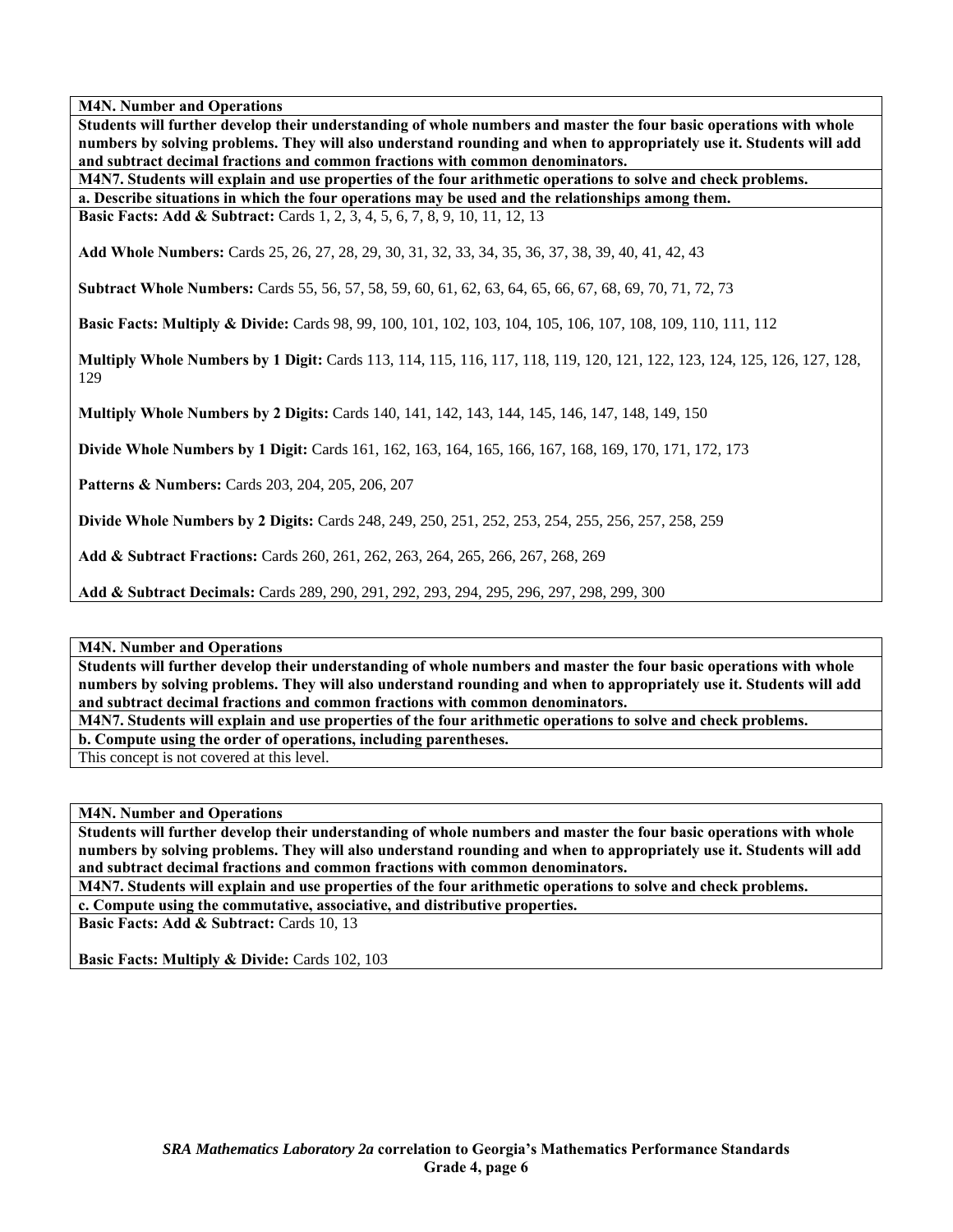**Students will further develop their understanding of whole numbers and master the four basic operations with whole numbers by solving problems. They will also understand rounding and when to appropriately use it. Students will add and subtract decimal fractions and common fractions with common denominators.** 

**M4N7. Students will explain and use properties of the four arithmetic operations to solve and check problems.** 

**d. Use mental math and estimation strategies to compute.** 

**Basic Facts: Add & Subtract:** Cards 1, 2, 3, 4, 5, 6, 7, 8, 9, 10, 11, 12, 13

**Add Whole Numbers:** Cards 25, 30, 37, 43

**Time & Money: Cards 45, 48, 49** 

**Subtract Whole Numbers:** Cards 55, 65, 68, 73

**Basic Facts: Multiply & Divide:** Cards 98, 99, 100, 101, 102, 103, 104, 105, 106, 107, 108, 109, 110, 111, 112

**Multiply Whole Numbers by 1 Digit:** Cards 113, 114, 115, 116, 118, 119, 124, 129

**Multiply Whole Numbers by 2 Digits:** Cards 140, 141, 142, 143, 145

**Divide Whole Numbers by 1 Digit:** Cards 167, 173

**Divide Whole Numbers by 2 Digits:** Card 253

**M4M. Measurement** 

**Students will measure weight in appropriate metric and standard units. They will also measure angles.** 

**M4M1. Student will understand the concept of weight and how to measure it.** 

**a. Use standard and metric units to measure the weight of objects.** 

**Weight, Capacity & Temperature:** Cards 219, 221, 223, 225, 226, 227, 228, 231

**M4M. Measurement** 

**Students will measure weight in appropriate metric and standard units. They will also measure angles.** 

**M4M1. Student will understand the concept of weight and how to measure it.** 

**b. Know units used to measure weight (gram, kilogram, ounces, pounds, and tons).** 

**Weight, Capacity & Temperature:** Cards 219, 221, 223, 225, 226, 227, 228, 231

**M4M. Measurement** 

**Students will measure weight in appropriate metric and standard units. They will also measure angles.** 

**M4M1. Student will understand the concept of weight and how to measure it.** 

**c. Compare one unit to another within a single system of measurement.** 

**Linear Measurement:** Cards 86, 87, 90, 92, 93, 97

**Weight, Capacity & Temperature:** Cards 226, 227, 228, 229, 231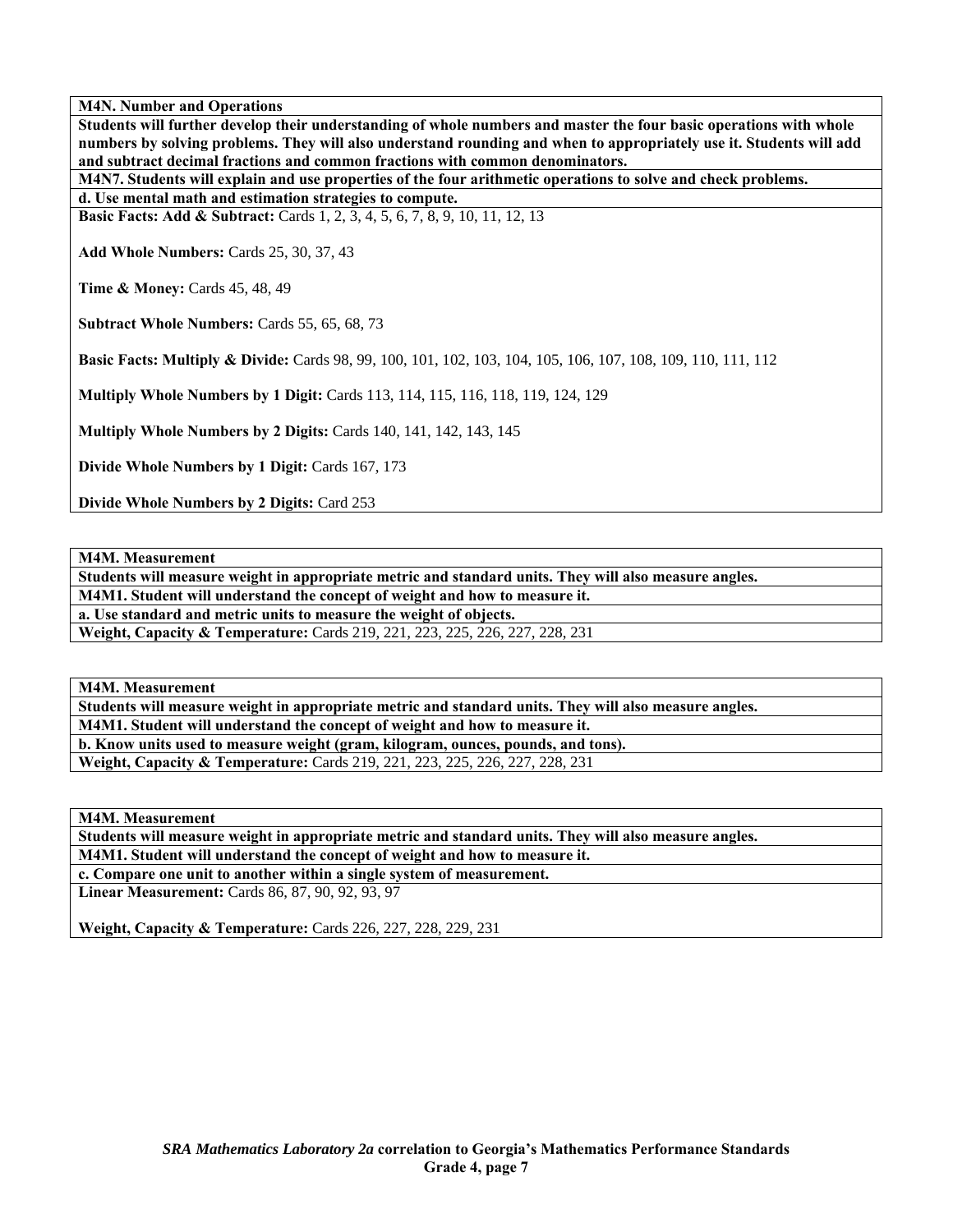**M4M. Measurement** 

**Students will measure weight in appropriate metric and standard units. They will also measure angles. M4M2. Student will understand the concept of angles and how to measure it.** 

**a. Use tools, such as a protractor or angle ruler, and other methods such as paper folding, drawing a diagonal in a square, to measure angles.** 

**Geometric Figures:** Cards 132, 133, 134, 135, 136, 137, 139

**Geometry Basics:** Cards 151, 155

**M4M. Measurement** 

**Students will measure weight in appropriate metric and standard units. They will also measure angles.** 

**M4M2. Student will understand the concept of angles and how to measure it.** 

**b. Understand the meaning and measure of a half rotation (180º) and a full rotation (360º).** 

**Spatial Sense & Transformations:** Cards 271, 272, 274, 276, 280

**M4G. Geometry** 

**Students will understand and construct plane and solid geometric figures. They will also graph points on the coordinate plane.** 

**M4G1. Students will define and identify the characteristics of geometric figures through examination and construction. a. Examine and compare angles in order to classify and identify triangles by their angles.** 

**Geometric Figures:** Cards 133, 134, 135, 136, 139

**Geometry Basics:** Cards 151, 152

**M4G. Geometry** 

**Students will understand and construct plane and solid geometric figures. They will also graph points on the coordinate plane.** 

**M4G1. Students will define and identify the characteristics of geometric figures through examination and construction. b. Describe parallel and perpendicular lines in plane geometric figures.** 

**Geometric Figures:** Cards 131, 134, 137, 139

**Geometry Basics:** Card 151

**M4G. Geometry** 

**Students will understand and construct plane and solid geometric figures. They will also graph points on the coordinate plane.** 

**M4G1. Students will define and identify the characteristics of geometric figures through examination and construction. c. Examine and classify quadrilaterals (including parallelograms, squares, rectangles, trapezoids, and rhombi). Geometric Figures:** Cards 137, 138, 139

**Geometry Basics:** Cards 151, 152, 153, 155

**M4G. Geometry** 

**Students will understand and construct plane and solid geometric figures. They will also graph points on the coordinate plane.** 

**M4G1. Students will define and identify the characteristics of geometric figures through examination and construction. d. Compare and contrast the relationships among quadrilaterals.** 

**Geometric Figures:** Cards 137, 138, 139

**Geometry Basics:** Cards 151, 152, 153, 155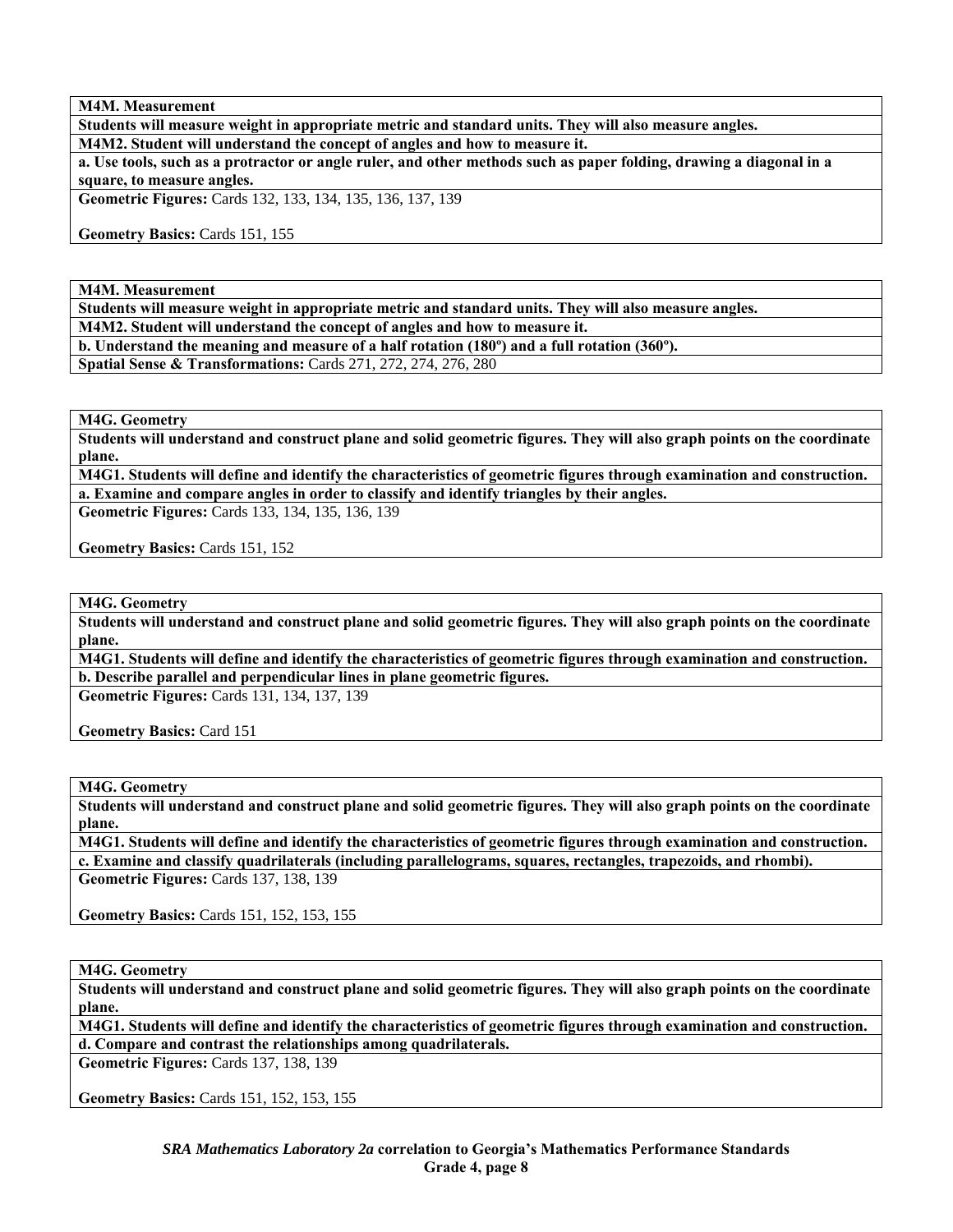**M4G. Geometry** 

**Students will understand and construct plane and solid geometric figures. They will also graph points on the coordinate plane.** 

**M4G2. Students will understand fundamental solid figures.** 

**a. Compare and contrast a cube and a rectangular prism in terms of the number and shape of their faces, edges, and vertices.** 

**Geometry Basics:** Cards 156, 157, 158, 159, 160

**M4G. Geometry** 

**Students will understand and construct plane and solid geometric figures. They will also graph points on the coordinate plane.** 

**M4G2. Students will understand fundamental solid figures.** 

**b. Describe parallel and perpendicular lines and planes in connection with the rectangular prism.** 

**Geometric Figures:** Cards 131, 134

**Geometry Basics:** Cards 156, 157, 158, 159, 160

**M4G. Geometry** 

**Students will understand and construct plane and solid geometric figures. They will also graph points on the coordinate plane.** 

**M4G2. Students will understand fundamental solid figures.** 

**c. Construct/collect models for solid geometric figures (cube, prisms, cylinder, etc.).** 

**Geometry Basics:** Cards 159, 160

**M4G. Geometry** 

**Students will understand and construct plane and solid geometric figures. They will also graph points on the coordinate plane.** 

**M4G3. Students will use the coordinate system.** 

**a. Understand and apply ordered pairs in the first quadrant of the coordinate system.** 

**Data & Graphs: Cards 184, 185** 

**M4G. Geometry** 

**Students will understand and construct plane and solid geometric figures. They will also graph points on the coordinate plane.** 

**M4G3. Students will use the coordinate system.** 

**b. Locate a point in the first quadrant in the coordinate plane and name the ordered pair.** 

**Data & Graphs:** Cards 184, 185

**M4G. Geometry** 

**Students will understand and construct plane and solid geometric figures. They will also graph points on the coordinate plane.** 

**M4G3. Students will use the coordinate system.** 

**c. Graph ordered pairs in the first quadrant.** 

**Data & Graphs:** Cards 184, 185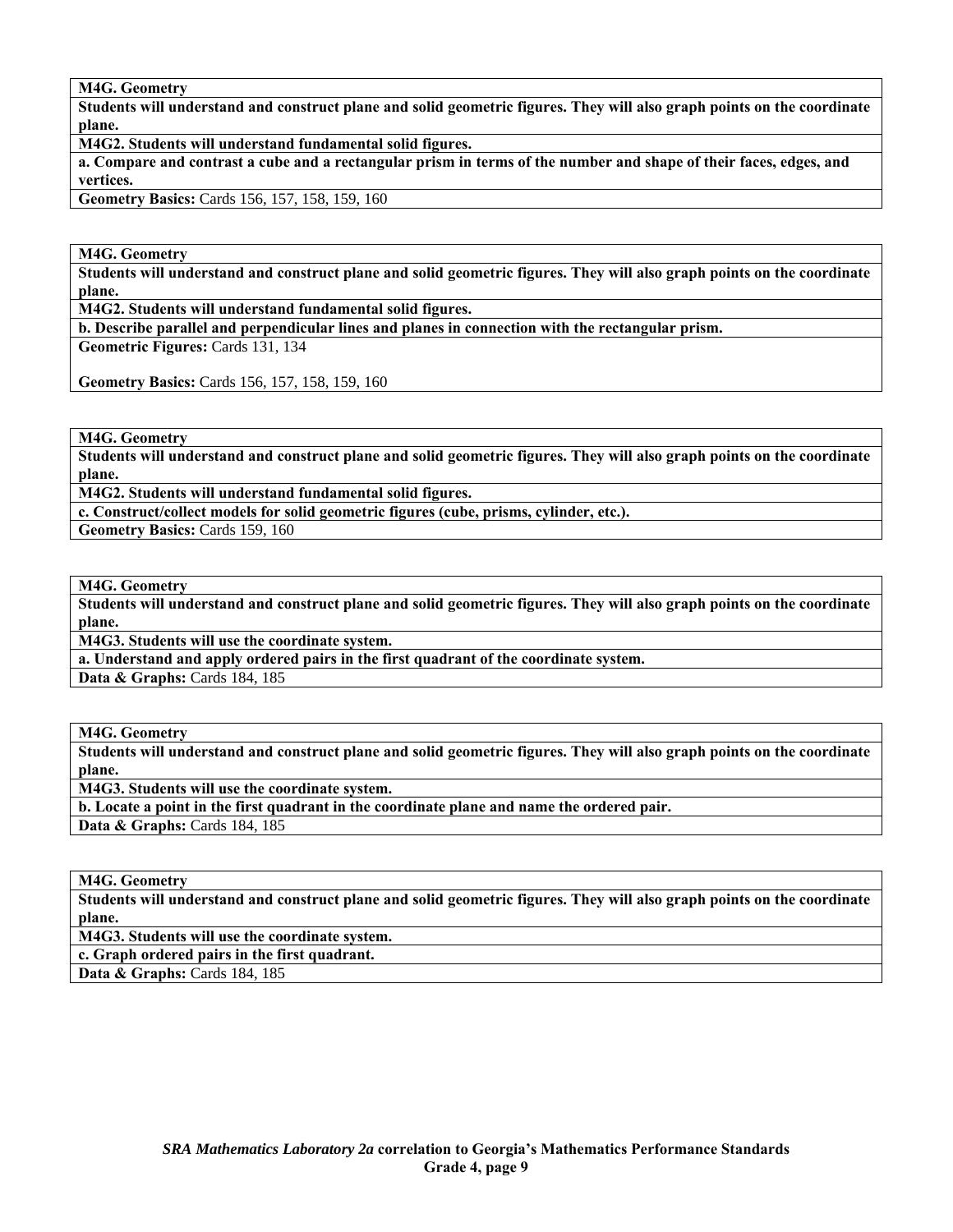**M4A. Algebra** 

**Students will investigate and represent mathematical relationships between quantities using mathematical expressions in problem-solving situations.** 

**M4A1. Students will represent and interpret mathematical relationships in quantitative expressions.** 

**a. Understand and apply patterns and rules to describe relationships and solve problems.** 

**Basic Facts: Add & Subtract: Cards 5, 6, 10, 12, 13** 

**Add Whole Numbers:** Cards 31, 36

**Subtract Whole Numbers:** Cards 57, 66

**Basic Facts: Multiply & Divide: Cards 102, 103, 111, 112** 

**Multiply Whole Numbers by 1 Digit:** Cards 113, 114, 115, 116, 117, 119

**Multiply Whole Numbers by 2 Digits:** Cards 140, 141, 142, 145

**Geometry Basics:** Card 158

**Divide Whole Numbers by 1 Digit:** Cards 162, 166

**Patterns & Numbers:** Cards 196, 197, 198, 199, 200, 201, 202, 203, 204, 205, 206, 207

**Divide Whole Numbers by 2 Digits:** Cards 256, 259

**M4A. Algebra** 

**Students will investigate and represent mathematical relationships between quantities using mathematical expressions in problem-solving situations.** 

**M4A1. Students will represent and interpret mathematical relationships in quantitative expressions. b. Represent unknowns using symbols, such as □ and ∆.** 

**Basic Facts: Add & Subtract: Cards 10, 12, 13** 

**Add Whole Numbers:** Cards 41, 43

**Subtract Whole Numbers:** Cards 72, 73

**Basic Facts: Multiply & Divide: Cards 102, 103, 105, 111, 112** 

**Multiply Whole Numbers by 1 Digit:** Cards 122, 123

**Divide Whole Numbers by 1 Digit:** Cards 171, 173

**Patterns & Numbers:** Cards 203, 204, 205, 206, 207

**Divide Whole Numbers by 2 Digits:** Cards 258, 259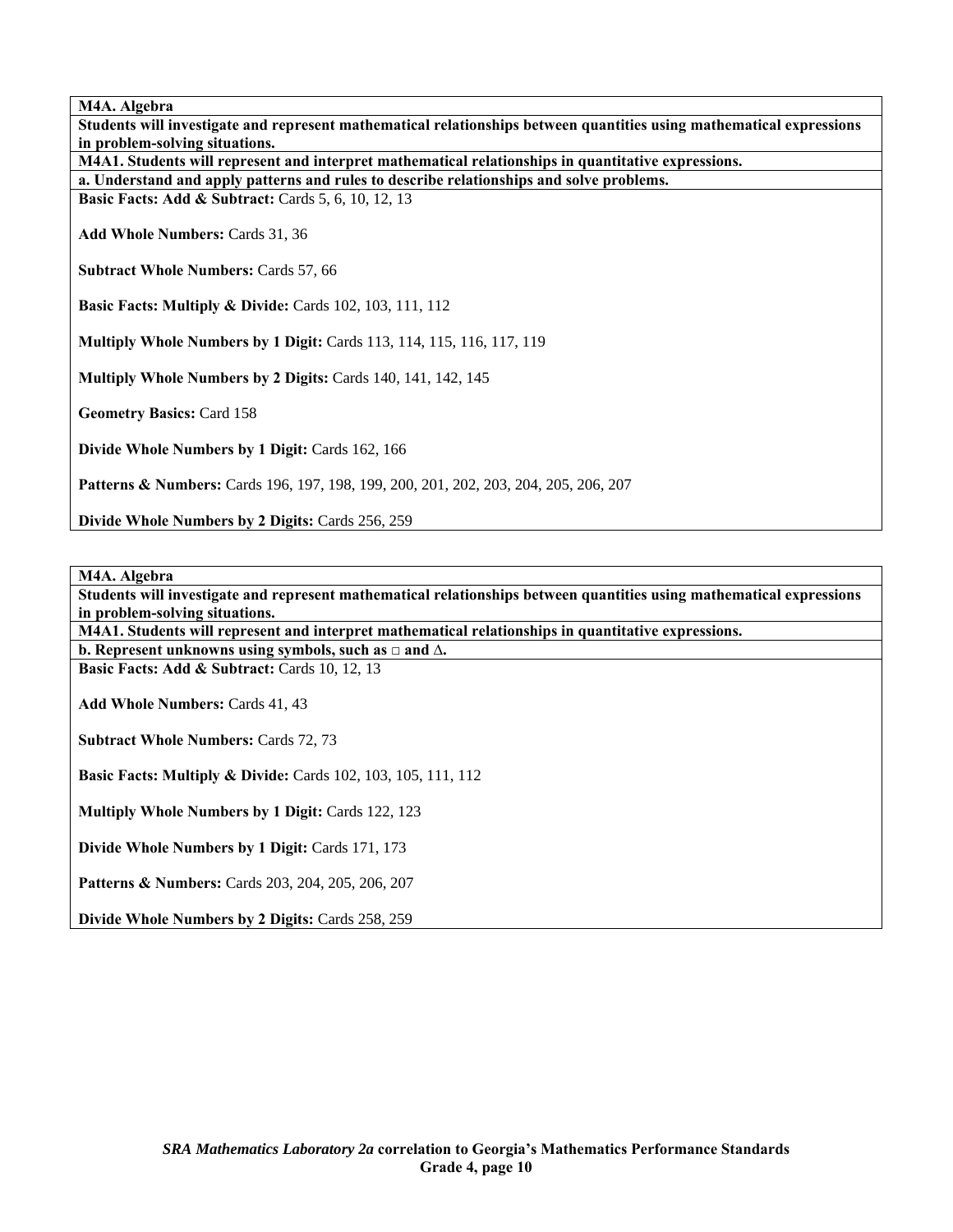**M4A. Algebra** 

**Students will investigate and represent mathematical relationships between quantities using mathematical expressions in problem-solving situations.** 

**M4A1. Students will represent and interpret mathematical relationships in quantitative expressions.** 

**c. Write and evaluate mathematical expressions using symbols and different values.** 

**Basic Facts: Add & Subtract: Cards 10, 12, 13** 

**Add Whole Numbers:** Cards 41, 43

**Subtract Whole Numbers:** Cards 72, 73

**Basic Facts: Multiply & Divide: Cards 111, 112** 

**Multiply Whole Numbers by 1 Digit:** Cards 122, 123

**Divide Whole Numbers by 1 Digit:** Cards 171, 173

**Patterns & Numbers:** Cards 205, 206, 207

**Divide Whole Numbers by 2 Digits:** Cards 258, 259

**M4D. Data Analysis** 

**Students will gather, organize, and display data. They will also compare features of graphs. M4D1. Students will gather, organize, and display data according to the situation and compare related features. a. Represent data in bar, line and pictographs. Data & Graphs:** Cards 177, 178, 179, 180, 182, 185

**M4D. Data Analysis** 

**Students will gather, organize, and display data. They will also compare features of graphs. M4D1. Students will gather, organize, and display data according to the situation and compare related features. b. Investigate the features and tendencies of graphs. Data & Graphs:** Cards 177, 178, 180, 182, 185

**M4D. Data Analysis** 

**Students will gather, organize, and display data. They will also compare features of graphs. M4D1. Students will gather, organize, and display data according to the situation and compare related features. c. Compare different graphical representations for a given set of data. Data & Graphs:** Cards 177, 178, 179, 180, 181, 182, 183, 185

**M4D. Data Analysis** 

**Students will gather, organize, and display data. They will also compare features of graphs. M4D1. Students will gather, organize, and display data according to the situation and compare related features. d. Identify missing information and duplications in data. Data & Graphs:** Cards 174, 175, 176, 177, 178, 179, 180, 181, 182, 183, 184, 185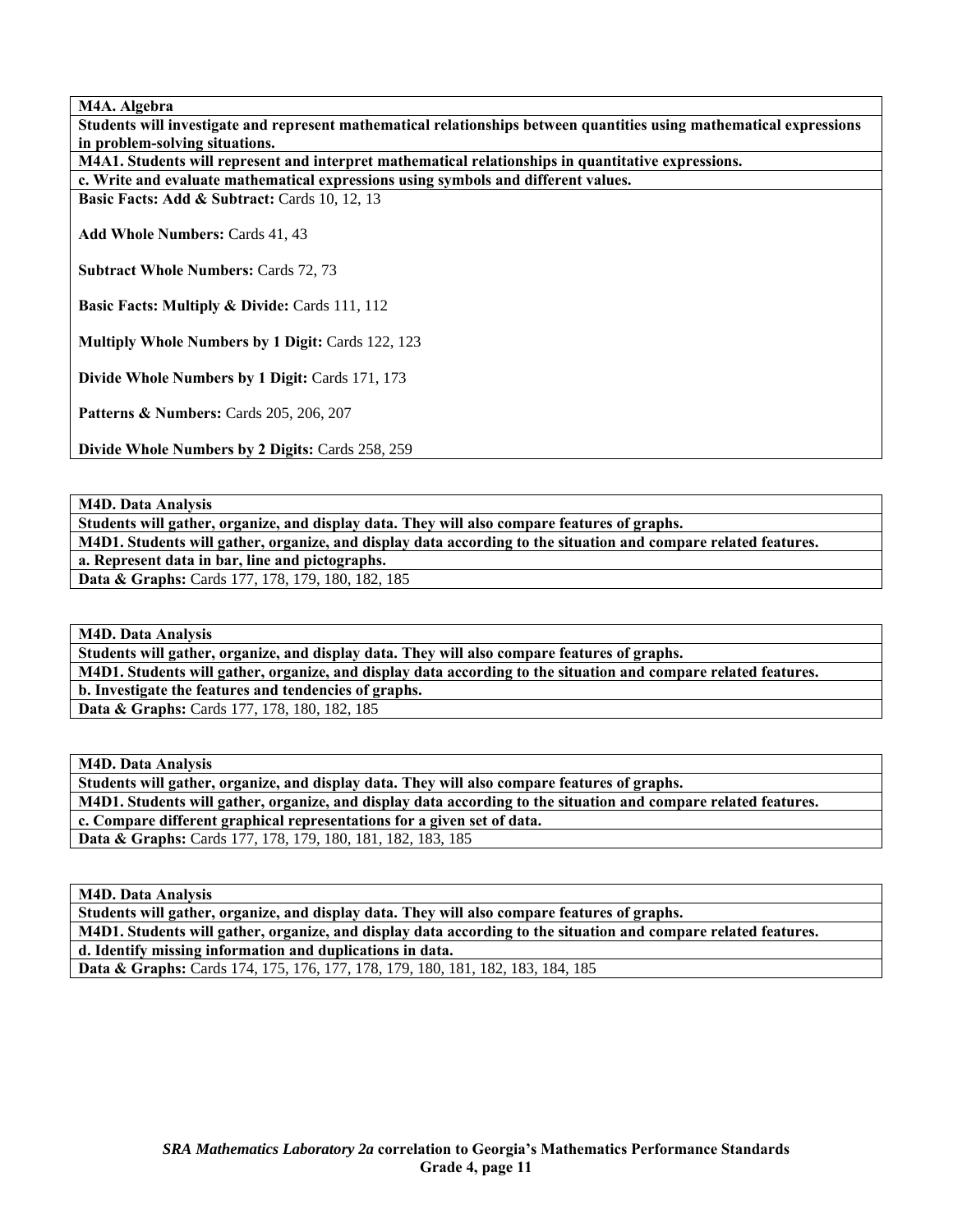**Students will apply mathematical concepts and skills in the context of authentic problems and will understand concepts rather than merely following a sequence of procedures. The student will use the process standards as a way of acquiring and using content knowledge. M4P1. Using the appropriate technology, students will solve problems that arise in mathematics and in other contexts. a. Solve non-routine word problems using the strategy of work backwards, use or make a table, and make an organized list as well as all strategies learned in previous grades. Basic Facts: Add & Subtract:** Cards 1, 2, 3, 4, 5, 6, 7, 8, 9, 10, 11, 12, 13 **Place Value: Whole Numbers:** Cards 14, 15, 16, 17, 18, 19, 20, 21, 22, 23, 24 **Add Whole Numbers:** Cards 25, 26, 27, 28, 29, 30, 31, 32, 33, 34, 35, 36, 37, 38, 39, 40, 41, 42, 43 **Time & Money:** Cards 44, 45, 46, 47, 48, 49, 50, 51, 52, 53, 54 **Subtract Whole Numbers:** Cards 55, 56, 57, 58, 59, 60, 61, 62, 63, 64, 65, 66, 67, 68, 69, 70, 71, 72, 73 **Representing Numbers:** Cards 74, 75, 76, 77, 78, 79, 80, 81, 82, 83, 84 **Linear Measurement:** Cards 85, 86, 87, 88, 89, 90, 91, 92, 93, 94, 95, 96, 97 **Basic Facts: Multiply & Divide:** Cards 98, 99, 100, 101, 102, 103, 104, 105, 106, 107, 108, 109, 110, 111, 112 **Multiply Whole Numbers by 1 Digit:** Cards 113, 114, 115, 116, 117, 118, 119, 120, 121, 122, 123, 124, 125, 126, 127, 128, 129 **Geometric Figures:** Cards 130, 131, 132, 133, 134, 135, 136, 137, 138, 139 **Multiply Whole Numbers by 2 Digits:** Cards 140, 141, 142, 143, 144, 145, 146, 147, 148, 149, 150 **Geometry Basics:** Cards 151, 152, 153, 154, 155, 156, 157, 158, 159, 160 **Divide Whole Numbers by 1 Digit:** Cards 161, 162, 163, 164, 165, 166, 167, 168, 169, 170, 171, 172, 173 **Data & Graphs:** Cards 174, 175, 176, 177, 178, 179, 180, 181, 182, 183, 184, 185 Perimeter & Area: Cards 186, 187, 188, 189, 190, 191, 192, 193, 194, 195 **Patterns & Numbers:** Cards 196, 197, 198, 199, 200, 201, 202, 203, 204, 205, 206, 207 **Decimal Concepts:** Cards 208, 209, 210, 211, 212, 213, 214, 215, 216, 217, 218 **Weight, Capacity & Temperature:** Cards 219, 220, 221, 222, 223, 224, 225, 226, 227, 228, 229, 230, 231 **Fraction Concepts:** Cards 232, 233, 234, 235, 236, 237, 238, 239, 240, 241, 242, 243, 244, 245, 246, 247 **Divide Whole Numbers by 2 Digits:** Cards 248, 249, 250, 251, 252, 253, 254, 255, 256, 257, 258, 259 **Add & Subtract Fractions:** Cards 260, 261, 262, 263, 264, 265, 266, 267, 268, 269 **Spatial Sense & Transformations:** Cards 270, 271, 272, 273, 274, 275, 276, 277, 278, 279, 280 **Probability:** Cards 281, 282, 283, 284, 285, 286, 287, 288 **Add & Subtract Decimals:** Cards 289, 290, 291, 292, 293, 294, 295, 296, 297, 298, 299, 300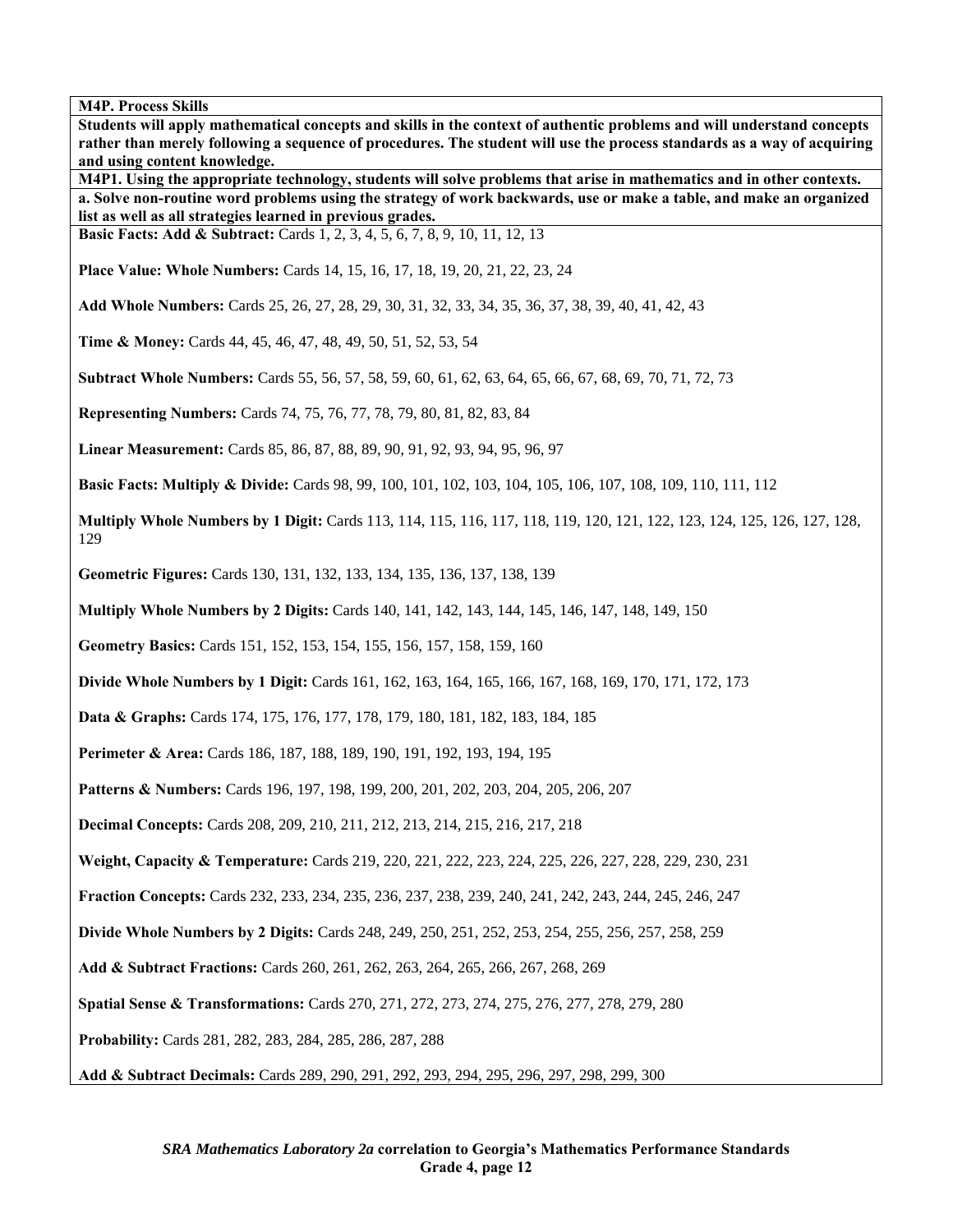**Students will apply mathematical concepts and skills in the context of authentic problems and will understand concepts rather than merely following a sequence of procedures. The student will use the process standards as a way of acquiring and using content knowledge. M4P1. Using the appropriate technology, students will solve problems that arise in mathematics and in other contexts. b. Solve single and multi-step routine word problems related to all appropriate fourth grade math standards. Basic Facts: Add & Subtract:** Cards 1, 2, 3, 4, 5, 6, 7, 8, 9, 10, 11, 12, 13 **Place Value: Whole Numbers:** Cards 14, 15, 16, 17, 18, 19, 20, 21, 22, 23, 24 **Add Whole Numbers:** Cards 25, 26, 27, 28, 29, 30, 31, 32, 33, 34, 35, 36, 37, 38, 39, 40, 41, 42, 43 **Time & Money:** Cards 44, 45, 46, 47, 48, 49, 50, 51, 52, 53, 54 **Subtract Whole Numbers:** Cards 55, 56, 57, 58, 59, 60, 61, 62, 63, 64, 65, 66, 67, 68, 69, 70, 71, 72, 73 **Representing Numbers:** Cards 74, 75, 76, 77, 78, 79, 80, 81, 82, 83, 84 **Linear Measurement:** Cards 85, 86, 87, 88, 89, 90, 91, 92, 93, 94, 95, 96, 97 **Basic Facts: Multiply & Divide:** Cards 98, 99, 100, 101, 102, 103, 104, 105, 106, 107, 108, 109, 110, 111, 112 **Multiply Whole Numbers by 1 Digit:** Cards 113, 114, 115, 116, 117, 118, 119, 120, 121, 122, 123, 124, 125, 126, 127, 128, 129 **Geometric Figures:** Cards 130, 131, 132, 133, 134, 135, 136, 137, 138, 139 **Multiply Whole Numbers by 2 Digits:** Cards 140, 141, 142, 143, 144, 145, 146, 147, 148, 149, 150 **Geometry Basics:** Cards 151, 152, 153, 154, 155, 156, 157, 158, 159, 160 **Divide Whole Numbers by 1 Digit:** Cards 161, 162, 163, 164, 165, 166, 167, 168, 169, 170, 171, 172, 173 **Data & Graphs:** Cards 174, 175, 176, 177, 178, 179, 180, 181, 182, 183, 184, 185 **Perimeter & Area:** Cards 186, 187, 188, 189, 190, 191, 192, 193, 194, 195 **Patterns & Numbers:** Cards 196, 197, 198, 199, 200, 201, 202, 203, 204, 205, 206, 207 **Decimal Concepts:** Cards 208, 209, 210, 211, 212, 213, 214, 215, 216, 217, 218 **Weight, Capacity & Temperature:** Cards 219, 220, 221, 222, 223, 224, 225, 226, 227, 228, 229, 230, 231 **Fraction Concepts:** Cards 232, 233, 234, 235, 236, 237, 238, 239, 240, 241, 242, 243, 244, 245, 246, 247 **Divide Whole Numbers by 2 Digits:** Cards 248, 249, 250, 251, 252, 253, 254, 255, 256, 257, 258, 259 **Add & Subtract Fractions:** Cards 260, 261, 262, 263, 264, 265, 266, 267, 268, 269 **Spatial Sense & Transformations:** Cards 270, 271, 272, 273, 274, 275, 276, 277, 278, 279, 280 **Probability:** Cards 281, 282, 283, 284, 285, 286, 287, 288 **Add & Subtract Decimals:** Cards 289, 290, 291, 292, 293, 294, 295, 296, 297, 298, 299, 300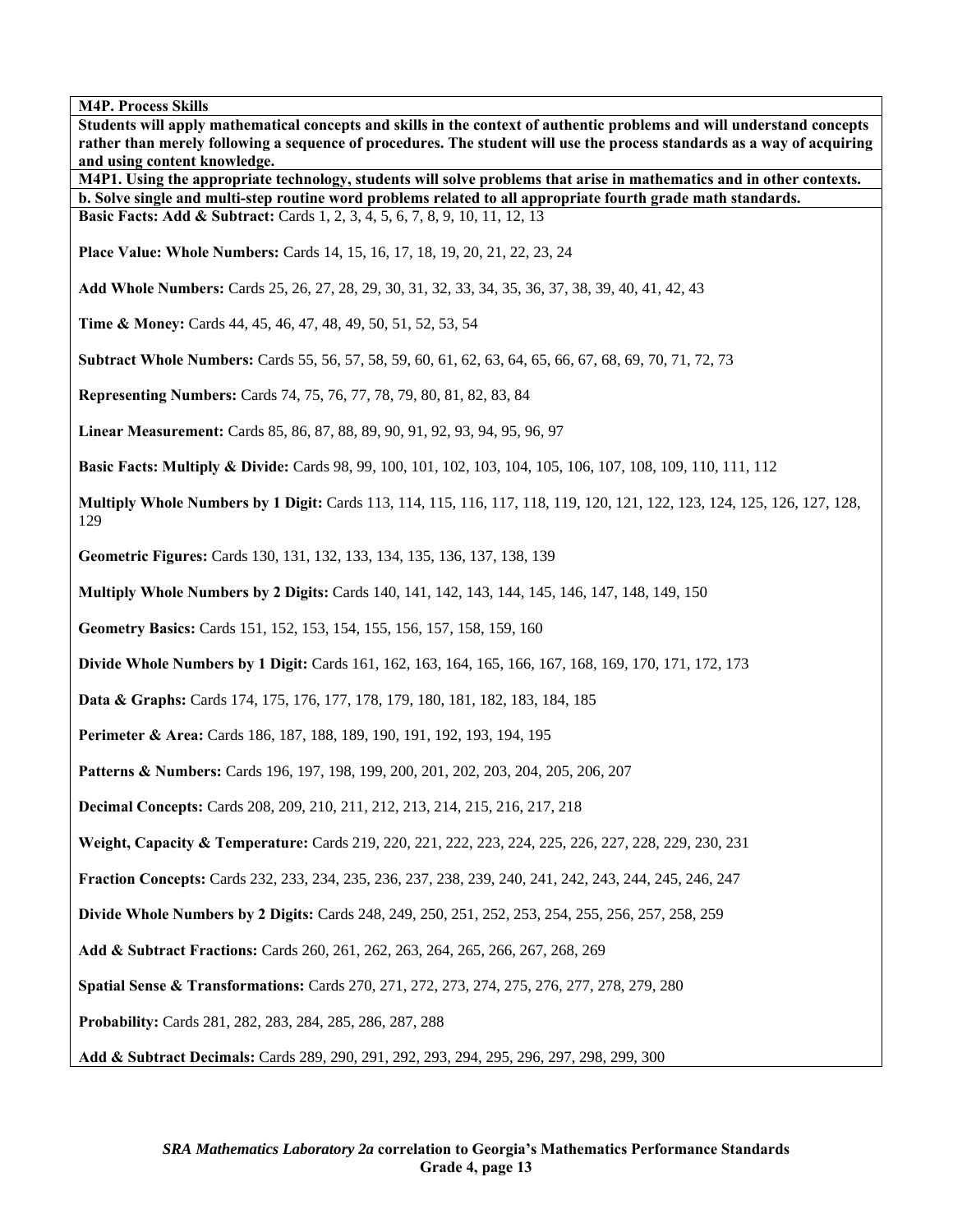**Students will apply mathematical concepts and skills in the context of authentic problems and will understand concepts rather than merely following a sequence of procedures. The student will use the process standards as a way of acquiring and using content knowledge.** 

**M4P1. Using the appropriate technology, students will solve problems that arise in mathematics and in other contexts. c. Determine the operation(s) needed to solve a problem.** 

**Basic Facts: Add & Subtract: Cards 11, 13** 

**Time & Money: Cards 46, 49** 

**Representing Numbers:** Cards 80, 84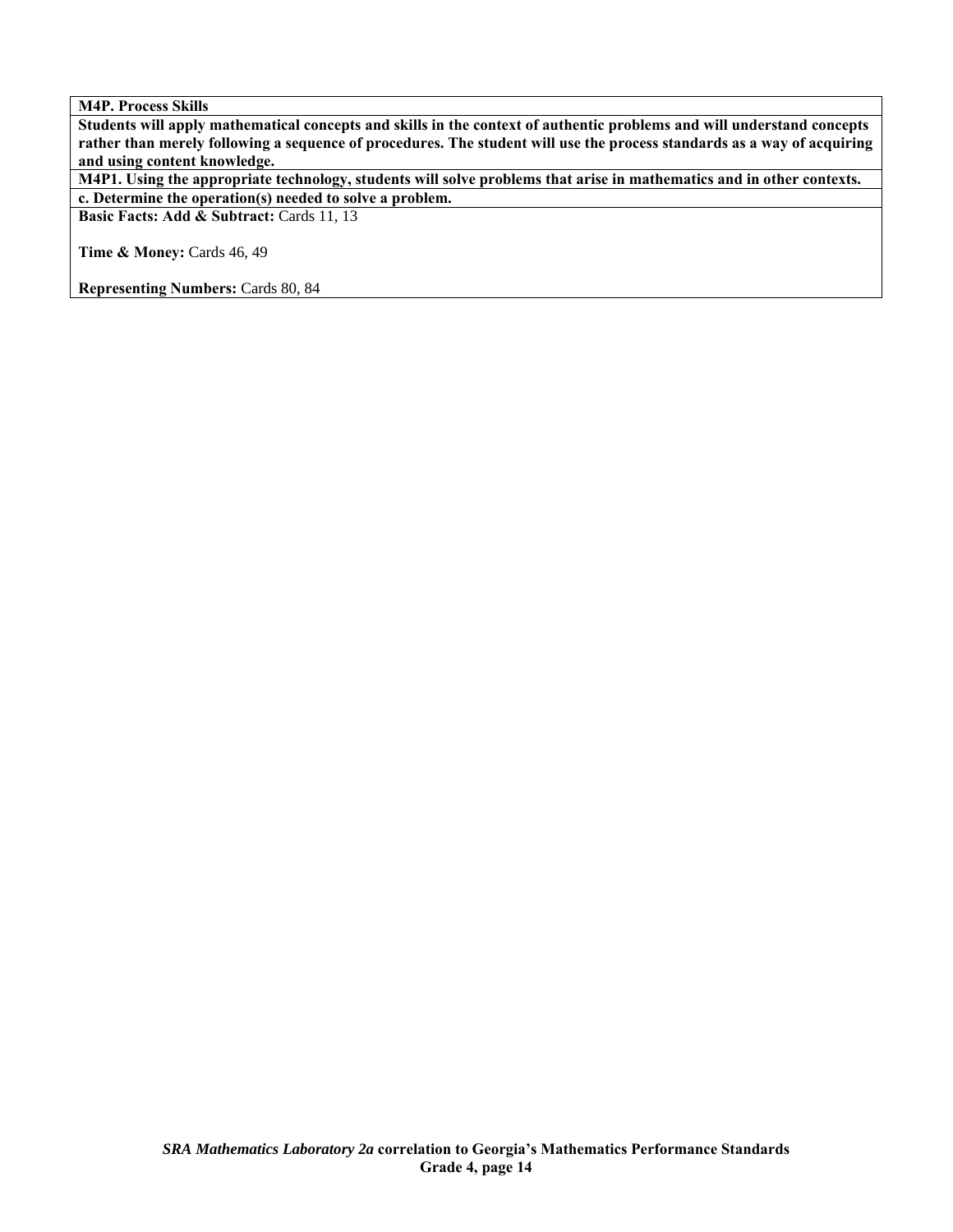**Students will apply mathematical concepts and skills in the context of authentic problems and will understand concepts rather than merely following a sequence of procedures. The student will use the process standards as a way of acquiring and using content knowledge. M4P1. Using the appropriate technology, students will solve problems that arise in mathematics and in other contexts. d. Determine the most effective way to solve a problem (mentally, paper/pencil, or calculator). Basic Facts: Add & Subtract:** Cards 1, 2, 3, 4, 5, 6, 7, 8, 9, 10, 11, 12, 13 **Place Value: Whole Numbers:** Cards 14, 15, 16, 17, 18, 19, 20, 21, 22, 23, 24 **Add Whole Numbers:** Cards 25, 26, 27, 28, 29, 30, 31, 32, 33, 34, 35, 36, 37, 38, 39, 40, 41, 42, 43 **Time & Money:** Cards 44, 45, 46, 47, 48, 49, 50, 51, 52, 53, 54 **Subtract Whole Numbers:** Cards 55, 56, 57, 58, 59, 60, 61, 62, 63, 64, 65, 66, 67, 68, 69, 70, 71, 72, 73 **Representing Numbers:** Cards 74, 75, 76, 77, 78, 79, 80, 81, 82, 83, 84 **Linear Measurement:** Cards 85, 86, 87, 88, 89, 90, 91, 92, 93, 94, 95, 96, 97 **Basic Facts: Multiply & Divide:** Cards 98, 99, 100, 101, 102, 103, 104, 105, 106, 107, 108, 109, 110, 111, 112 **Multiply Whole Numbers by 1 Digit:** Cards 113, 114, 115, 116, 117, 118, 119, 120, 121, 122, 123, 124, 125, 126, 127, 128, 129 **Geometric Figures:** Cards 130, 131, 132, 133, 134, 135, 136, 137, 138, 139 **Multiply Whole Numbers by 2 Digits:** Cards 140, 141, 142, 143, 144, 145, 146, 147, 148, 149, 150 **Geometry Basics:** Cards 151, 152, 153, 154, 155, 156, 157, 158, 159, 160 **Divide Whole Numbers by 1 Digit:** Cards 161, 162, 163, 164, 165, 166, 167, 168, 169, 170, 171, 172, 173 **Data & Graphs:** Cards 174, 175, 176, 177, 178, 179, 180, 181, 182, 183, 184, 185 **Perimeter & Area:** Cards 186, 187, 188, 189, 190, 191, 192, 193, 194, 195 **Patterns & Numbers:** Cards 196, 197, 198, 199, 200, 201, 202, 203, 204, 205, 206, 207 **Decimal Concepts:** Cards 208, 209, 210, 211, 212, 213, 214, 215, 216, 217, 218 **Weight, Capacity & Temperature:** Cards 219, 220, 221, 222, 223, 224, 225, 226, 227, 228, 229, 230, 231 **Fraction Concepts:** Cards 232, 233, 234, 235, 236, 237, 238, 239, 240, 241, 242, 243, 244, 245, 246, 247 **Divide Whole Numbers by 2 Digits:** Cards 248, 249, 250, 251, 252, 253, 254, 255, 256, 257, 258, 259 **Add & Subtract Fractions:** Cards 260, 261, 262, 263, 264, 265, 266, 267, 268, 269 **Spatial Sense & Transformations:** Cards 270, 271, 272, 273, 274, 275, 276, 277, 278, 279, 280 **Probability:** Cards 281, 282, 283, 284, 285, 286, 287, 288 **Add & Subtract Decimals:** Cards 289, 290, 291, 292, 293, 294, 295, 296, 297, 298, 299, 300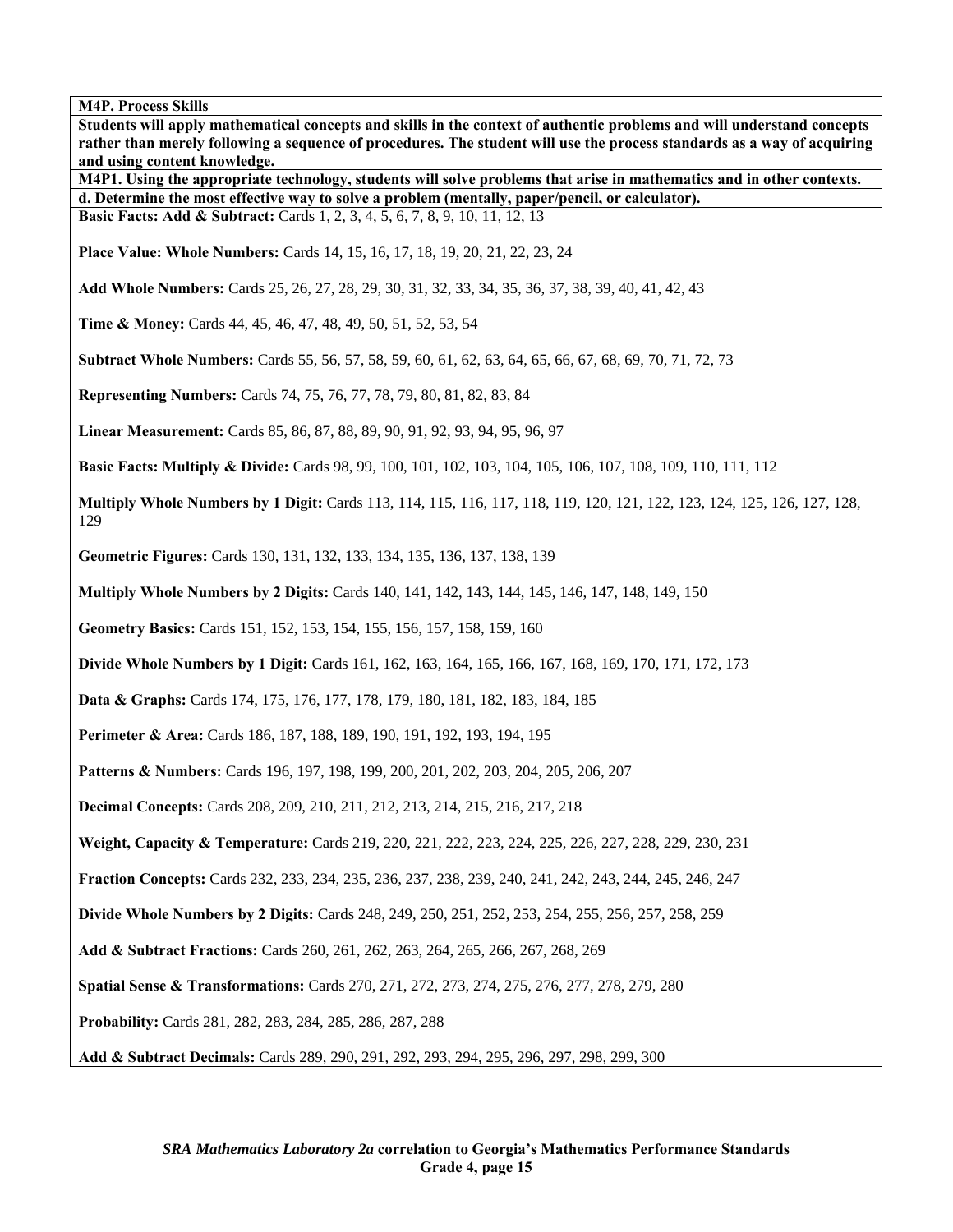| Students will apply mathematical concepts and skills in the context of authentic problems and will understand concepts<br>rather than merely following a sequence of procedures. The student will use the process standards as a way of acquiring<br>and using content knowledge.<br>M4P2. Students will investigate, develop, and evaluate mathematical arguments.<br><b>Basic Facts: Add &amp; Subtract:</b> Cards 1, 2, 3, 4, 5, 6, 7, 8, 9, 10, 11, 12, 13<br><b>Place Value: Whole Numbers:</b> Cards 14, 15, 16, 17, 18, 19, 20, 21, 22, 23, 24<br>Add Whole Numbers: Cards 25, 26, 27, 28, 29, 30, 31, 32, 33, 34, 35, 36, 37, 38, 39, 40, 41, 42, 43<br>Time & Money: Cards 44, 45, 46, 47, 48, 49, 50, 51, 52, 53, 54<br>Subtract Whole Numbers: Cards 55, 56, 57, 58, 59, 60, 61, 62, 63, 64, 65, 66, 67, 68, 69, 70, 71, 72, 73<br>Multiply Whole Numbers by 1 Digit: Cards 113, 114, 115, 116, 117, 118, 119, 120, 121, 122, 123, 124, 125, 126, 127, 128,<br>129<br>Geometric Figures: Cards 130, 131, 132, 133, 134, 135, 136, 137, 138, 139<br><b>Multiply Whole Numbers by 2 Digits:</b> Cards 140, 141, 142, 143, 144, 145, 146, 147, 148, 149, 150<br>Geometry Basics: Cards 151, 152, 153, 154, 155, 156, 157, 158, 159, 160<br>Divide Whole Numbers by 1 Digit: Cards 161, 162, 163, 164, 165, 166, 167, 168, 169, 170, 171, 172, 173<br>Perimeter & Area: Cards 186, 187, 188, 189, 190, 191, 192, 193, 194, 195<br>Patterns & Numbers: Cards 196, 197, 198, 199, 200, 201, 202, 203, 204, 205, 206, 207<br>Weight, Capacity & Temperature: Cards 219, 220, 221, 222, 223, 224, 225, 226, 227, 228, 229, 230, 231<br>Fraction Concepts: Cards 232, 233, 234, 235, 236, 237, 238, 239, 240, 241, 242, 243, 244, 245, 246, 247<br>Divide Whole Numbers by 2 Digits: Cards 248, 249, 250, 251, 252, 253, 254, 255, 256, 257, 258, 259<br>Add & Subtract Fractions: Cards 260, 261, 262, 263, 264, 265, 266, 267, 268, 269<br>Spatial Sense & Transformations: Cards 270, 271, 272, 273, 274, 275, 276, 277, 278, 279, 280 | <b>M4P. Process Skills</b>                                                                                               |
|---------------------------------------------------------------------------------------------------------------------------------------------------------------------------------------------------------------------------------------------------------------------------------------------------------------------------------------------------------------------------------------------------------------------------------------------------------------------------------------------------------------------------------------------------------------------------------------------------------------------------------------------------------------------------------------------------------------------------------------------------------------------------------------------------------------------------------------------------------------------------------------------------------------------------------------------------------------------------------------------------------------------------------------------------------------------------------------------------------------------------------------------------------------------------------------------------------------------------------------------------------------------------------------------------------------------------------------------------------------------------------------------------------------------------------------------------------------------------------------------------------------------------------------------------------------------------------------------------------------------------------------------------------------------------------------------------------------------------------------------------------------------------------------------------------------------------------------------------------------------------------------------------------------------------------------------------------------------------------------------------------------------------------------------|--------------------------------------------------------------------------------------------------------------------------|
|                                                                                                                                                                                                                                                                                                                                                                                                                                                                                                                                                                                                                                                                                                                                                                                                                                                                                                                                                                                                                                                                                                                                                                                                                                                                                                                                                                                                                                                                                                                                                                                                                                                                                                                                                                                                                                                                                                                                                                                                                                             |                                                                                                                          |
|                                                                                                                                                                                                                                                                                                                                                                                                                                                                                                                                                                                                                                                                                                                                                                                                                                                                                                                                                                                                                                                                                                                                                                                                                                                                                                                                                                                                                                                                                                                                                                                                                                                                                                                                                                                                                                                                                                                                                                                                                                             |                                                                                                                          |
|                                                                                                                                                                                                                                                                                                                                                                                                                                                                                                                                                                                                                                                                                                                                                                                                                                                                                                                                                                                                                                                                                                                                                                                                                                                                                                                                                                                                                                                                                                                                                                                                                                                                                                                                                                                                                                                                                                                                                                                                                                             |                                                                                                                          |
|                                                                                                                                                                                                                                                                                                                                                                                                                                                                                                                                                                                                                                                                                                                                                                                                                                                                                                                                                                                                                                                                                                                                                                                                                                                                                                                                                                                                                                                                                                                                                                                                                                                                                                                                                                                                                                                                                                                                                                                                                                             |                                                                                                                          |
|                                                                                                                                                                                                                                                                                                                                                                                                                                                                                                                                                                                                                                                                                                                                                                                                                                                                                                                                                                                                                                                                                                                                                                                                                                                                                                                                                                                                                                                                                                                                                                                                                                                                                                                                                                                                                                                                                                                                                                                                                                             |                                                                                                                          |
|                                                                                                                                                                                                                                                                                                                                                                                                                                                                                                                                                                                                                                                                                                                                                                                                                                                                                                                                                                                                                                                                                                                                                                                                                                                                                                                                                                                                                                                                                                                                                                                                                                                                                                                                                                                                                                                                                                                                                                                                                                             |                                                                                                                          |
|                                                                                                                                                                                                                                                                                                                                                                                                                                                                                                                                                                                                                                                                                                                                                                                                                                                                                                                                                                                                                                                                                                                                                                                                                                                                                                                                                                                                                                                                                                                                                                                                                                                                                                                                                                                                                                                                                                                                                                                                                                             |                                                                                                                          |
|                                                                                                                                                                                                                                                                                                                                                                                                                                                                                                                                                                                                                                                                                                                                                                                                                                                                                                                                                                                                                                                                                                                                                                                                                                                                                                                                                                                                                                                                                                                                                                                                                                                                                                                                                                                                                                                                                                                                                                                                                                             |                                                                                                                          |
|                                                                                                                                                                                                                                                                                                                                                                                                                                                                                                                                                                                                                                                                                                                                                                                                                                                                                                                                                                                                                                                                                                                                                                                                                                                                                                                                                                                                                                                                                                                                                                                                                                                                                                                                                                                                                                                                                                                                                                                                                                             | Representing Numbers: Cards 74, 75, 76, 77, 78, 79, 80, 81, 82, 83, 84                                                   |
|                                                                                                                                                                                                                                                                                                                                                                                                                                                                                                                                                                                                                                                                                                                                                                                                                                                                                                                                                                                                                                                                                                                                                                                                                                                                                                                                                                                                                                                                                                                                                                                                                                                                                                                                                                                                                                                                                                                                                                                                                                             | Linear Measurement: Cards 85, 86, 87, 88, 89, 90, 91, 92, 93, 94, 95, 96, 97                                             |
|                                                                                                                                                                                                                                                                                                                                                                                                                                                                                                                                                                                                                                                                                                                                                                                                                                                                                                                                                                                                                                                                                                                                                                                                                                                                                                                                                                                                                                                                                                                                                                                                                                                                                                                                                                                                                                                                                                                                                                                                                                             | <b>Basic Facts: Multiply &amp; Divide:</b> Cards 98, 99, 100, 101, 102, 103, 104, 105, 106, 107, 108, 109, 110, 111, 112 |
|                                                                                                                                                                                                                                                                                                                                                                                                                                                                                                                                                                                                                                                                                                                                                                                                                                                                                                                                                                                                                                                                                                                                                                                                                                                                                                                                                                                                                                                                                                                                                                                                                                                                                                                                                                                                                                                                                                                                                                                                                                             |                                                                                                                          |
|                                                                                                                                                                                                                                                                                                                                                                                                                                                                                                                                                                                                                                                                                                                                                                                                                                                                                                                                                                                                                                                                                                                                                                                                                                                                                                                                                                                                                                                                                                                                                                                                                                                                                                                                                                                                                                                                                                                                                                                                                                             |                                                                                                                          |
|                                                                                                                                                                                                                                                                                                                                                                                                                                                                                                                                                                                                                                                                                                                                                                                                                                                                                                                                                                                                                                                                                                                                                                                                                                                                                                                                                                                                                                                                                                                                                                                                                                                                                                                                                                                                                                                                                                                                                                                                                                             |                                                                                                                          |
|                                                                                                                                                                                                                                                                                                                                                                                                                                                                                                                                                                                                                                                                                                                                                                                                                                                                                                                                                                                                                                                                                                                                                                                                                                                                                                                                                                                                                                                                                                                                                                                                                                                                                                                                                                                                                                                                                                                                                                                                                                             |                                                                                                                          |
|                                                                                                                                                                                                                                                                                                                                                                                                                                                                                                                                                                                                                                                                                                                                                                                                                                                                                                                                                                                                                                                                                                                                                                                                                                                                                                                                                                                                                                                                                                                                                                                                                                                                                                                                                                                                                                                                                                                                                                                                                                             |                                                                                                                          |
|                                                                                                                                                                                                                                                                                                                                                                                                                                                                                                                                                                                                                                                                                                                                                                                                                                                                                                                                                                                                                                                                                                                                                                                                                                                                                                                                                                                                                                                                                                                                                                                                                                                                                                                                                                                                                                                                                                                                                                                                                                             | Data & Graphs: Cards 174, 175, 176, 177, 178, 179, 180, 181, 182, 183, 184, 185                                          |
|                                                                                                                                                                                                                                                                                                                                                                                                                                                                                                                                                                                                                                                                                                                                                                                                                                                                                                                                                                                                                                                                                                                                                                                                                                                                                                                                                                                                                                                                                                                                                                                                                                                                                                                                                                                                                                                                                                                                                                                                                                             |                                                                                                                          |
|                                                                                                                                                                                                                                                                                                                                                                                                                                                                                                                                                                                                                                                                                                                                                                                                                                                                                                                                                                                                                                                                                                                                                                                                                                                                                                                                                                                                                                                                                                                                                                                                                                                                                                                                                                                                                                                                                                                                                                                                                                             |                                                                                                                          |
|                                                                                                                                                                                                                                                                                                                                                                                                                                                                                                                                                                                                                                                                                                                                                                                                                                                                                                                                                                                                                                                                                                                                                                                                                                                                                                                                                                                                                                                                                                                                                                                                                                                                                                                                                                                                                                                                                                                                                                                                                                             | Decimal Concepts: Cards 208, 209, 210, 211, 212, 213, 214, 215, 216, 217, 218                                            |
|                                                                                                                                                                                                                                                                                                                                                                                                                                                                                                                                                                                                                                                                                                                                                                                                                                                                                                                                                                                                                                                                                                                                                                                                                                                                                                                                                                                                                                                                                                                                                                                                                                                                                                                                                                                                                                                                                                                                                                                                                                             |                                                                                                                          |
|                                                                                                                                                                                                                                                                                                                                                                                                                                                                                                                                                                                                                                                                                                                                                                                                                                                                                                                                                                                                                                                                                                                                                                                                                                                                                                                                                                                                                                                                                                                                                                                                                                                                                                                                                                                                                                                                                                                                                                                                                                             |                                                                                                                          |
|                                                                                                                                                                                                                                                                                                                                                                                                                                                                                                                                                                                                                                                                                                                                                                                                                                                                                                                                                                                                                                                                                                                                                                                                                                                                                                                                                                                                                                                                                                                                                                                                                                                                                                                                                                                                                                                                                                                                                                                                                                             |                                                                                                                          |
|                                                                                                                                                                                                                                                                                                                                                                                                                                                                                                                                                                                                                                                                                                                                                                                                                                                                                                                                                                                                                                                                                                                                                                                                                                                                                                                                                                                                                                                                                                                                                                                                                                                                                                                                                                                                                                                                                                                                                                                                                                             |                                                                                                                          |
|                                                                                                                                                                                                                                                                                                                                                                                                                                                                                                                                                                                                                                                                                                                                                                                                                                                                                                                                                                                                                                                                                                                                                                                                                                                                                                                                                                                                                                                                                                                                                                                                                                                                                                                                                                                                                                                                                                                                                                                                                                             |                                                                                                                          |
|                                                                                                                                                                                                                                                                                                                                                                                                                                                                                                                                                                                                                                                                                                                                                                                                                                                                                                                                                                                                                                                                                                                                                                                                                                                                                                                                                                                                                                                                                                                                                                                                                                                                                                                                                                                                                                                                                                                                                                                                                                             | Probability: Cards 281, 282, 283, 284, 285, 286, 287, 288                                                                |
|                                                                                                                                                                                                                                                                                                                                                                                                                                                                                                                                                                                                                                                                                                                                                                                                                                                                                                                                                                                                                                                                                                                                                                                                                                                                                                                                                                                                                                                                                                                                                                                                                                                                                                                                                                                                                                                                                                                                                                                                                                             | Add & Subtract Decimals: Cards 289, 290, 291, 292, 293, 294, 295, 296, 297, 298, 299, 300                                |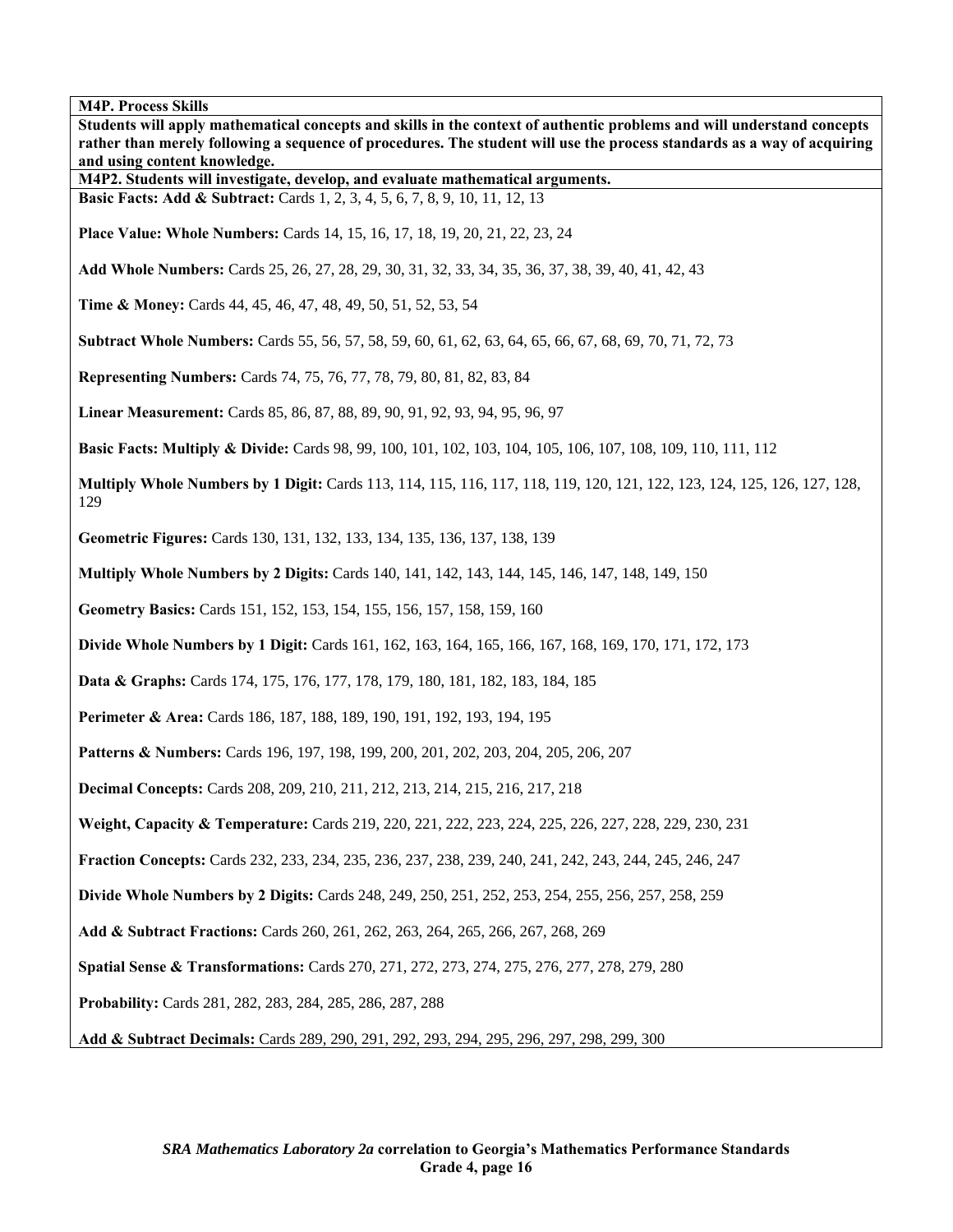| Students will apply mathematical concepts and skills in the context of authentic problems and will understand concepts<br>rather than merely following a sequence of procedures. The student will use the process standards as a way of acquiring<br>and using content knowledge.<br>M4P3. Students will use the language of mathematics to express ideas precisely.<br><b>Basic Facts: Add &amp; Subtract:</b> Cards 1, 2, 3, 4, 5, 6, 7, 8, 9, 10, 11, 12, 13<br><b>Place Value: Whole Numbers:</b> Cards 14, 15, 16, 17, 18, 19, 20, 21, 22, 23, 24<br>Add Whole Numbers: Cards 25, 26, 27, 28, 29, 30, 31, 32, 33, 34, 35, 36, 37, 38, 39, 40, 41, 42, 43<br>Time & Money: Cards 44, 45, 46, 47, 48, 49, 50, 51, 52, 53, 54<br>Subtract Whole Numbers: Cards 55, 56, 57, 58, 59, 60, 61, 62, 63, 64, 65, 66, 67, 68, 69, 70, 71, 72, 73<br>Representing Numbers: Cards 74, 75, 76, 77, 78, 79, 80, 81, 82, 83, 84<br>Linear Measurement: Cards 85, 86, 87, 88, 89, 90, 91, 92, 93, 94, 95, 96, 97<br><b>Basic Facts: Multiply &amp; Divide:</b> Cards 98, 99, 100, 101, 102, 103, 104, 105, 106, 107, 108, 109, 110, 111, 112 |
|-----------------------------------------------------------------------------------------------------------------------------------------------------------------------------------------------------------------------------------------------------------------------------------------------------------------------------------------------------------------------------------------------------------------------------------------------------------------------------------------------------------------------------------------------------------------------------------------------------------------------------------------------------------------------------------------------------------------------------------------------------------------------------------------------------------------------------------------------------------------------------------------------------------------------------------------------------------------------------------------------------------------------------------------------------------------------------------------------------------------------------------|
|                                                                                                                                                                                                                                                                                                                                                                                                                                                                                                                                                                                                                                                                                                                                                                                                                                                                                                                                                                                                                                                                                                                                   |
|                                                                                                                                                                                                                                                                                                                                                                                                                                                                                                                                                                                                                                                                                                                                                                                                                                                                                                                                                                                                                                                                                                                                   |
|                                                                                                                                                                                                                                                                                                                                                                                                                                                                                                                                                                                                                                                                                                                                                                                                                                                                                                                                                                                                                                                                                                                                   |
|                                                                                                                                                                                                                                                                                                                                                                                                                                                                                                                                                                                                                                                                                                                                                                                                                                                                                                                                                                                                                                                                                                                                   |
|                                                                                                                                                                                                                                                                                                                                                                                                                                                                                                                                                                                                                                                                                                                                                                                                                                                                                                                                                                                                                                                                                                                                   |
|                                                                                                                                                                                                                                                                                                                                                                                                                                                                                                                                                                                                                                                                                                                                                                                                                                                                                                                                                                                                                                                                                                                                   |
|                                                                                                                                                                                                                                                                                                                                                                                                                                                                                                                                                                                                                                                                                                                                                                                                                                                                                                                                                                                                                                                                                                                                   |
|                                                                                                                                                                                                                                                                                                                                                                                                                                                                                                                                                                                                                                                                                                                                                                                                                                                                                                                                                                                                                                                                                                                                   |
|                                                                                                                                                                                                                                                                                                                                                                                                                                                                                                                                                                                                                                                                                                                                                                                                                                                                                                                                                                                                                                                                                                                                   |
|                                                                                                                                                                                                                                                                                                                                                                                                                                                                                                                                                                                                                                                                                                                                                                                                                                                                                                                                                                                                                                                                                                                                   |
|                                                                                                                                                                                                                                                                                                                                                                                                                                                                                                                                                                                                                                                                                                                                                                                                                                                                                                                                                                                                                                                                                                                                   |
| Multiply Whole Numbers by 1 Digit: Cards 113, 114, 115, 116, 117, 118, 119, 120, 121, 122, 123, 124, 125, 126, 127, 128,<br>129                                                                                                                                                                                                                                                                                                                                                                                                                                                                                                                                                                                                                                                                                                                                                                                                                                                                                                                                                                                                   |
| Geometric Figures: Cards 130, 131, 132, 133, 134, 135, 136, 137, 138, 139                                                                                                                                                                                                                                                                                                                                                                                                                                                                                                                                                                                                                                                                                                                                                                                                                                                                                                                                                                                                                                                         |
| <b>Multiply Whole Numbers by 2 Digits:</b> Cards 140, 141, 142, 143, 144, 145, 146, 147, 148, 149, 150                                                                                                                                                                                                                                                                                                                                                                                                                                                                                                                                                                                                                                                                                                                                                                                                                                                                                                                                                                                                                            |
| Geometry Basics: Cards 151, 152, 153, 154, 155, 156, 157, 158, 159, 160                                                                                                                                                                                                                                                                                                                                                                                                                                                                                                                                                                                                                                                                                                                                                                                                                                                                                                                                                                                                                                                           |
| Divide Whole Numbers by 1 Digit: Cards 161, 162, 163, 164, 165, 166, 167, 168, 169, 170, 171, 172, 173                                                                                                                                                                                                                                                                                                                                                                                                                                                                                                                                                                                                                                                                                                                                                                                                                                                                                                                                                                                                                            |
| Data & Graphs: Cards 174, 175, 176, 177, 178, 179, 180, 181, 182, 183, 184, 185                                                                                                                                                                                                                                                                                                                                                                                                                                                                                                                                                                                                                                                                                                                                                                                                                                                                                                                                                                                                                                                   |
| Perimeter & Area: Cards 186, 187, 188, 189, 190, 191, 192, 193, 194, 195                                                                                                                                                                                                                                                                                                                                                                                                                                                                                                                                                                                                                                                                                                                                                                                                                                                                                                                                                                                                                                                          |
| Patterns & Numbers: Cards 196, 197, 198, 199, 200, 201, 202, 203, 204, 205, 206, 207                                                                                                                                                                                                                                                                                                                                                                                                                                                                                                                                                                                                                                                                                                                                                                                                                                                                                                                                                                                                                                              |
| Decimal Concepts: Cards 208, 209, 210, 211, 212, 213, 214, 215, 216, 217, 218                                                                                                                                                                                                                                                                                                                                                                                                                                                                                                                                                                                                                                                                                                                                                                                                                                                                                                                                                                                                                                                     |
| Weight, Capacity & Temperature: Cards 219, 220, 221, 222, 223, 224, 225, 226, 227, 228, 229, 230, 231                                                                                                                                                                                                                                                                                                                                                                                                                                                                                                                                                                                                                                                                                                                                                                                                                                                                                                                                                                                                                             |
| Fraction Concepts: Cards 232, 233, 234, 235, 236, 237, 238, 239, 240, 241, 242, 243, 244, 245, 246, 247                                                                                                                                                                                                                                                                                                                                                                                                                                                                                                                                                                                                                                                                                                                                                                                                                                                                                                                                                                                                                           |
| Divide Whole Numbers by 2 Digits: Cards 248, 249, 250, 251, 252, 253, 254, 255, 256, 257, 258, 259                                                                                                                                                                                                                                                                                                                                                                                                                                                                                                                                                                                                                                                                                                                                                                                                                                                                                                                                                                                                                                |
| Add & Subtract Fractions: Cards 260, 261, 262, 263, 264, 265, 266, 267, 268, 269                                                                                                                                                                                                                                                                                                                                                                                                                                                                                                                                                                                                                                                                                                                                                                                                                                                                                                                                                                                                                                                  |
| Spatial Sense & Transformations: Cards 270, 271, 272, 273, 274, 275, 276, 277, 278, 279, 280                                                                                                                                                                                                                                                                                                                                                                                                                                                                                                                                                                                                                                                                                                                                                                                                                                                                                                                                                                                                                                      |
| Probability: Cards 281, 282, 283, 284, 285, 286, 287, 288                                                                                                                                                                                                                                                                                                                                                                                                                                                                                                                                                                                                                                                                                                                                                                                                                                                                                                                                                                                                                                                                         |
| Add & Subtract Decimals: Cards 289, 290, 291, 292, 293, 294, 295, 296, 297, 298, 299, 300                                                                                                                                                                                                                                                                                                                                                                                                                                                                                                                                                                                                                                                                                                                                                                                                                                                                                                                                                                                                                                         |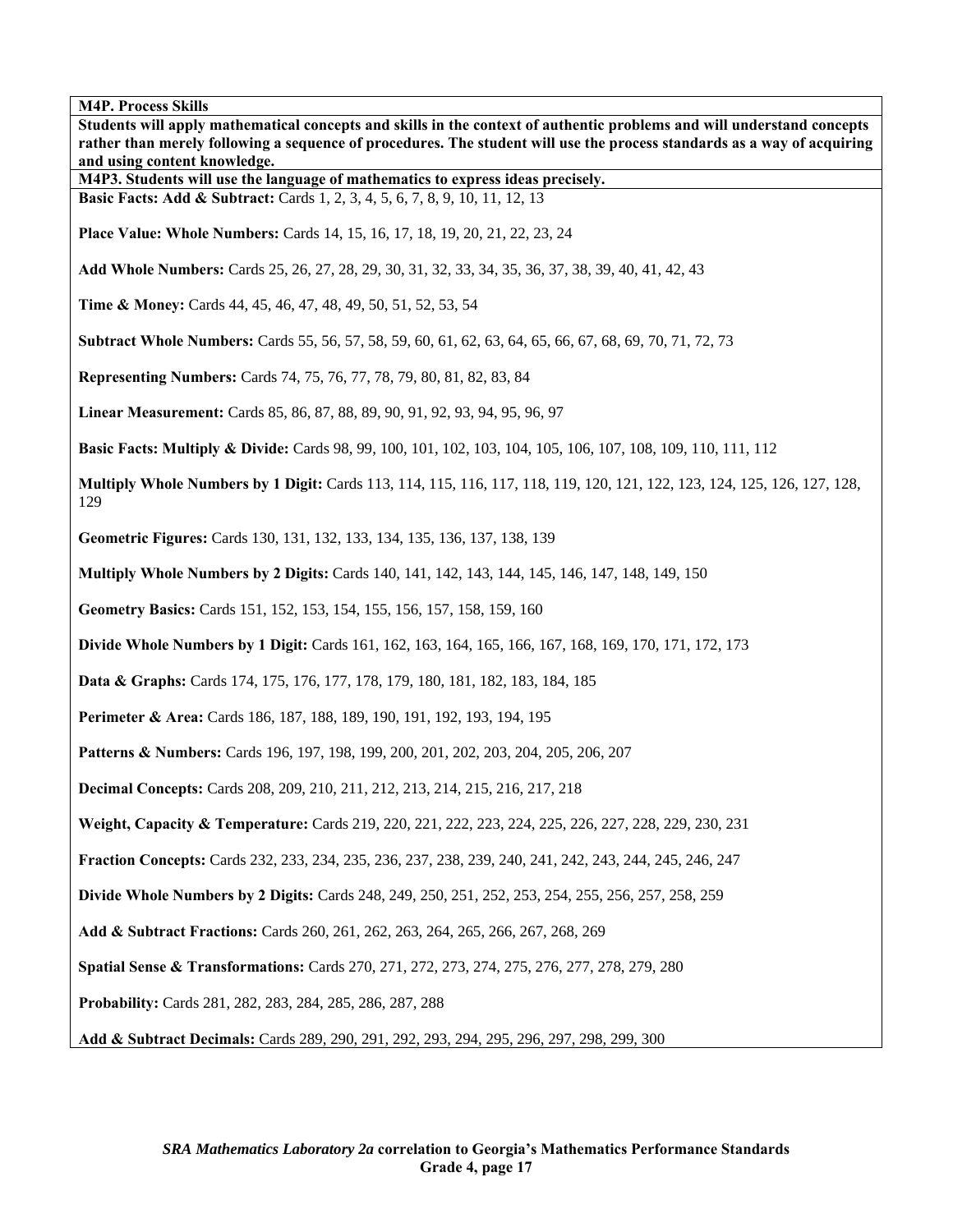**Students will apply mathematical concepts and skills in the context of authentic problems and will understand concepts rather than merely following a sequence of procedures. The student will use the process standards as a way of acquiring and using content knowledge. M4P4. Students will understand how mathematical ideas interconnect and build on one another and apply mathematics in other content areas. Basic Facts: Add & Subtract:** Cards 1, 2, 3, 4, 5, 6, 7, 8, 9, 10, 11, 12, 13 **Place Value: Whole Numbers:** Cards 14, 15, 16, 17, 18, 19, 20, 21, 22, 23, 24 **Add Whole Numbers:** Cards 25, 26, 27, 28, 29, 30, 31, 32, 33, 34, 35, 36, 37, 38, 39, 40, 41, 42, 43 **Time & Money:** Cards 44, 45, 46, 47, 48, 49, 50, 51, 52, 53, 54 **Subtract Whole Numbers:** Cards 55, 56, 57, 58, 59, 60, 61, 62, 63, 64, 65, 66, 67, 68, 69, 70, 71, 72, 73 **Representing Numbers:** Cards 74, 75, 76, 77, 78, 79, 80, 81, 82, 83, 84 **Linear Measurement:** Cards 85, 86, 87, 88, 89, 90, 91, 92, 93, 94, 95, 96, 97 **Basic Facts: Multiply & Divide:** Cards 98, 99, 100, 101, 102, 103, 104, 105, 106, 107, 108, 109, 110, 111, 112 **Multiply Whole Numbers by 1 Digit:** Cards 113, 114, 115, 116, 117, 118, 119, 120, 121, 122, 123, 124, 125, 126, 127, 128, 129 **Geometric Figures:** Cards 130, 131, 132, 133, 134, 135, 136, 137, 138, 139 **Multiply Whole Numbers by 2 Digits:** Cards 140, 141, 142, 143, 144, 145, 146, 147, 148, 149, 150 **Geometry Basics:** Cards 151, 152, 153, 154, 155, 156, 157, 158, 159, 160 **Divide Whole Numbers by 1 Digit:** Cards 161, 162, 163, 164, 165, 166, 167, 168, 169, 170, 171, 172, 173 **Data & Graphs:** Cards 174, 175, 176, 177, 178, 179, 180, 181, 182, 183, 184, 185 **Perimeter & Area:** Cards 186, 187, 188, 189, 190, 191, 192, 193, 194, 195 Patterns & Numbers: Cards 196, 197, 198, 199, 200, 201, 202, 203, 204, 205, 206, 207 **Decimal Concepts:** Cards 208, 209, 210, 211, 212, 213, 214, 215, 216, 217, 218 **Weight, Capacity & Temperature:** Cards 219, 220, 221, 222, 223, 224, 225, 226, 227, 228, 229, 230, 231 **Fraction Concepts:** Cards 232, 233, 234, 235, 236, 237, 238, 239, 240, 241, 242, 243, 244, 245, 246, 247

**Divide Whole Numbers by 2 Digits:** Cards 248, 249, 250, 251, 252, 253, 254, 255, 256, 257, 258, 259

**Add & Subtract Fractions:** Cards 260, 261, 262, 263, 264, 265, 266, 267, 268, 269

**Spatial Sense & Transformations:** Cards 270, 271, 272, 273, 274, 275, 276, 277, 278, 279, 280

**Probability:** Cards 281, 282, 283, 284, 285, 286, 287, 288

**Add & Subtract Decimals:** Cards 289, 290, 291, 292, 293, 294, 295, 296, 297, 298, 299, 300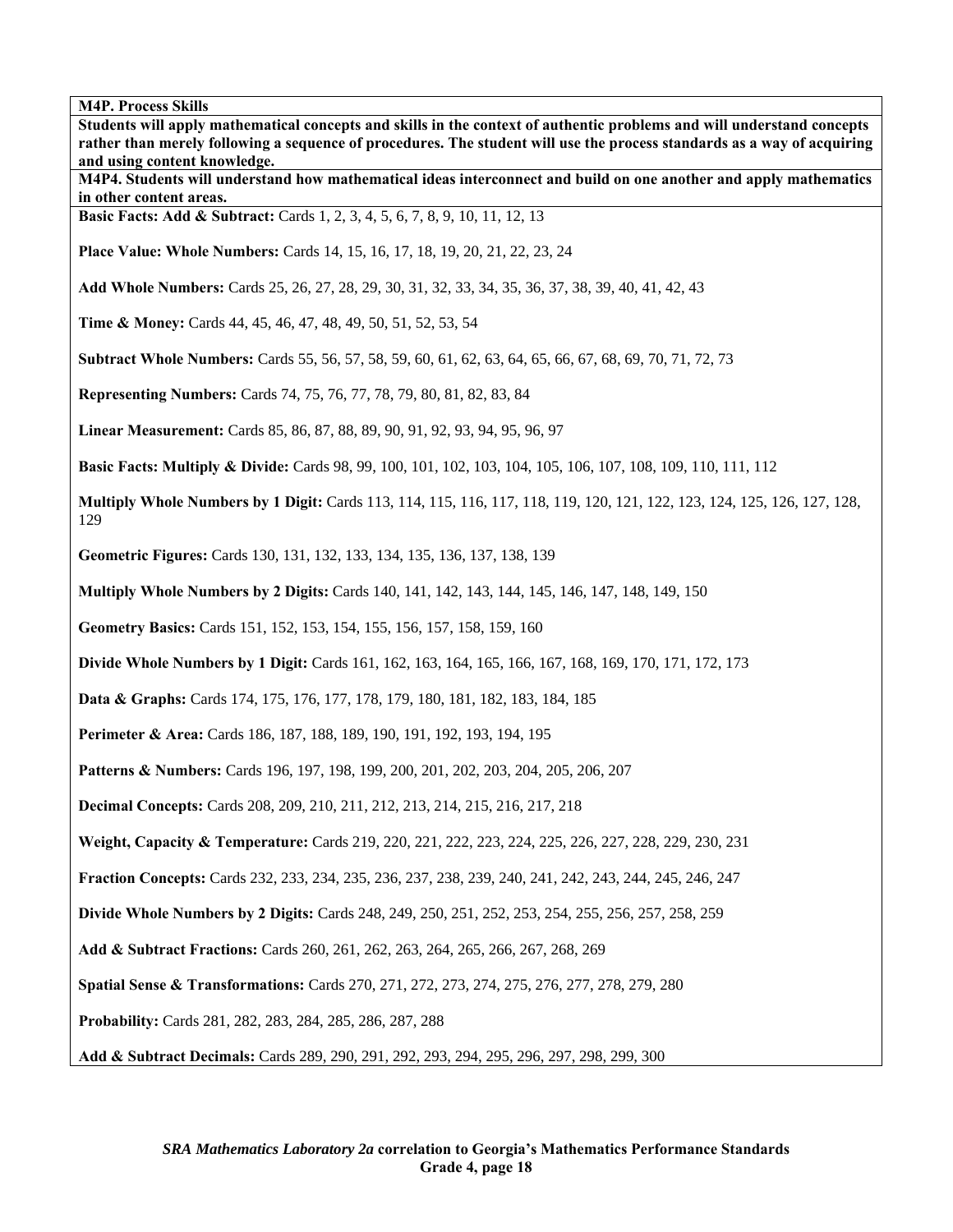**rather than merely following a sequence of procedures. The student will use the process standards as a way of acquiring and using content knowledge. M4P5. Students will create and use pictures, manipulatives, models, and symbols to organize, record, and communicate mathematical ideas. Basic Facts: Add & Subtract:** Cards 1, 2, 3, 4, 5, 6, 7, 8, 9, 10, 11, 12, 13 **Place Value: Whole Numbers:** Cards 14, 15, 16, 17, 18, 19, 20, 21, 22, 23, 24 **Add Whole Numbers:** Cards 25, 26, 27, 28, 29, 30, 31, 32, 33, 34, 35, 36, 37, 38, 39, 40, 41, 42, 43 **Time & Money:** Cards 44, 45, 46, 47, 48, 49, 50, 51, 52, 53, 54 **Subtract Whole Numbers:** Cards 55, 56, 57, 58, 59, 60, 61, 62, 63, 64, 65, 66, 67, 68, 69, 70, 71, 72, 73 **Representing Numbers:** Cards 74, 75, 76, 77, 78, 79, 80, 81, 82, 83, 84 **Linear Measurement:** Cards 85, 86, 87, 88, 89, 90, 91, 92, 93, 94, 95, 96, 97 **Basic Facts: Multiply & Divide:** Cards 98, 99, 100, 101, 102, 103, 104, 105, 106, 107, 108, 109, 110, 111, 112 **Multiply Whole Numbers by 1 Digit:** Cards 113, 114, 115, 116, 117, 118, 119, 120, 121, 122, 123, 124, 125, 126, 127, 128, 129 **Geometric Figures:** Cards 130, 131, 132, 133, 134, 135, 136, 137, 138, 139 **Multiply Whole Numbers by 2 Digits:** Cards 140, 141, 142, 143, 144, 145, 146, 147, 148, 149, 150 **Geometry Basics:** Cards 151, 152, 153, 154, 155, 156, 157, 158, 159, 160 **Divide Whole Numbers by 1 Digit:** Cards 161, 162, 163, 164, 165, 166, 167, 168, 169, 170, 171, 172, 173 **Data & Graphs:** Cards 174, 175, 176, 177, 178, 179, 180, 181, 182, 183, 184, 185 **Perimeter & Area:** Cards 186, 187, 188, 189, 190, 191, 192, 193, 194, 195 Patterns & Numbers: Cards 196, 197, 198, 199, 200, 201, 202, 203, 204, 205, 206, 207 **Decimal Concepts:** Cards 208, 209, 210, 211, 212, 213, 214, 215, 216, 217, 218 **Weight, Capacity & Temperature:** Cards 219, 220, 221, 222, 223, 224, 225, 226, 227, 228, 229, 230, 231 **Fraction Concepts:** Cards 232, 233, 234, 235, 236, 237, 238, 239, 240, 241, 242, 243, 244, 245, 246, 247 **Divide Whole Numbers by 2 Digits:** Cards 248, 249, 250, 251, 252, 253, 254, 255, 256, 257, 258, 259 **Add & Subtract Fractions:** Cards 260, 261, 262, 263, 264, 265, 266, 267, 268, 269 **Spatial Sense & Transformations:** Cards 270, 271, 272, 273, 274, 275, 276, 277, 278, 279, 280 **Probability:** Cards 281, 282, 283, 284, 285, 286, 287, 288 **Add & Subtract Decimals:** Cards 289, 290, 291, 292, 293, 294, 295, 296, 297, 298, 299, 300

**Students will apply mathematical concepts and skills in the context of authentic problems and will understand concepts**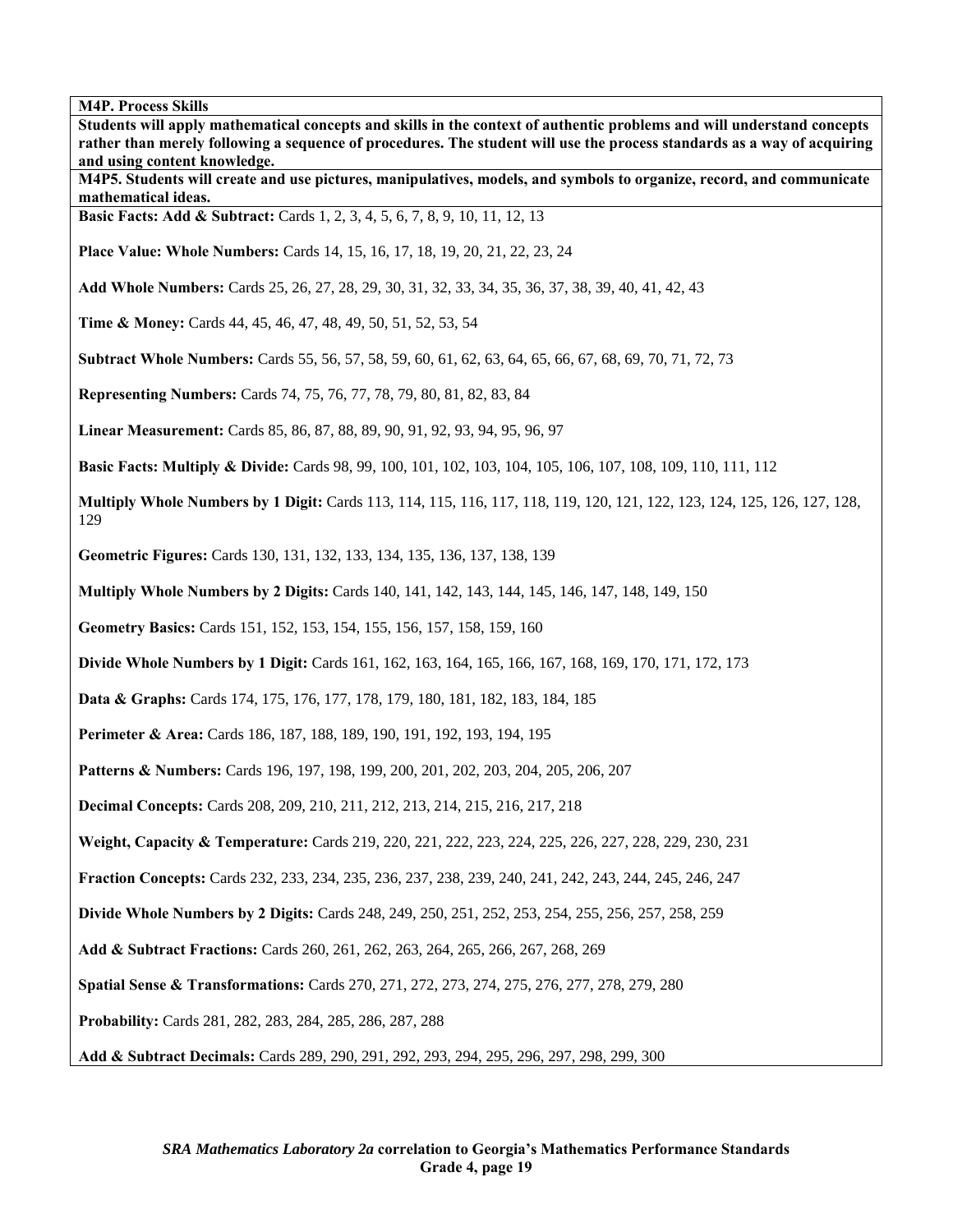## *SRA Mathematics Laboratory 2b*  **correlation to Georgia's Mathematics Performance Standards Grade 5**

**M5N. Number and Operations** 

**Students will further develop their understanding of the concept of whole numbers. They will also understand the meaning of multiplication and division of decimal fractions and use decimal fractions and common fractions in computation, as well as in problem solving situations.** 

**M5N1. Students will further develop their understanding of whole numbers.** 

**a. Classify the set of counting numbers into subsets with distinguishing characteristics (odd/even, prime/composite). Representing Numbers:** Cards 41, 45, 46, 47, 49

Patterns & Numbers: Cards 109, 111, 112, 113, 117

**M5N. Number and Operations** 

**Students will further develop their understanding of the concept of whole numbers. They will also understand the meaning of multiplication and division of decimal fractions and use decimal fractions and common fractions in computation, as well as in problem solving situations.** 

**M5N1. Students will further develop their understanding of whole numbers.** 

**b. Find multiples and factors.** 

Patterns & Numbers: Cards 105, 106, 107, 108, 111

**M5N. Number and Operations** 

**Students will further develop their understanding of the concept of whole numbers. They will also understand the meaning of multiplication and division of decimal fractions and use decimal fractions and common fractions in computation, as well as in problem solving situations.** 

**M5N1. Students will further develop their understanding of whole numbers.** 

**c. Analyze and use divisibility rules.** 

Patterns & Numbers: Cards 110, 111

**M5N. Number and Operations** 

**Students will further develop their understanding of the concept of whole numbers. They will also understand the meaning of multiplication and division of decimal fractions and use decimal fractions and common fractions in computation, as well as in problem solving situations.** 

**M5N2. Students will further develop their understanding of decimal fractions as part of the base-ten number system. a. Understand place value.** 

**Place Value: Whole Numbers:** Cards 15, 16, 17, 18, 19, 20, 21, 22, 23, 24

**Decimal Concepts:** Cards 218, 219, 221, 222, 223, 224, 225, 228, 231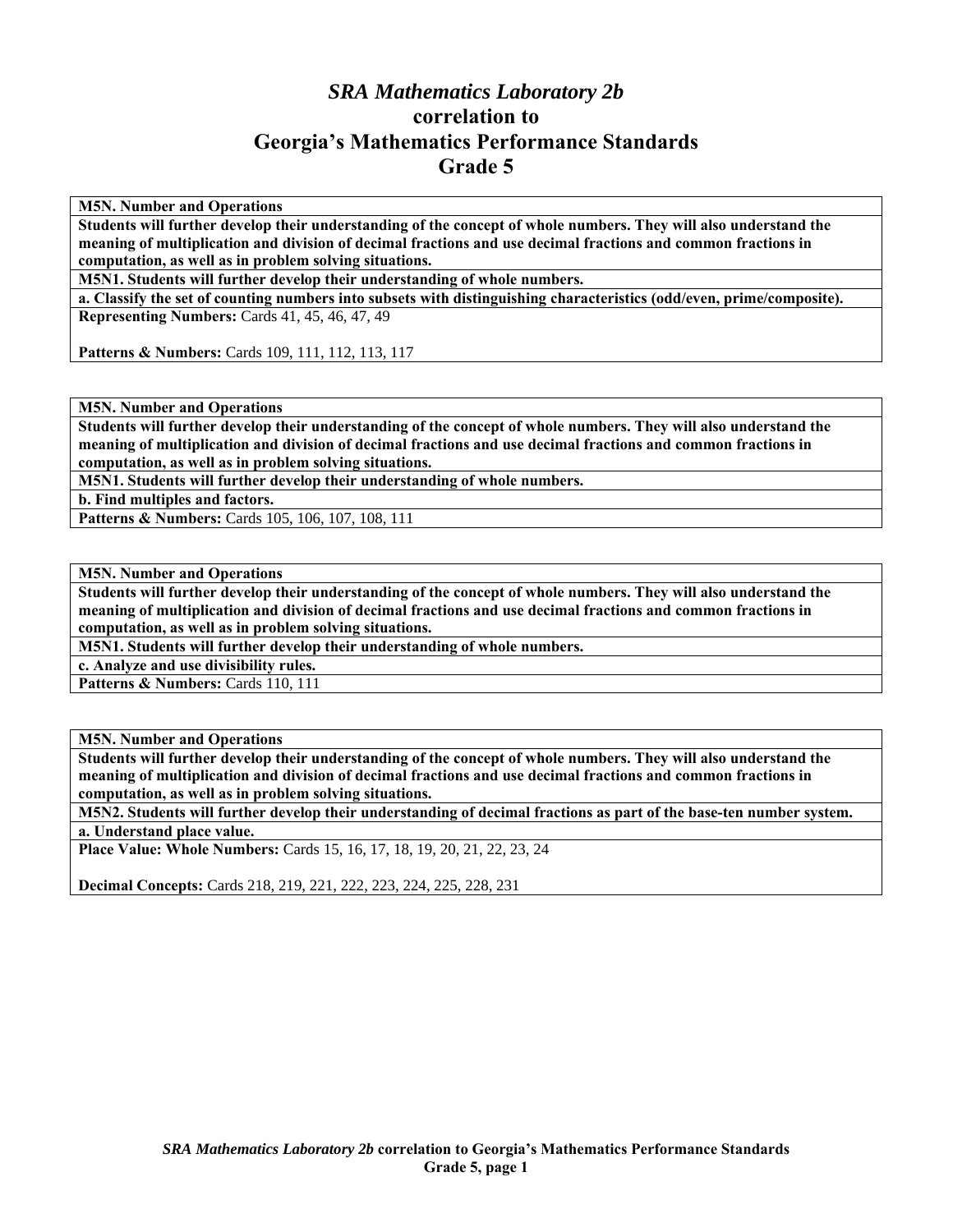**Students will further develop their understanding of the concept of whole numbers. They will also understand the meaning of multiplication and division of decimal fractions and use decimal fractions and common fractions in computation, as well as in problem solving situations.** 

**M5N2. Students will further develop their understanding of decimal fractions as part of the base-ten number system. b. Analyze the effect on the product when a number is multiplied by 10, 100, 1000, 0.1, and 0.01.** 

**Representing Numbers: Cards 43, 44** 

**Linear Measurement:** Cards 52, 55, 56

**Multiply Whole Numbers:** Cards 61, 62, 67, 68, 69, 76

**Weight, Capacity, Temperature & Time:** Cards 180, 182, 184, 188

**Multiply & Divide Decimals: Cards 269, 277** 

**M5N. Number and Operations** 

**Students will further develop their understanding of the concept of whole numbers. They will also understand the meaning of multiplication and division of decimal fractions and use decimal fractions and common fractions in computation, as well as in problem solving situations.** 

**M5N3. Students will further develop their understanding of the meaning of multiplication and division with decimal fractions and use them.** 

**a. Model multiplication and division of decimal fractions by another decimal fraction.** 

**Multiply & Divide Decimals:** Cards 270, 271, 272

**M5N. Number and Operations** 

**Students will further develop their understanding of the concept of whole numbers. They will also understand the meaning of multiplication and division of decimal fractions and use decimal fractions and common fractions in computation, as well as in problem solving situations.** 

**M5N3. Students will further develop their understanding of the meaning of multiplication and division with decimal fractions and use them.** 

**b. Explain the process of multiplication and division, including situations in which the multiplier and divisor are both whole numbers and decimal fractions.** 

**Multiply Whole Numbers:** Cards 61, 62, 63, 64, 65, 66, 67, 68, 69, 70, 71, 72, 73, 74, 75, 76

**Divide Whole Numbers:** Cards 88, 89, 90, 91, 92, 93, 94, 95, 96, 97, 98, 99, 100, 101, 102, 103, 104

**Multiply & Divide Decimals:** Cards 267, 268, 269, 270, 271, 272, 273, 274, 275, 276, 277, 278

**M5N. Number and Operations** 

**Students will further develop their understanding of the concept of whole numbers. They will also understand the meaning of multiplication and division of decimal fractions and use decimal fractions and common fractions in computation, as well as in problem solving situations.** 

**M5N3. Students will further develop their understanding of the meaning of multiplication and division with decimal fractions and use them.** 

**c. Multiply and divide with decimal fractions including decimal fractions less than one and greater than one. Multiply & Divide Decimals:** Cards 267, 268, 269, 270, 271, 272, 273, 274, 275, 276, 277, 278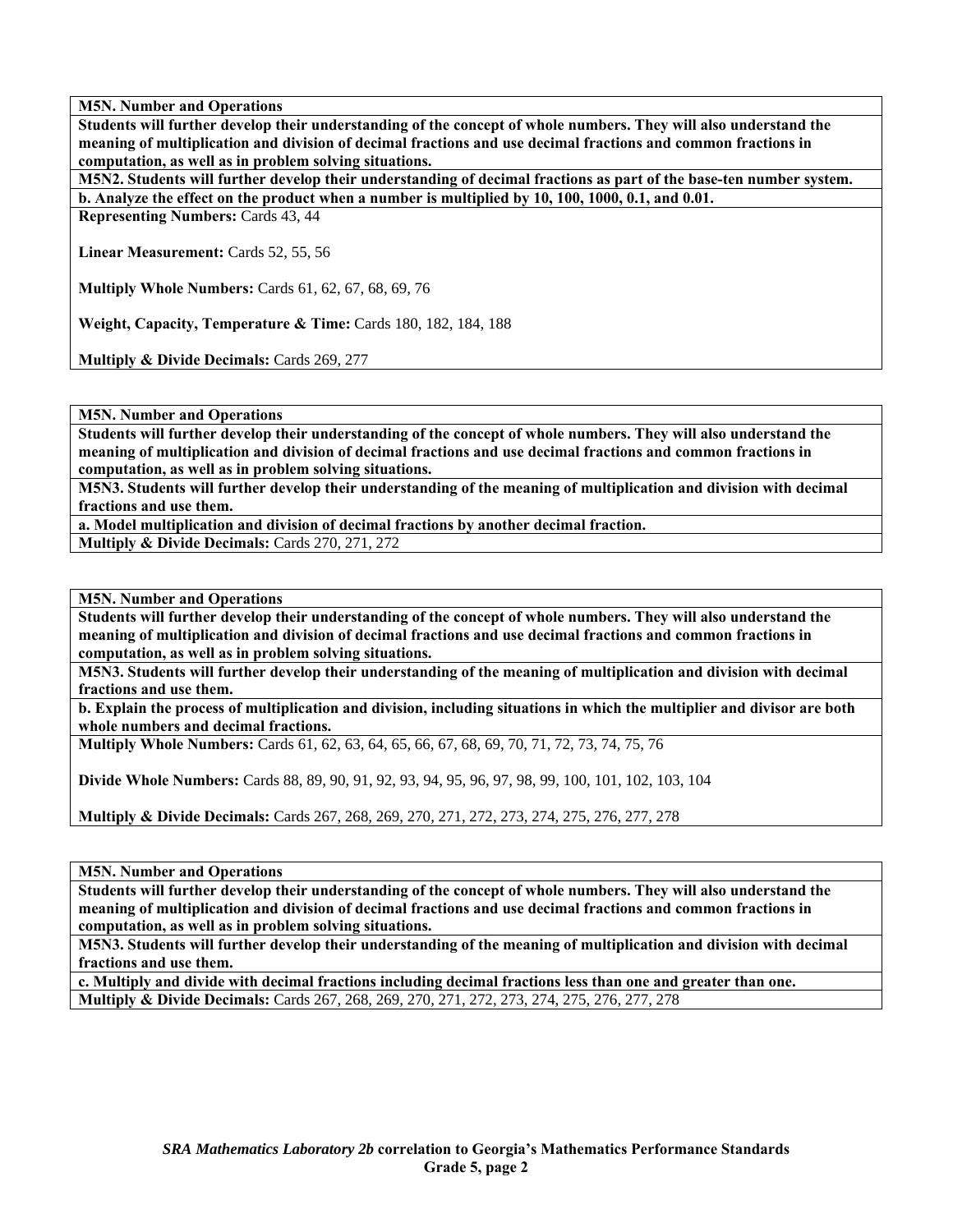**Students will further develop their understanding of the concept of whole numbers. They will also understand the meaning of multiplication and division of decimal fractions and use decimal fractions and common fractions in computation, as well as in problem solving situations.** 

**M5N3. Students will further develop their understanding of the meaning of multiplication and division with decimal fractions and use them.** 

**d. Understand the relationships and rules for multiplication and division of whole numbers also apply to decimal fractions.** 

**Multiply Whole Numbers:** Cards 61, 62, 63, 64, 65, 66, 67, 68, 69, 70, 71, 72, 73, 74, 75, 76

**Divide Whole Numbers:** Cards 88, 89, 90, 91, 92, 93, 94, 95, 96, 97, 98, 99, 100, 101, 102, 103, 104

**Multiply & Divide Decimals:** Cards 267, 268, 269, 270, 271, 272, 273, 274, 275, 276, 277, 278

**M5N. Number and Operations** 

**Students will further develop their understanding of the concept of whole numbers. They will also understand the meaning of multiplication and division of decimal fractions and use decimal fractions and common fractions in computation, as well as in problem solving situations.** 

**M5N4. Students will continue to develop their understanding of the meaning of common fractions and compute with them.** 

**a. Understand division of whole numbers can be represented as a fraction**  $(a/b = a \div b)$ **.** 

**Divide Whole Numbers:** Card 97

**Fraction Concepts:** Card 126

**Data & Graphs:** Card 153

**M5N. Number and Operations** 

**Students will further develop their understanding of the concept of whole numbers. They will also understand the meaning of multiplication and division of decimal fractions and use decimal fractions and common fractions in computation, as well as in problem solving situations.** 

**M5N4. Students will continue to develop their understanding of the meaning of common fractions and compute with them.** 

**b. Understand the value of a fraction does not changes when both its numerator and denominator are multiplied or divided by the same number because it is the same as multiplying or dividing by one.** 

**Fraction Concepts:** Cards 121, 122, 125

**Add Fractions:** Cards 139, 140, 142, 143, 144

**Subtract Fractions:** Cards 165, 166, 167, 173, 175

**Multiply & Divide Fractions:** Cards 191, 192, 193, 194, 197, 198, 200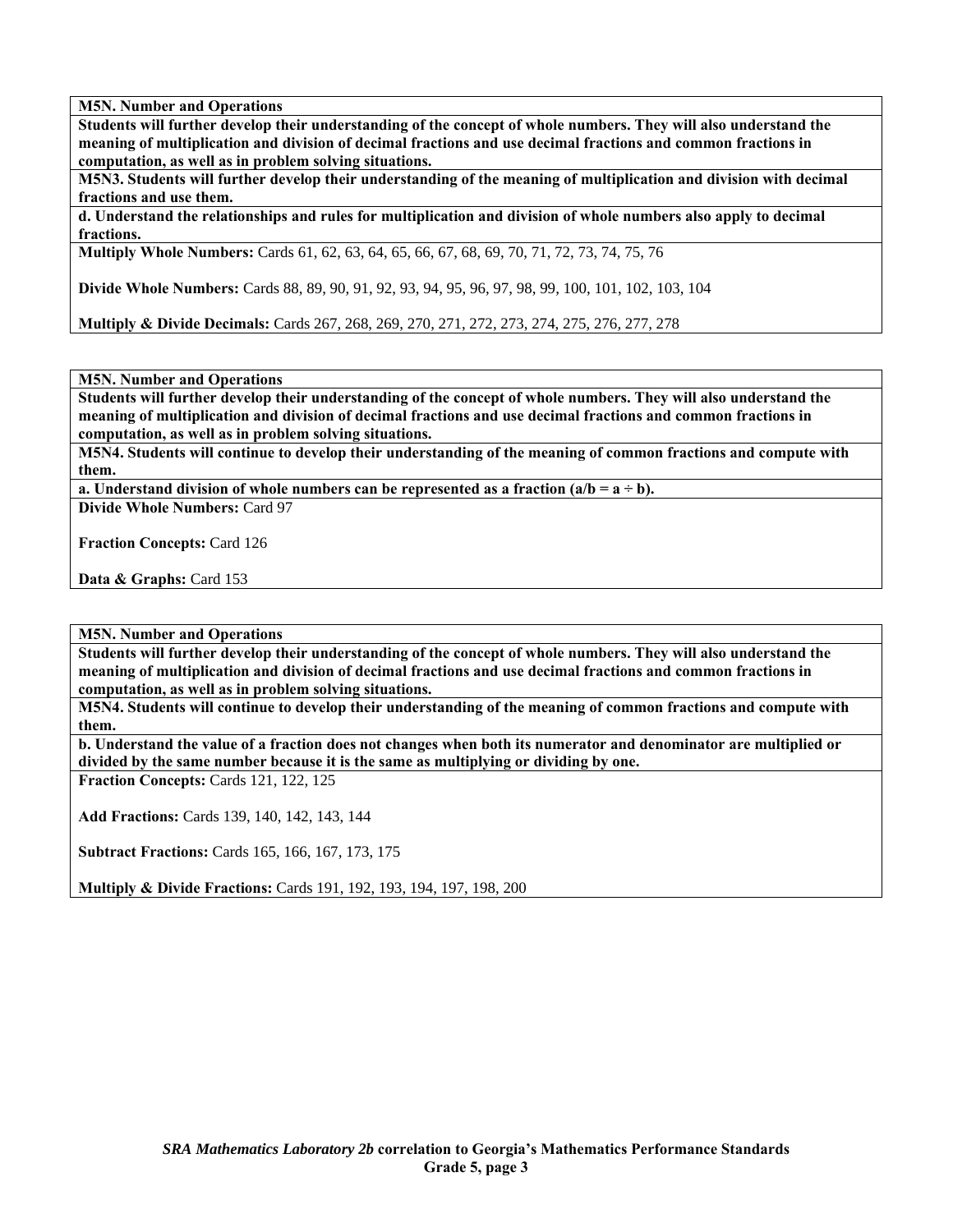**Students will further develop their understanding of the concept of whole numbers. They will also understand the meaning of multiplication and division of decimal fractions and use decimal fractions and common fractions in computation, as well as in problem solving situations.** 

**M5N4. Students will continue to develop their understanding of the meaning of common fractions and compute with them.** 

**c. Find equivalent fractions and simplify fractions. Fraction Concepts:** Cards 120, 121, 123, 124, 125, 128

**Add Fractions:** Cards 139, 140, 141, 142, 143, 144, 146, 147, 148, 149, 150

**Subtract Fractions:** Cards 165, 166, 167, 168, 169, 170, 171, 172, 173, 174, 175, 176

**Multiply & Divide Fractions:** Cards 191, 192, 193, 194

**M5N. Number and Operations** 

**Students will further develop their understanding of the concept of whole numbers. They will also understand the meaning of multiplication and division of decimal fractions and use decimal fractions and common fractions in computation, as well as in problem solving situations.** 

**M5N4. Students will continue to develop their understanding of the meaning of common fractions and compute with them.** 

**d. Model the multiplication and division of common fractions.** 

**Multiply & Divide Fractions:** Cards 189, 190, 191, 192, 193, 194, 195, 196, 197, 198, 199, 200

**M5N. Number and Operations** 

**Students will further develop their understanding of the concept of whole numbers. They will also understand the meaning of multiplication and division of decimal fractions and use decimal fractions and common fractions in computation, as well as in problem solving situations.** 

**M5N4. Students will continue to develop their understanding of the meaning of common fractions and compute with them.** 

**e. Explore finding common denominators using concrete, pictorial, and computational models.** 

**Fraction Concepts:** Cards 122, 123, 124, 125, 128

**Add Fractions:** Cards 142, 143, 144, 148, 149, 150

**Subtract Fractions:** Cards 167, 168, 171, 173, 174, 176

**M5N. Number and Operations** 

**Students will further develop their understanding of the concept of whole numbers. They will also understand the meaning of multiplication and division of decimal fractions and use decimal fractions and common fractions in computation, as well as in problem solving situations.** 

**M5N4. Students will continue to develop their understanding of the meaning of common fractions and compute with them.** 

**f. Use <, >, or = to compare fractions and justify the comparison.** 

**Fraction Concepts:** Cards 123, 124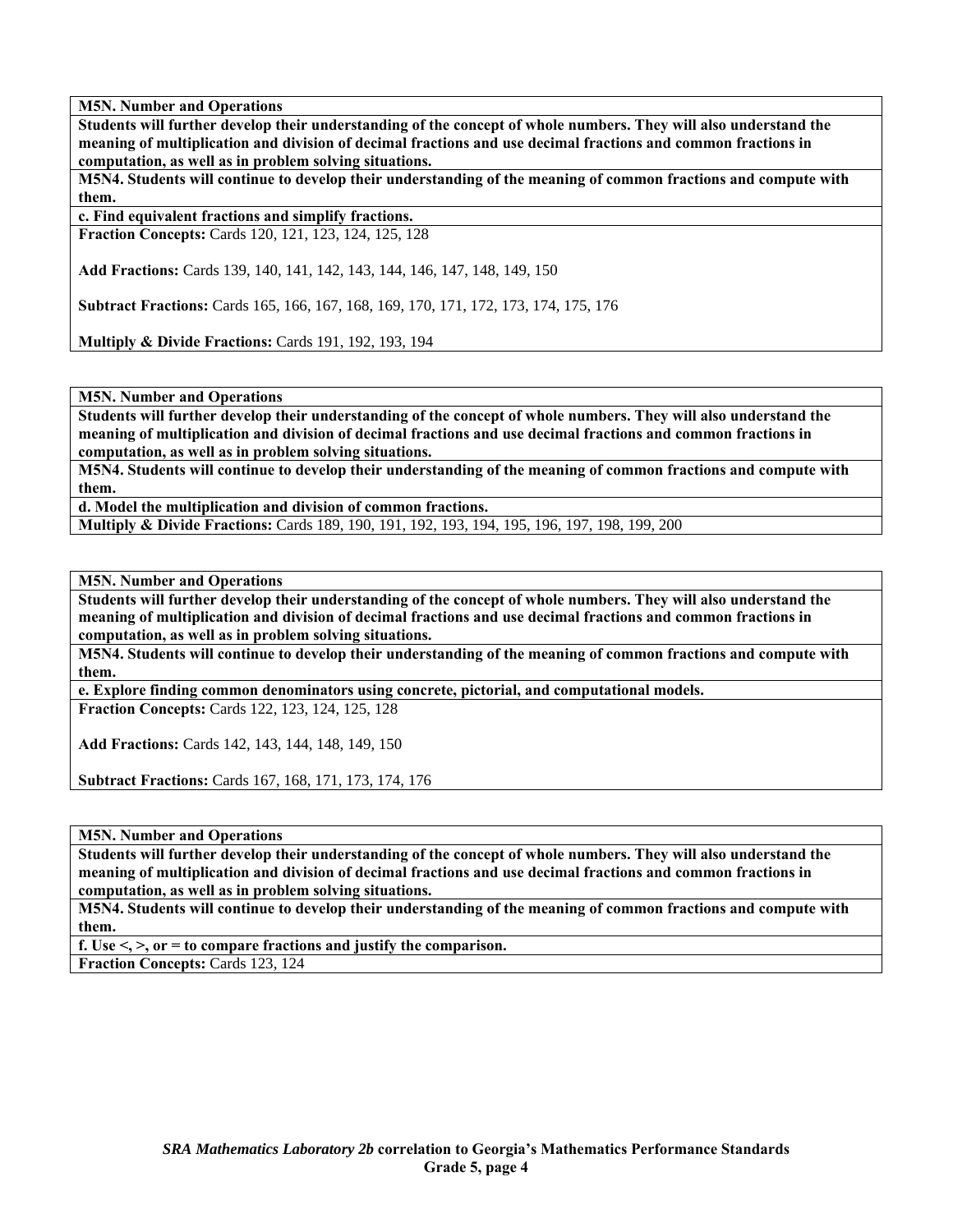**Students will further develop their understanding of the concept of whole numbers. They will also understand the meaning of multiplication and division of decimal fractions and use decimal fractions and common fractions in computation, as well as in problem solving situations.** 

**M5N4. Students will continue to develop their understanding of the meaning of common fractions and compute with them.** 

**g. Add and subtract common fractions and mixed numbers with unlike denominators. Add Fractions:** Cards 139, 140, 141, 142, 143, 144, 145, 146, 147, 148, 149, 150

**Subtract Fractions:** Cards 165, 166, 167, 168, 169, 170, 171, 172, 173, 174, 175, 176

**M5N. Number and Operations** 

**Students will further develop their understanding of the concept of whole numbers. They will also understand the meaning of multiplication and division of decimal fractions and use decimal fractions and common fractions in computation, as well as in problem solving situations.** 

**M5N4. Students will continue to develop their understanding of the meaning of common fractions and compute with them.** 

**h. Use fractions (proper and improper) and decimal fractions interchangeably. Decimal Concepts:** Cards 220, 223, 230, 231

**Percent Concepts:** Cards 293, 294, 295, 298, 300

**M5N. Number and Operations** 

**Students will further develop their understanding of the concept of whole numbers. They will also understand the meaning of multiplication and division of decimal fractions and use decimal fractions and common fractions in computation, as well as in problem solving situations.** 

**M5N4. Students will continue to develop their understanding of the meaning of common fractions and compute with them.** 

**i. Estimate products and quotients.** 

**Multiply Whole Numbers:** Cards 62, 69, 76

**Divide Whole Numbers:** Card 89

**Add & Subtract Decimals:** Cards 244, 248, 249, 254

**M5N. Number and Operations** 

**Students will further develop their understanding of the concept of whole numbers. They will also understand the meaning of multiplication and division of decimal fractions and use decimal fractions and common fractions in computation, as well as in problem solving situations.** 

**M5N5. Students will understand the meaning of percentage.** 

**a. Model percent on 10 by 10 grids.** 

**Percent Concepts:** Cards 290, 292, 294

**M5N. Number and Operations** 

**Students will further develop their understanding of the concept of whole numbers. They will also understand the meaning of multiplication and division of decimal fractions and use decimal fractions and common fractions in computation, as well as in problem solving situations.** 

**M5N5. Students will understand the meaning of percentage.** 

**b. Apply percentage to circle graphs.** 

**Data & Graphs:** Cards 161, 164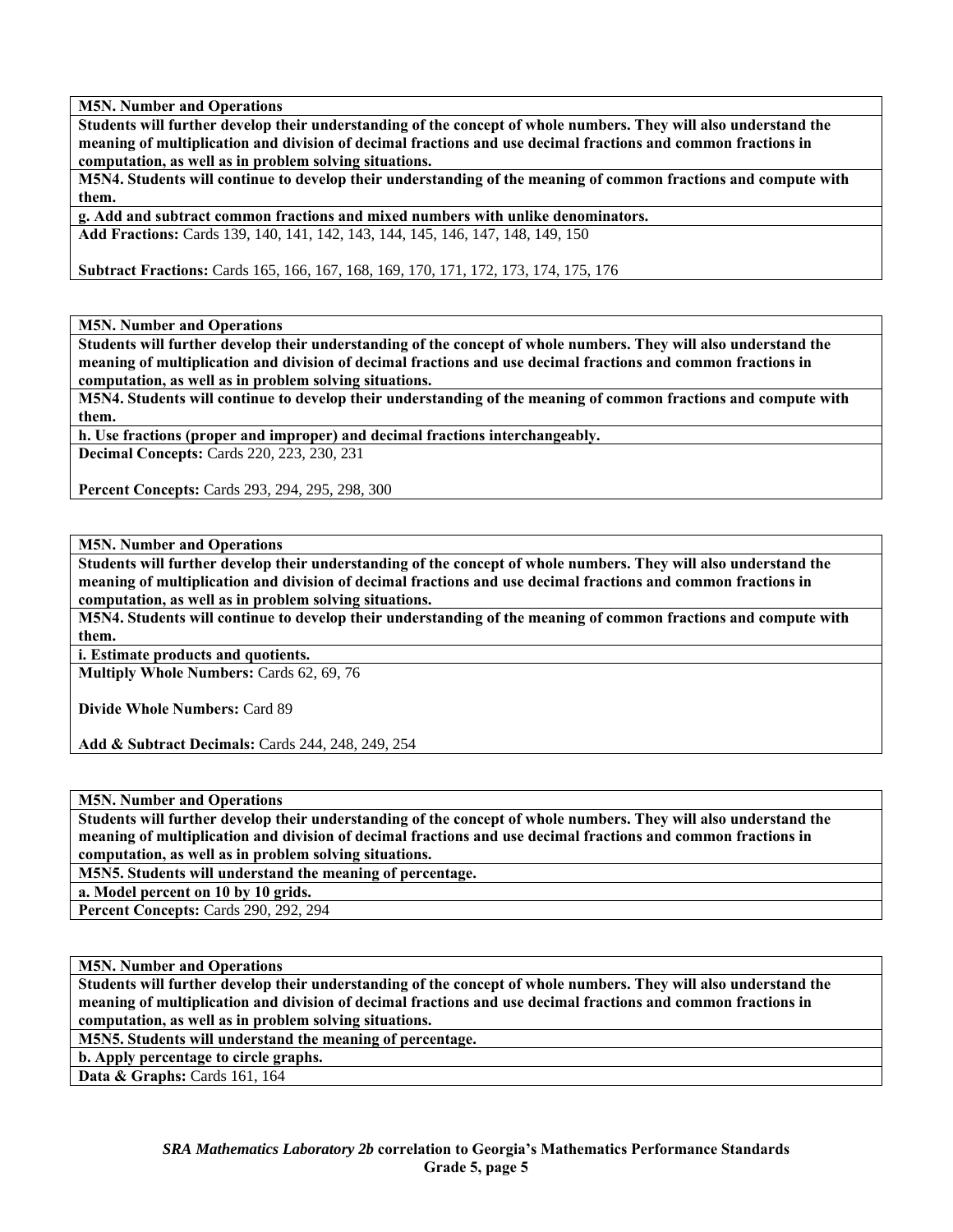**M5M. Measurement** 

**Students will compute the area of geometric plane figures. They will also understand the concept of volume and compute the volume of simple geometric solids and measure capacity. Students will convert from one unit to another within one system of measurement.** 

**M5M1. Student will extend their understanding of area of fundamental geometric plane figures.** 

**a. Estimate the area of fundamental geometric plane figures.** 

Perimeter, Area & Volume: Cards 204, 205, 206, 207, 208, 210, 211, 216, 217

**M5M. Measurement** 

**Students will compute the area of geometric plane figures. They will also understand the concept of volume and compute the volume of simple geometric solids and measure capacity. Students will convert from one unit to another within one system of measurement.** 

**M5M1. Student will extend their understanding of area of fundamental geometric plane figures.** 

**b. Derive the formula for the area of a parallelogram (e.g., cut the parallelogram apart and rearrange it into a rectangle of the same area).** 

**Perimeter, Area & Volume:** Cards 207, 208, 210

**M5M. Measurement** 

**Students will compute the area of geometric plane figures. They will also understand the concept of volume and compute the volume of simple geometric solids and measure capacity. Students will convert from one unit to another within one system of measurement.** 

**M5M1. Student will extend their understanding of area of fundamental geometric plane figures.** 

**c. Derive the formula for the area of a rectangle (e.g., demonstrate and explain its relationship to the area of a rectangle with the same base and height).** 

Perimeter, Area & Volume: Cards 205, 210

**M5M. Measurement** 

**Students will compute the area of geometric plane figures. They will also understand the concept of volume and compute the volume of simple geometric solids and measure capacity. Students will convert from one unit to another within one system of measurement.** 

**M5M1. Student will extend their understanding of area of fundamental geometric plane figures.** 

**d. Find the area of triangles and parallelograms using formulae.** 

**Perimeter, Area & Volume:** Cards 205, 206, 207, 208, 210

**M5M. Measurement** 

**Students will compute the area of geometric plane figures. They will also understand the concept of volume and compute the volume of simple geometric solids and measure capacity. Students will convert from one unit to another within one system of measurement.** 

**M5M1. Student will extend their understanding of area of fundamental geometric plane figures.** 

**e. Estimate the area of a circle through partitioning and tiling and then with formula (let pi = 3.14). (Discuss square units as they apply to circles.)** 

Perimeter, Area & Volume: Card 203

**M5M. Measurement** 

**Students will compute the area of geometric plane figures. They will also understand the concept of volume and compute the volume of simple geometric solids and measure capacity. Students will convert from one unit to another within one system of measurement.** 

**M5M1. Student will extend their understanding of area of fundamental geometric plane figures.** 

**f. Find the area of a polygon (regular and irregular) by dividing it into squares, rectangles, and/or triangles and find the sum of the areas of those shapes.** 

**Perimeter, Area & Volume:** Cards 204, 205, 206, 207, 208, 210, 211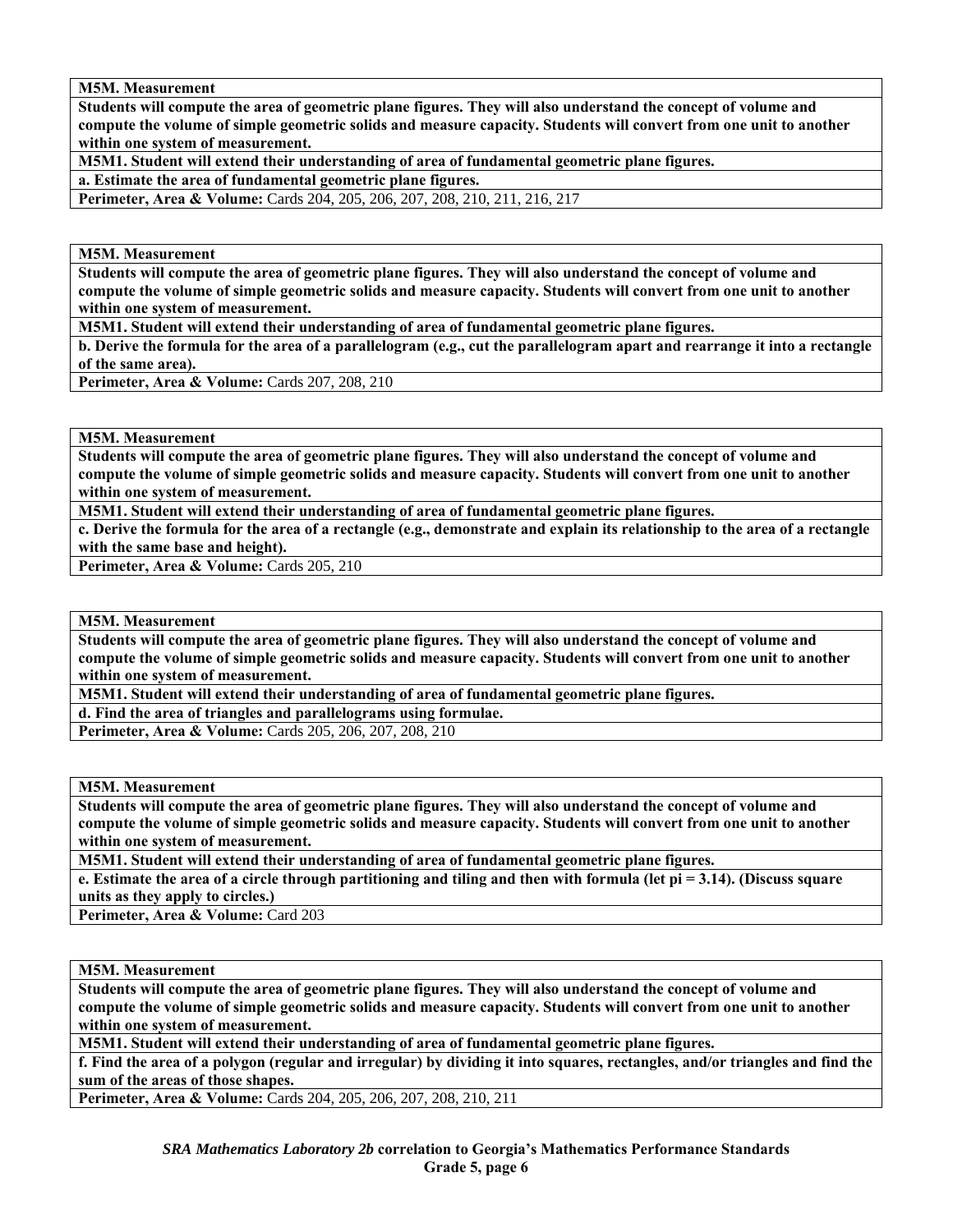**M5M. Measurement** 

**Students will compute the area of geometric plane figures. They will also understand the concept of volume and compute the volume of simple geometric solids and measure capacity. Students will convert from one unit to another within one system of measurement.** 

**M5M3. Student will measure capacity with appropriately chosen units and tools.** 

**a. Use milliliters, liters, fluid ounces, cups, pints, quarts, and gallons to measure capacity.** 

**Weight, Capacity, Temperature & Time: Cards 181, 182, 183, 184, 188** 

**M5M. Measurement** 

**Students will compute the area of geometric plane figures. They will also understand the concept of volume and compute the volume of simple geometric solids and measure capacity. Students will convert from one unit to another within one system of measurement.** 

**M5M3. Student will measure capacity with appropriately chosen units and tools.** 

**b. Compare one unit to another within a single system of measurement (e.g., 1 quart = 2 pints).** 

**Linear Measurement:** Cards 52, 53, 55, 56, 57

**Weight, Capacity, Temperature & Time:** Cards 179, 180, 182, 183, 184, 185, 188

**M5M. Measurement** 

**Students will compute the area of geometric plane figures. They will also understand the concept of volume and compute the volume of simple geometric solids and measure capacity. Students will convert from one unit to another within one system of measurement.** 

**M5M4. Student will understand and compute the volume of a simple geometric solid.** 

a. Understand a cubic unit (u<sup>3</sup>) is represented by a cube in which each edge has the length of 1 unit.

Perimeter, Area & Volume: Cards 214, 215, 216, 217

**M5M. Measurement** 

**Students will compute the area of geometric plane figures. They will also understand the concept of volume and compute the volume of simple geometric solids and measure capacity. Students will convert from one unit to another within one system of measurement.** 

**M5M4. Student will understand and compute the volume of a simple geometric solid.** 

**b.** Identify the units used in computing volume as cubic centimeters (cm<sup>3</sup>), cubic meters (m<sup>3</sup>), cubic inches (in<sup>3</sup>), cubic feet (ft<sup>3</sup>), and cubic vards (yd<sup>3</sup>).

**Perimeter, Area & Volume:** Cards 214, 215, 216, 217

**M5M. Measurement** 

**Students will compute the area of geometric plane figures. They will also understand the concept of volume and compute the volume of simple geometric solids and measure capacity. Students will convert from one unit to another within one system of measurement.** 

**M5M4. Student will understand and compute the volume of a simple geometric solid.** 

**c. Derive the formula for finding the volume of a cube and a rectangular prism using manipulative.** 

**Perimeter, Area & Volume:** Cards 214, 215, 216, 217

**M5M. Measurement** 

**Students will compute the area of geometric plane figures. They will also understand the concept of volume and compute the volume of simple geometric solids and measure capacity. Students will convert from one unit to another within one system of measurement.** 

**M5M4. Student will understand and compute the volume of a simple geometric solid.** 

**d. Compute the volume of a cube and a rectangular prism using formulas.** 

**Perimeter, Area & Volume:** Cards 214, 215, 216, 217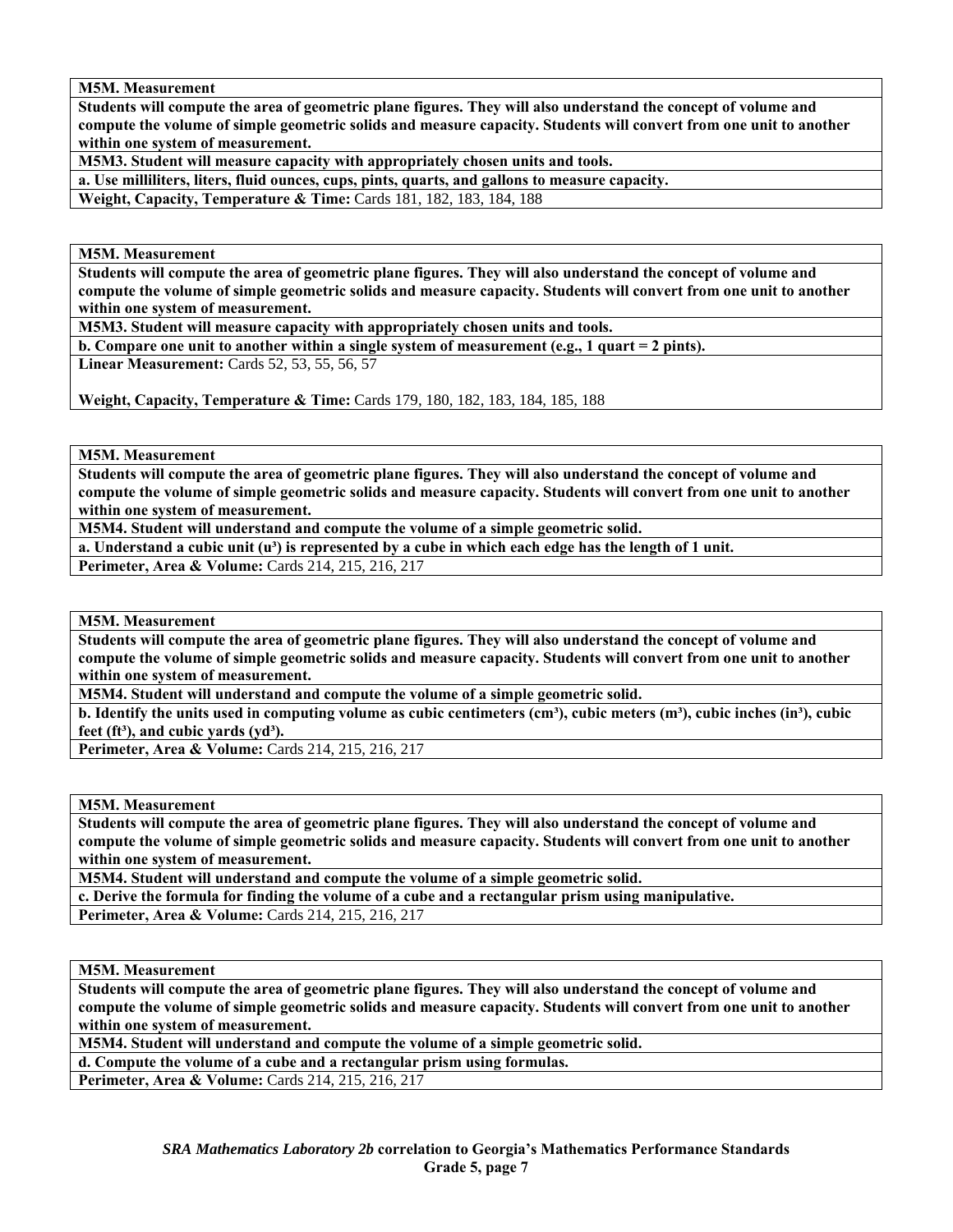**M5M. Measurement** 

**Students will compute the area of geometric plane figures. They will also understand the concept of volume and compute the volume of simple geometric solids and measure capacity. Students will convert from one unit to another within one system of measurement.** 

**M5M4. Student will understand and compute the volume of a simple geometric solid.** 

**e. Estimate the volume of a simple geometric solid.** 

**Perimeter, Area & Volume:** Cards 214, 215, 216, 217

**M5M. Measurement** 

**Students will compute the area of geometric plane figures. They will also understand the concept of volume and compute the volume of simple geometric solids and measure capacity. Students will convert from one unit to another within one system of measurement.** 

**M5M4. Student will understand and compute the volume of a simple geometric solid.** 

**f. Understand the similarities and differences between volume and capacity.** 

**Weight, Capacity, Temperature & Time: Cards 181, 182, 183, 184** 

**Perimeter, Area & Volume:** Cards 214, 215, 216, 217

**M5G. Geometry** 

**Students will further develop their understanding of geometric figures.** 

**M5G1. Students will understand congruence of geometric figures and the correspondence of their vertices, sides, and angles.** 

**Geometric Figures:** Cards 135, 136, 137, 138

**M5G. Geometry** 

**Students will further develop their understanding of geometric figures.** 

**M5G2.** Students will understand the relationship of the circumference of a circle to its diameter is pi ( $\pi \approx 3.14$ ). **Geometric Basics:** Cards 86, 87

Perimeter, Area & Volume: Cards 203, 210

**M5A. Algebra** 

**Students will represent and investigate mathematical expressions algebraically by using variables. M5A1. Students will represent and interpret the relationships between quantities algebraically.** 

**a. Use variables, such as n or x, for unknown quantities in algebraic expressions.** 

**Add & Subtract Whole Numbers:** Cards 32, 37, 38

**Multiply Whole Numbers:** Cards 65, 66

**Divide Whole Numbers:** Cards 95, 97, 104

**Perimeter, Area & Volume:** Cards 202, 203, 205, 206, 207, 208, 209, 210, 211, 213, 215, 217

**Coordinate Graphs:** Cards 262, 266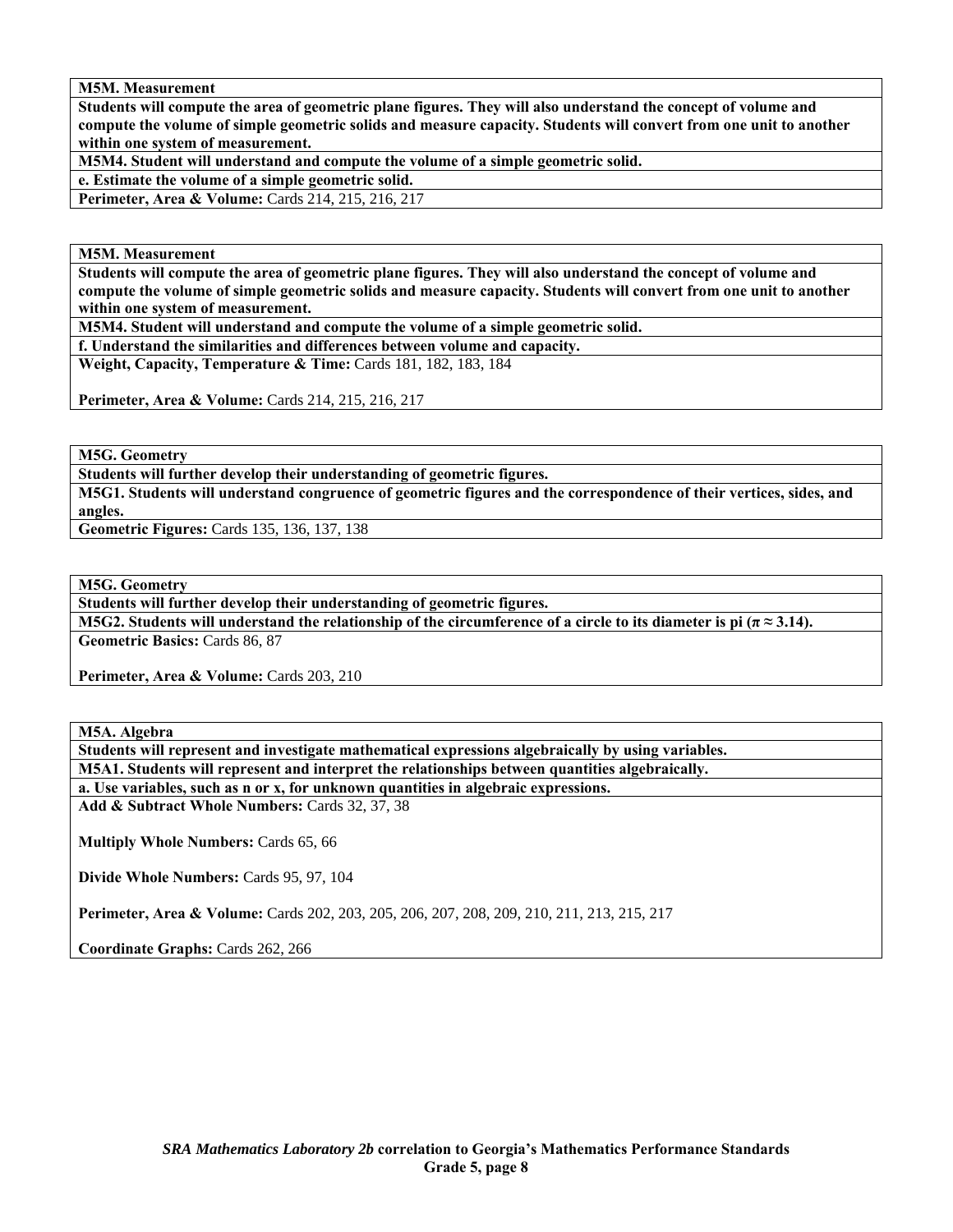**M5A. Algebra** 

| Students will represent and investigate mathematical expressions algebraically by using variables. |
|----------------------------------------------------------------------------------------------------|
| M5A1. Students will represent and interpret the relationships between quantities algebraically.    |
| b. Investigate simple algebraic expressions by substituting numbers for the unknown.               |
| <b>Basic Facts: Cards 13, 14</b>                                                                   |
|                                                                                                    |

**Add & Subtract Whole Numbers:** Cards 33, 38

Patterns & Numbers: Cards 116, 117

**Perimeter, Area & Volume:** Cards 202, 203, 205, 206, 207, 208, 209, 210, 211, 213, 215, 217

**Coordinate Graphs:** Cards 262, 266

**M5A. Algebra** 

**Students will represent and investigate mathematical expressions algebraically by using variables.** 

**M5A1. Students will represent and interpret the relationships between quantities algebraically.** 

**c. Determine that a formula will be reliable regardless of the type of number (whole numbers or decimal fractions) substituted for the variable.** 

**Perimeter, Area & Volume:** Cards 202, 203, 205, 206, 207, 208, 209, 210, 211, 213, 215, 217

**M5D. Data Analysis** 

**Students will gather, organize, and display data and interpret graphs.** 

**M5D1. Students will analyze graphs.** 

**a. Analyze data presented in a graph.** 

**Data & Graphs:** Cards 157, 158, 159, 160, 161, 162, 163, 164

**M5D. Data Analysis** 

**Students will gather, organize, and display data and interpret graphs.** 

**M5D1. Students will analyze graphs.** 

**b. Compare and contrast multiple graphic representations (circle graphs, line graphs, bar graphs, etc.) for a single set of data and discuss the advantages/disadvantages of each.** 

**Data & Graphs:** Cards 157, 158, 159, 160, 161, 162, 163, 164

**M5D. Data Analysis** 

**Students will gather, organize, and display data and interpret graphs. M5D2. Students will collect, organize, and display data using the most appropriate graph. Data & Graphs:** Cards 157, 158, 159, 160, 161, 162, 163, 164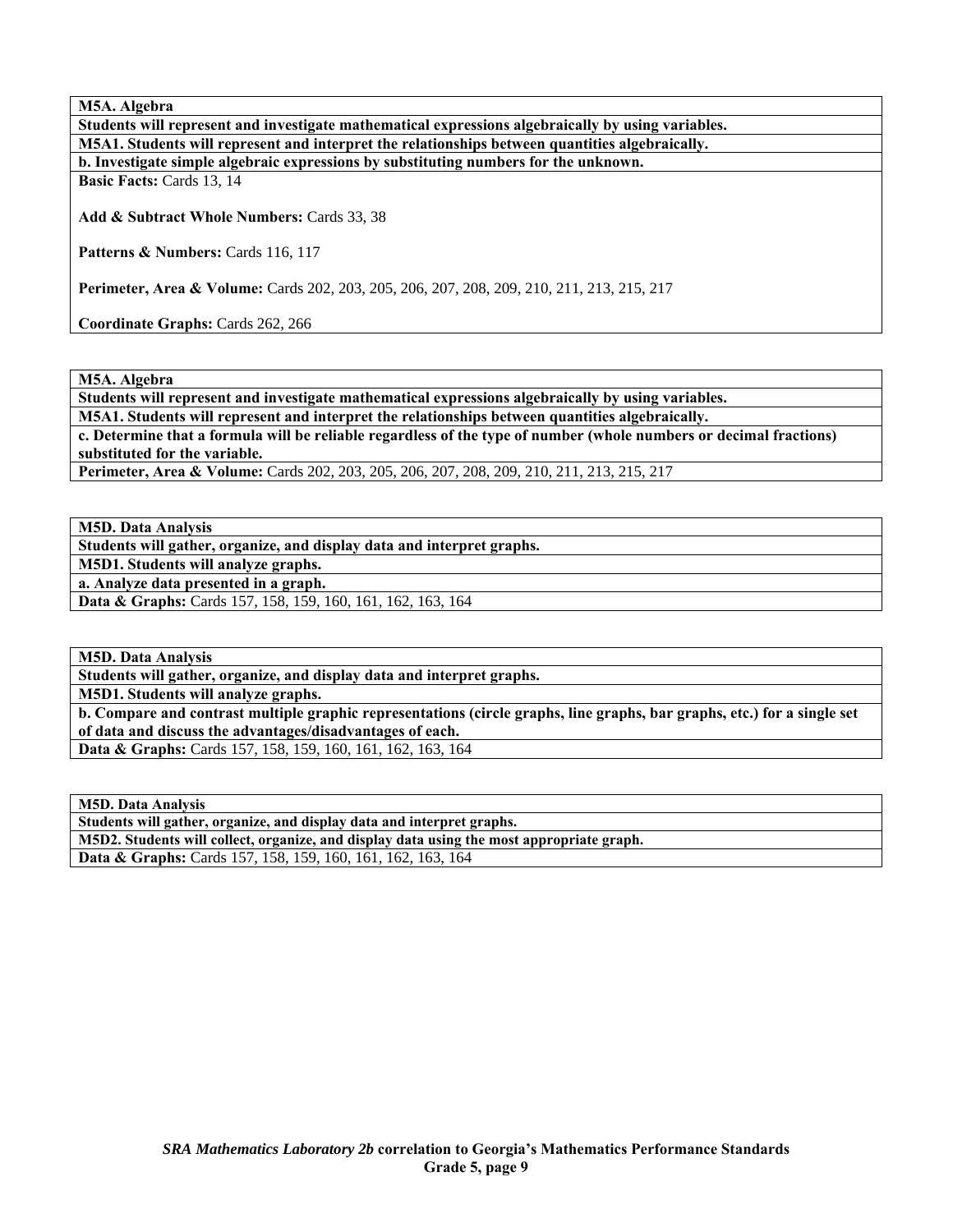| Students will apply mathematical concepts and skills in the context of authentic problems and will understand concepts rather<br>than merely following a sequence of procedures. The student will use the process standards as a way of acquiring and using<br>content knowledge. |
|-----------------------------------------------------------------------------------------------------------------------------------------------------------------------------------------------------------------------------------------------------------------------------------|
| M5P1. Using the appropriate technology, students will solve problems that arise in mathematics and in other contexts.                                                                                                                                                             |
| a. Solve non-routine word problems using the strategy of make it simpler as well as all strategies learned in previous grades.<br>Basic Facts: Cards 1, 2, 3, 4, 5, 6, 7, 8, 9, 10, 11, 12, 13, 14                                                                                |
| <b>Place Value: Whole Numbers: Cards 15, 16, 17, 18, 19, 20, 21, 22, 23, 24</b>                                                                                                                                                                                                   |
| Add & Subtract Whole Numbers: Cards 25, 26, 27, 28, 29, 30, 31, 32, 33, 34, 35, 36, 37, 38                                                                                                                                                                                        |
| <b>Representing Numbers:</b> Cards 39, 40, 41, 42, 43, 44, 45, 46, 47, 48, 49                                                                                                                                                                                                     |
| Linear Measurement: Cards 50, 51, 52, 53, 54, 55, 56, 57, 58, 59, 60                                                                                                                                                                                                              |
| <b>Multiply Whole Numbers:</b> Cards 61, 62, 63, 64, 65, 66, 67, 68, 69, 60, 71, 72, 73, 74, 75, 76                                                                                                                                                                               |
| Geometric Basics: Cards 77, 78, 79, 80, 81, 82, 83, 84, 85, 86, 87                                                                                                                                                                                                                |
| Divide Whole Numbers: Cards 88, 89, 90, 91, 92, 93, 94, 95, 96, 97, 98, 99, 100, 101, 102, 103, 104                                                                                                                                                                               |
| <b>Patterns &amp; Numbers:</b> Cards 105, 106, 107, 108, 109, 110, 111, 112, 113, 114, 115, 116, 117                                                                                                                                                                              |
| Fraction Concepts: Cards 118, 119, 120, 121, 122, 123, 124, 125, 126, 127, 128                                                                                                                                                                                                    |
| Geometric Figures: Cards 129, 130, 131, 132, 133, 134, 135, 136, 137, 138                                                                                                                                                                                                         |
| Add Fractions: Cards 139, 140, 141, 142, 143, 144, 145, 146, 147, 148, 149, 150                                                                                                                                                                                                   |
| Data & Graphs: Cards 151, 152, 153, 154, 155, 156, 157, 158, 159, 160, 161, 162, 163, 164                                                                                                                                                                                         |
| <b>Subtract Fractions:</b> Cards 165, 166, 167, 168, 169, 170, 171, 172, 173, 174, 175, 176                                                                                                                                                                                       |
| Weight, Capacity, Temperature & Time: Cards 177, 178, 179, 180, 181, 182, 183, 184, 185, 186, 187, 188                                                                                                                                                                            |
| <b>Multiply &amp; Divide Fractions:</b> Cards 189, 190, 191, 192, 193, 194, 195, 196, 197, 198, 199, 200                                                                                                                                                                          |
| Perimeter, Area & Volume: Cards 201, 202, 203, 204, 205, 206, 207, 208, 209, 210, 211, 212, 213, 214, 215, 216, 217                                                                                                                                                               |
| Decimal Concepts: Cards 218, 219, 220, 221, 222, 223, 224, 225, 226, 227, 228, 229, 230, 231                                                                                                                                                                                      |
| Spatial Sense & Transformations: Cards 232, 233, 234, 235, 236, 237, 238, 239, 240, 241, 242                                                                                                                                                                                      |
| Add & Subtract Decimals: Cards 243, 244, 245, 246, 247, 248, 249, 250, 251, 252, 253, 254                                                                                                                                                                                         |
| Coordinate Graphs: Cards 255, 256, 257, 258, 259, 260, 261, 262, 263, 264, 265, 266                                                                                                                                                                                               |
| <b>Multiply &amp; Divide Decimals:</b> Cards 267, 268, 269, 270, 271, 272, 273, 274, 275, 276, 277, 278                                                                                                                                                                           |
| Probability: Cards 279, 280, 281, 282, 283, 284, 285, 286, 287, 288, 289                                                                                                                                                                                                          |
| Percent Concepts: Cards 290, 291, 292, 293, 294, 295, 296, 297, 298, 299, 300                                                                                                                                                                                                     |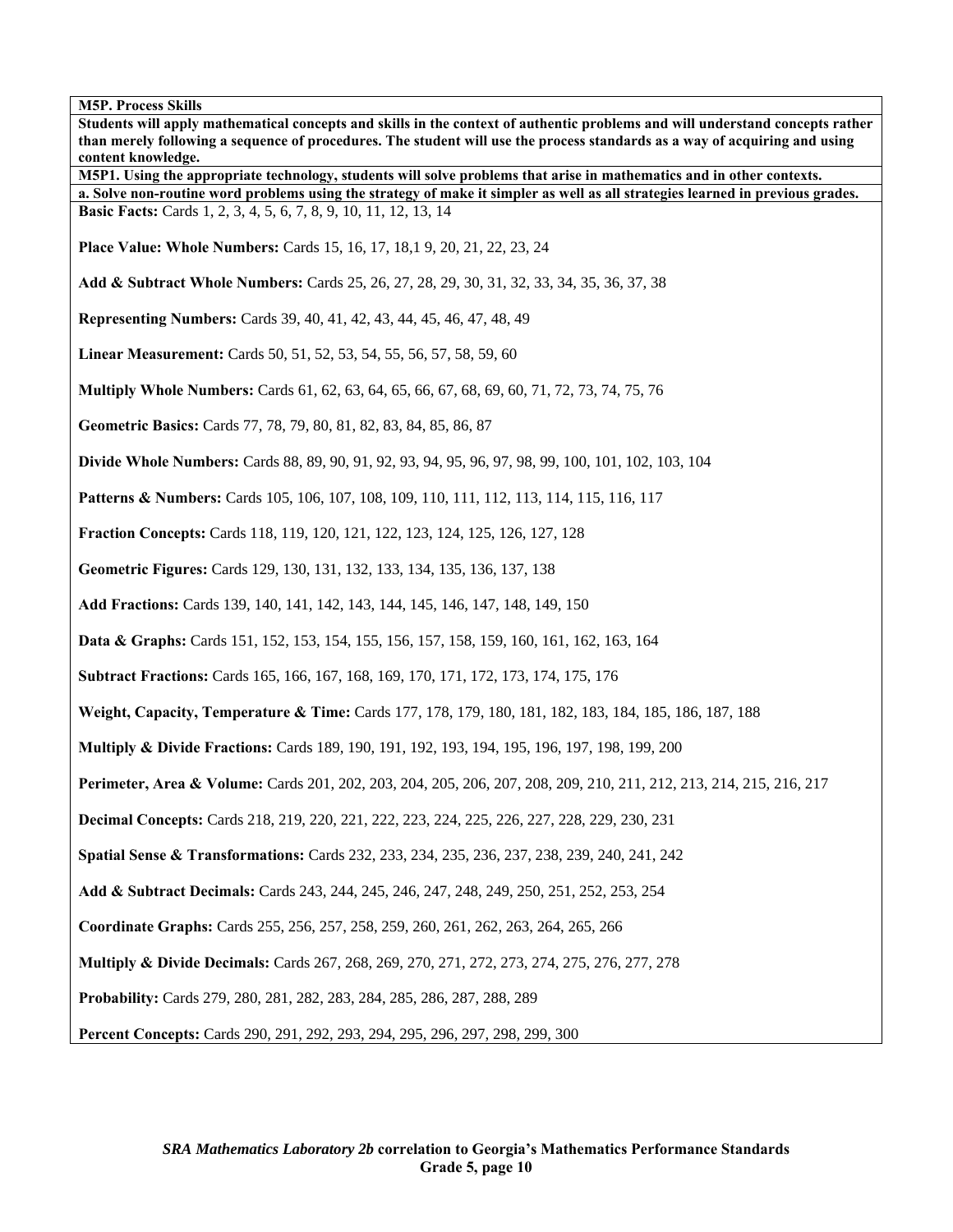**Students will apply mathematical concepts and skills in the context of authentic problems and will understand concepts rather than merely following a sequence of procedures. The student will use the process standards as a way of acquiring and using content knowledge. M5P1. Using the appropriate technology, students will solve problems that arise in mathematics and in other contexts. b. Solve single and multi-step routine word problems related to all appropriate fifth grade math standards. Basic Facts:** Cards 1, 2, 3, 4, 5, 6, 7, 8, 9, 10, 11, 12, 13, 14 **Place Value: Whole Numbers:** Cards 15, 16, 17, 18,1 9, 20, 21, 22, 23, 24 **Add & Subtract Whole Numbers:** Cards 25, 26, 27, 28, 29, 30, 31, 32, 33, 34, 35, 36, 37, 38 **Representing Numbers:** Cards 39, 40, 41, 42, 43, 44, 45, 46, 47, 48, 49 **Linear Measurement:** Cards 50, 51, 52, 53, 54, 55, 56, 57, 58, 59, 60 **Multiply Whole Numbers:** Cards 61, 62, 63, 64, 65, 66, 67, 68, 69, 60, 71, 72, 73, 74, 75, 76 **Geometric Basics:** Cards 77, 78, 79, 80, 81, 82, 83, 84, 85, 86, 87 **Divide Whole Numbers:** Cards 88, 89, 90, 91, 92, 93, 94, 95, 96, 97, 98, 99, 100, 101, 102, 103, 104 **Patterns & Numbers:** Cards 105, 106, 107, 108, 109, 110, 111, 112, 113, 114, 115, 116, 117 **Fraction Concepts:** Cards 118, 119, 120, 121, 122, 123, 124, 125, 126, 127, 128 **Geometric Figures:** Cards 129, 130, 131, 132, 133, 134, 135, 136, 137, 138 **Add Fractions:** Cards 139, 140, 141, 142, 143, 144, 145, 146, 147, 148, 149, 150 **Data & Graphs:** Cards 151, 152, 153, 154, 155, 156, 157, 158, 159, 160, 161, 162, 163, 164 **Subtract Fractions:** Cards 165, 166, 167, 168, 169, 170, 171, 172, 173, 174, 175, 176 **Weight, Capacity, Temperature & Time:** Cards 177, 178, 179, 180, 181, 182, 183, 184, 185, 186, 187, 188 **Multiply & Divide Fractions:** Cards 189, 190, 191, 192, 193, 194, 195, 196, 197, 198, 199, 200 **Perimeter, Area & Volume:** Cards 201, 202, 203, 204, 205, 206, 207, 208, 209, 210, 211, 212, 213, 214, 215, 216, 217 **Decimal Concepts:** Cards 218, 219, 220, 221, 222, 223, 224, 225, 226, 227, 228, 229, 230, 231 **Spatial Sense & Transformations:** Cards 232, 233, 234, 235, 236, 237, 238, 239, 240, 241, 242 **Add & Subtract Decimals:** Cards 243, 244, 245, 246, 247, 248, 249, 250, 251, 252, 253, 254 **Coordinate Graphs:** Cards 255, 256, 257, 258, 259, 260, 261, 262, 263, 264, 265, 266 **Multiply & Divide Decimals:** Cards 267, 268, 269, 270, 271, 272, 273, 274, 275, 276, 277, 278 **Probability:** Cards 279, 280, 281, 282, 283, 284, 285, 286, 287, 288, 289 **Percent Concepts:** Cards 290, 291, 292, 293, 294, 295, 296, 297, 298, 299, 300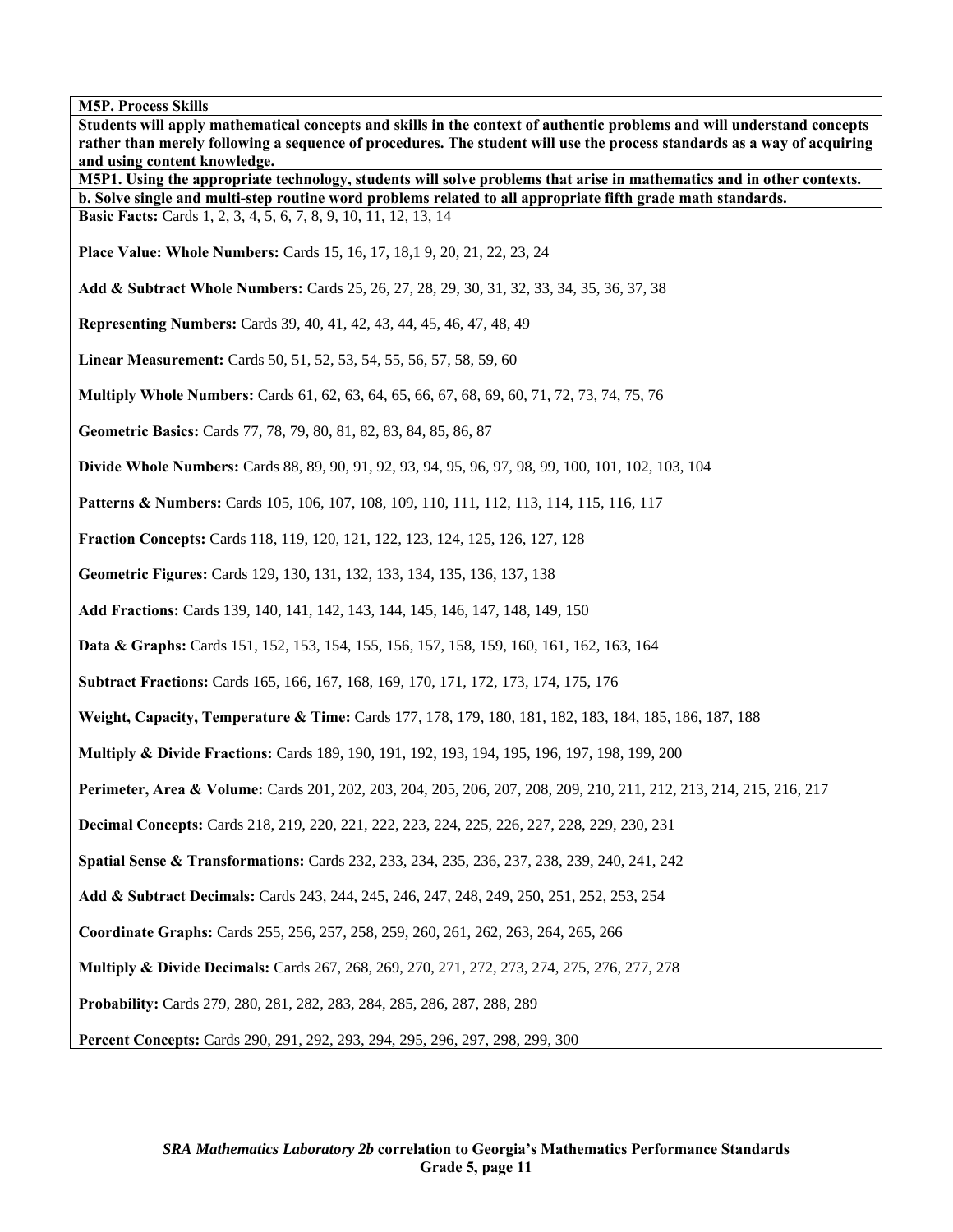**Students will apply mathematical concepts and skills in the context of authentic problems and will understand concepts rather than merely following a sequence of procedures. The student will use the process standards as a way of acquiring and using content knowledge.** 

**M5P1. Using the appropriate technology, students will solve problems that arise in mathematics and in other contexts. c. Determine the operation(s) needed to solve a problem.** 

**Basic Facts: Cards 5, 6, 12, 14** 

## **M5P. Process Skills**

**Students will apply mathematical concepts and skills in the context of authentic problems and will understand concepts rather than merely following a sequence of procedures. The student will use the process standards as a way of acquiring and using content knowledge.** 

**M5P1. Using the appropriate technology, students will solve problems that arise in mathematics and in other contexts.** 

**d. Determine the most effective way to solve a problem (mentally, paper/pencil, or calculator).** 

**Basic Facts:** Cards 1, 2, 3, 4, 5, 6, 7, 8, 9, 10, 11, 12, 13, 14

**Place Value: Whole Numbers:** Cards 15, 16, 17, 18,1 9, 20, 21, 22, 23, 24

**Add & Subtract Whole Numbers:** Cards 25, 26, 27, 28, 29, 30, 31, 32, 33, 34, 35, 36, 37, 38

**Representing Numbers:** Cards 39, 40, 41, 42, 43, 44, 45, 46, 47, 48, 49

**Linear Measurement:** Cards 50, 51, 52, 53, 54, 55, 56, 57, 58, 59, 60

**Multiply Whole Numbers:** Cards 61, 62, 63, 64, 65, 66, 67, 68, 69, 60, 71, 72, 73, 74, 75, 76

**Geometric Basics:** Cards 77, 78, 79, 80, 81, 82, 83, 84, 85, 86, 87

**Divide Whole Numbers:** Cards 88, 89, 90, 91, 92, 93, 94, 95, 96, 97, 98, 99, 100, 101, 102, 103, 104

**Patterns & Numbers:** Cards 105, 106, 107, 108, 109, 110, 111, 112, 113, 114, 115, 116, 117

**Fraction Concepts:** Cards 118, 119, 120, 121, 122, 123, 124, 125, 126, 127, 128

**Geometric Figures:** Cards 129, 130, 131, 132, 133, 134, 135, 136, 137, 138

**Add Fractions:** Cards 139, 140, 141, 142, 143, 144, 145, 146, 147, 148, 149, 150

**Data & Graphs:** Cards 151, 152, 153, 154, 155, 156, 157, 158, 159, 160, 161, 162, 163, 164

**Subtract Fractions:** Cards 165, 166, 167, 168, 169, 170, 171, 172, 173, 174, 175, 176

Weight, Capacity, Temperature & Time: Cards 177, 178, 179, 180, 181, 182, 183, 184, 185, 186, 187, 188

**Multiply & Divide Fractions:** Cards 189, 190, 191, 192, 193, 194, 195, 196, 197, 198, 199, 200

**Perimeter, Area & Volume:** Cards 201, 202, 203, 204, 205, 206, 207, 208, 209, 210, 211, 212, 213, 214, 215, 216, 217

**Decimal Concepts:** Cards 218, 219, 220, 221, 222, 223, 224, 225, 226, 227, 228, 229, 230, 231

**Spatial Sense & Transformations:** Cards 232, 233, 234, 235, 236, 237, 238, 239, 240, 241, 242

**Add & Subtract Decimals:** Cards 243, 244, 245, 246, 247, 248, 249, 250, 251, 252, 253, 254

**Coordinate Graphs:** Cards 255, 256, 257, 258, 259, 260, 261, 262, 263, 264, 265, 266

**Multiply & Divide Decimals:** Cards 267, 268, 269, 270, 271, 272, 273, 274, 275, 276, 277, 278 **Probability:** Cards 279, 280, 281, 282, 283, 284, 285, 286, 287, 288, 289 **Percent Concepts:** Cards 290, 291, 292, 293, 294, 295, 296, 297, 298, 299, 300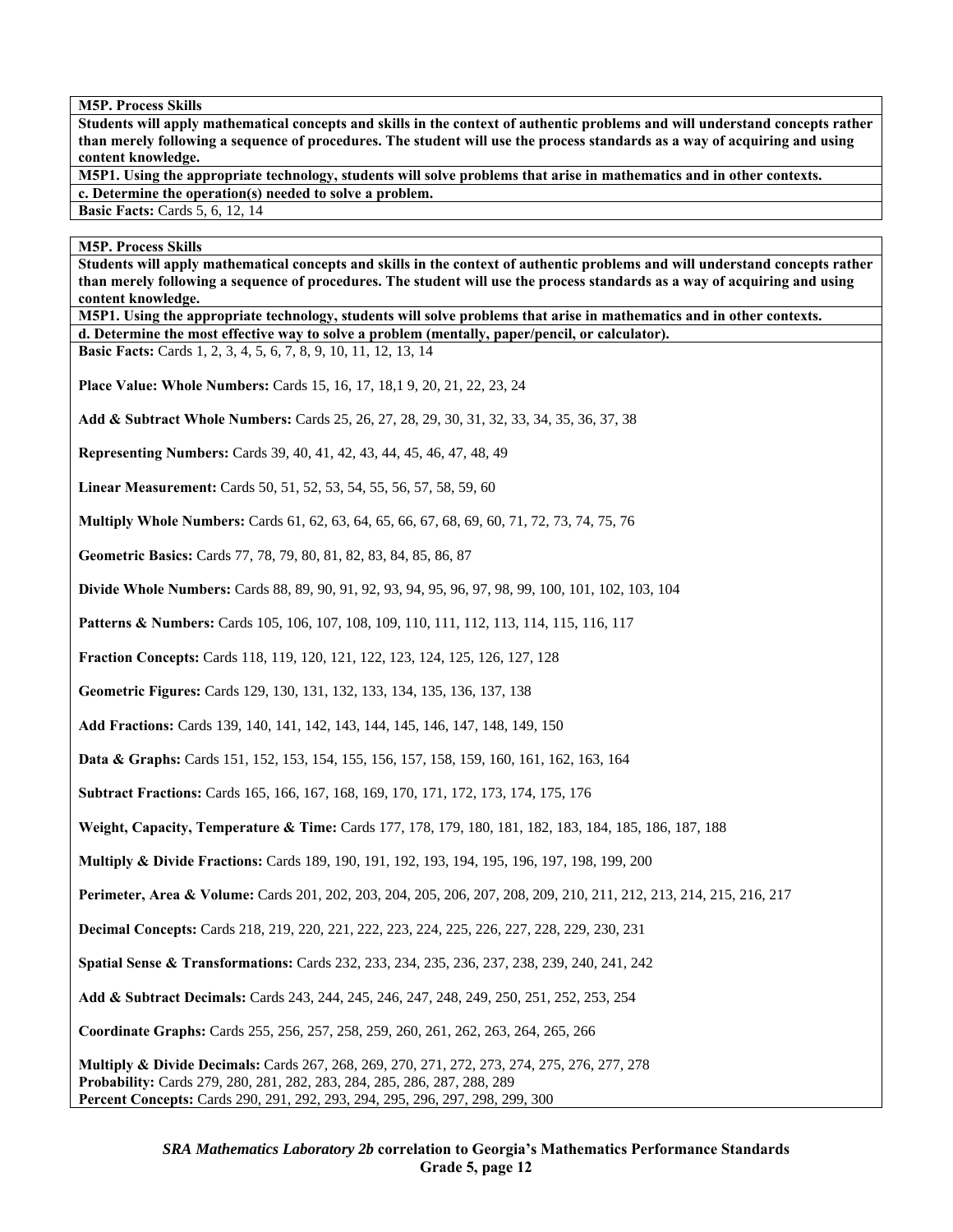| <b>M5P. Process Skills</b>                                                                                                                                                                                                                                                        |
|-----------------------------------------------------------------------------------------------------------------------------------------------------------------------------------------------------------------------------------------------------------------------------------|
| Students will apply mathematical concepts and skills in the context of authentic problems and will understand concepts<br>rather than merely following a sequence of procedures. The student will use the process standards as a way of acquiring<br>and using content knowledge. |
| M5P2. Students will investigate, develop, and evaluate mathematical arguments.                                                                                                                                                                                                    |
| Basic Facts: Cards 1, 2, 3, 4, 5, 6, 7, 8, 9, 10, 11, 12, 13, 14                                                                                                                                                                                                                  |
| Place Value: Whole Numbers: Cards 15, 16, 17, 18, 19, 20, 21, 22, 23, 24                                                                                                                                                                                                          |
| Add & Subtract Whole Numbers: Cards 25, 26, 27, 28, 29, 30, 31, 32, 33, 34, 35, 36, 37, 38                                                                                                                                                                                        |
| <b>Representing Numbers:</b> Cards 39, 40, 41, 42, 43, 44, 45, 46, 47, 48, 49                                                                                                                                                                                                     |
| Linear Measurement: Cards 50, 51, 52, 53, 54, 55, 56, 57, 58, 59, 60                                                                                                                                                                                                              |
| <b>Multiply Whole Numbers:</b> Cards 61, 62, 63, 64, 65, 66, 67, 68, 69, 60, 71, 72, 73, 74, 75, 76                                                                                                                                                                               |
| Geometric Basics: Cards 77, 78, 79, 80, 81, 82, 83, 84, 85, 86, 87                                                                                                                                                                                                                |
| Divide Whole Numbers: Cards 88, 89, 90, 91, 92, 93, 94, 95, 96, 97, 98, 99, 100, 101, 102, 103, 104                                                                                                                                                                               |
| <b>Patterns &amp; Numbers:</b> Cards 105, 106, 107, 108, 109, 110, 111, 112, 113, 114, 115, 116, 117                                                                                                                                                                              |
| <b>Fraction Concepts:</b> Cards 118, 119, 120, 121, 122, 123, 124, 125, 126, 127, 128                                                                                                                                                                                             |
| Geometric Figures: Cards 129, 130, 131, 132, 133, 134, 135, 136, 137, 138                                                                                                                                                                                                         |
| Add Fractions: Cards 139, 140, 141, 142, 143, 144, 145, 146, 147, 148, 149, 150                                                                                                                                                                                                   |
| <b>Data &amp; Graphs:</b> Cards 151, 152, 153, 154, 155, 156, 157, 158, 159, 160, 161, 162, 163, 164                                                                                                                                                                              |
| <b>Subtract Fractions:</b> Cards 165, 166, 167, 168, 169, 170, 171, 172, 173, 174, 175, 176                                                                                                                                                                                       |
| Weight, Capacity, Temperature & Time: Cards 177, 178, 179, 180, 181, 182, 183, 184, 185, 186, 187, 188                                                                                                                                                                            |
| <b>Multiply &amp; Divide Fractions:</b> Cards 189, 190, 191, 192, 193, 194, 195, 196, 197, 198, 199, 200                                                                                                                                                                          |
| Perimeter, Area & Volume: Cards 201, 202, 203, 204, 205, 206, 207, 208, 209, 210, 211, 212, 213, 214, 215, 216, 217                                                                                                                                                               |
| <b>Decimal Concepts:</b> Cards 218, 219, 220, 221, 222, 223, 224, 225, 226, 227, 228, 229, 230, 231                                                                                                                                                                               |
| Spatial Sense & Transformations: Cards 232, 233, 234, 235, 236, 237, 238, 239, 240, 241, 242                                                                                                                                                                                      |
| Add & Subtract Decimals: Cards 243, 244, 245, 246, 247, 248, 249, 250, 251, 252, 253, 254                                                                                                                                                                                         |
| Coordinate Graphs: Cards 255, 256, 257, 258, 259, 260, 261, 262, 263, 264, 265, 266                                                                                                                                                                                               |
| <b>Multiply &amp; Divide Decimals:</b> Cards 267, 268, 269, 270, 271, 272, 273, 274, 275, 276, 277, 278                                                                                                                                                                           |
| Probability: Cards 279, 280, 281, 282, 283, 284, 285, 286, 287, 288, 289                                                                                                                                                                                                          |
| Percent Concepts: Cards 290, 291, 292, 293, 294, 295, 296, 297, 298, 299, 300                                                                                                                                                                                                     |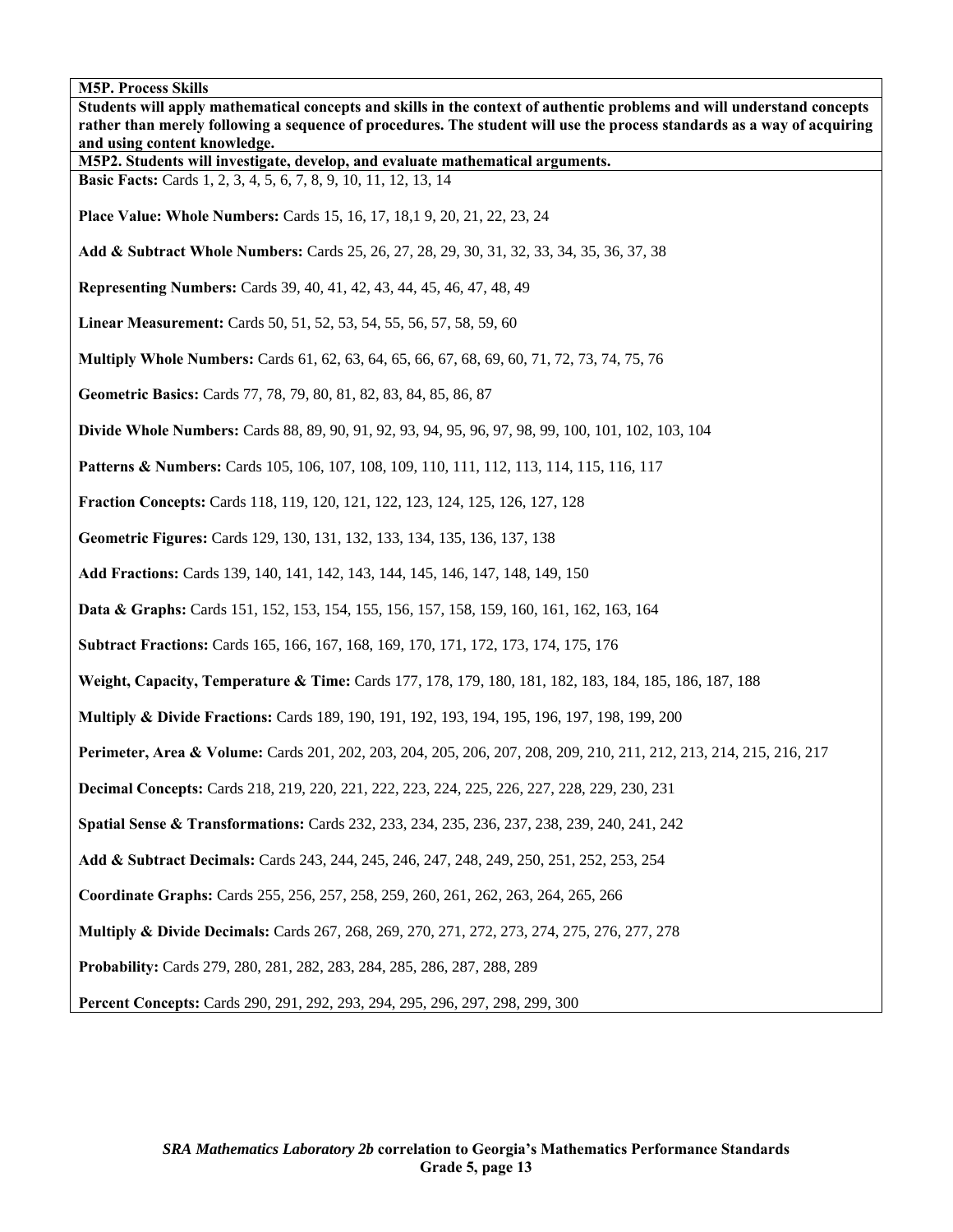| <b>M5P. Process Skills</b>                                                                                                                                                                                                                        |
|---------------------------------------------------------------------------------------------------------------------------------------------------------------------------------------------------------------------------------------------------|
| Students will apply mathematical concepts and skills in the context of authentic problems and will understand concepts<br>rather than merely following a sequence of procedures. The student will use the process standards as a way of acquiring |
| and using content knowledge.                                                                                                                                                                                                                      |
| M5P3. Students will use the language of mathematics to express ideas precisely.                                                                                                                                                                   |
| Basic Facts: Cards 1, 2, 3, 4, 5, 6, 7, 8, 9, 10, 11, 12, 13, 14                                                                                                                                                                                  |
| <b>Place Value: Whole Numbers: Cards 15, 16, 17, 18, 19, 20, 21, 22, 23, 24</b>                                                                                                                                                                   |
| Add & Subtract Whole Numbers: Cards 25, 26, 27, 28, 29, 30, 31, 32, 33, 34, 35, 36, 37, 38                                                                                                                                                        |
| Representing Numbers: Cards 39, 40, 41, 42, 43, 44, 45, 46, 47, 48, 49                                                                                                                                                                            |
| Linear Measurement: Cards 50, 51, 52, 53, 54, 55, 56, 57, 58, 59, 60                                                                                                                                                                              |
| Multiply Whole Numbers: Cards 61, 62, 63, 64, 65, 66, 67, 68, 69, 60, 71, 72, 73, 74, 75, 76                                                                                                                                                      |
| Geometric Basics: Cards 77, 78, 79, 80, 81, 82, 83, 84, 85, 86, 87                                                                                                                                                                                |
| Divide Whole Numbers: Cards 88, 89, 90, 91, 92, 93, 94, 95, 96, 97, 98, 99, 100, 101, 102, 103, 104                                                                                                                                               |
| <b>Patterns &amp; Numbers:</b> Cards 105, 106, 107, 108, 109, 110, 111, 112, 113, 114, 115, 116, 117                                                                                                                                              |
| Fraction Concepts: Cards 118, 119, 120, 121, 122, 123, 124, 125, 126, 127, 128                                                                                                                                                                    |
| Geometric Figures: Cards 129, 130, 131, 132, 133, 134, 135, 136, 137, 138                                                                                                                                                                         |
| Add Fractions: Cards 139, 140, 141, 142, 143, 144, 145, 146, 147, 148, 149, 150                                                                                                                                                                   |
| Data & Graphs: Cards 151, 152, 153, 154, 155, 156, 157, 158, 159, 160, 161, 162, 163, 164                                                                                                                                                         |
| Subtract Fractions: Cards 165, 166, 167, 168, 169, 170, 171, 172, 173, 174, 175, 176                                                                                                                                                              |
| Weight, Capacity, Temperature & Time: Cards 177, 178, 179, 180, 181, 182, 183, 184, 185, 186, 187, 188                                                                                                                                            |
| <b>Multiply &amp; Divide Fractions:</b> Cards 189, 190, 191, 192, 193, 194, 195, 196, 197, 198, 199, 200                                                                                                                                          |
| Perimeter, Area & Volume: Cards 201, 202, 203, 204, 205, 206, 207, 208, 209, 210, 211, 212, 213, 214, 215, 216, 217                                                                                                                               |
| Decimal Concepts: Cards 218, 219, 220, 221, 222, 223, 224, 225, 226, 227, 228, 229, 230, 231                                                                                                                                                      |
| Spatial Sense & Transformations: Cards 232, 233, 234, 235, 236, 237, 238, 239, 240, 241, 242                                                                                                                                                      |
| Add & Subtract Decimals: Cards 243, 244, 245, 246, 247, 248, 249, 250, 251, 252, 253, 254                                                                                                                                                         |
| Coordinate Graphs: Cards 255, 256, 257, 258, 259, 260, 261, 262, 263, 264, 265, 266                                                                                                                                                               |
| <b>Multiply &amp; Divide Decimals:</b> Cards 267, 268, 269, 270, 271, 272, 273, 274, 275, 276, 277, 278                                                                                                                                           |
| Probability: Cards 279, 280, 281, 282, 283, 284, 285, 286, 287, 288, 289                                                                                                                                                                          |
| Percent Concepts: Cards 290, 291, 292, 293, 294, 295, 296, 297, 298, 299, 300                                                                                                                                                                     |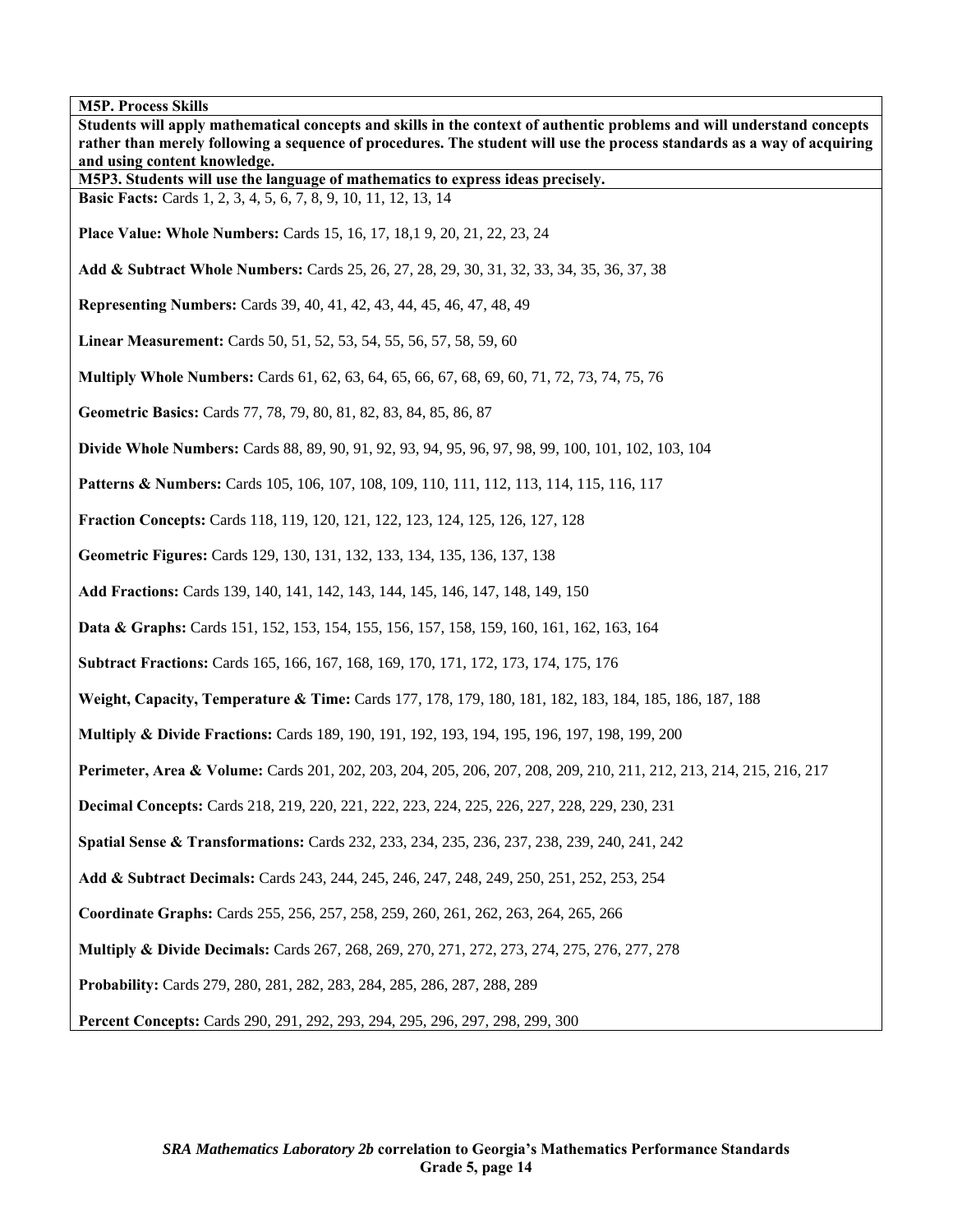**Students will apply mathematical concepts and skills in the context of authentic problems and will understand concepts rather than merely following a sequence of procedures. The student will use the process standards as a way of acquiring and using content knowledge. M5P4. Students will understand how mathematical ideas interconnect and build on one another and apply mathematics in other content areas. Basic Facts:** Cards 1, 2, 3, 4, 5, 6, 7, 8, 9, 10, 11, 12, 13, 14 **Place Value: Whole Numbers:** Cards 15, 16, 17, 18,1 9, 20, 21, 22, 23, 24 **Add & Subtract Whole Numbers:** Cards 25, 26, 27, 28, 29, 30, 31, 32, 33, 34, 35, 36, 37, 38 **Representing Numbers:** Cards 39, 40, 41, 42, 43, 44, 45, 46, 47, 48, 49 **Linear Measurement:** Cards 50, 51, 52, 53, 54, 55, 56, 57, 58, 59, 60 **Multiply Whole Numbers:** Cards 61, 62, 63, 64, 65, 66, 67, 68, 69, 60, 71, 72, 73, 74, 75, 76 **Geometric Basics:** Cards 77, 78, 79, 80, 81, 82, 83, 84, 85, 86, 87 **Divide Whole Numbers:** Cards 88, 89, 90, 91, 92, 93, 94, 95, 96, 97, 98, 99, 100, 101, 102, 103, 104 **Patterns & Numbers:** Cards 105, 106, 107, 108, 109, 110, 111, 112, 113, 114, 115, 116, 117 **Fraction Concepts:** Cards 118, 119, 120, 121, 122, 123, 124, 125, 126, 127, 128 **Geometric Figures:** Cards 129, 130, 131, 132, 133, 134, 135, 136, 137, 138 **Add Fractions:** Cards 139, 140, 141, 142, 143, 144, 145, 146, 147, 148, 149, 150 **Data & Graphs:** Cards 151, 152, 153, 154, 155, 156, 157, 158, 159, 160, 161, 162, 163, 164 **Subtract Fractions:** Cards 165, 166, 167, 168, 169, 170, 171, 172, 173, 174, 175, 176 **Weight, Capacity, Temperature & Time:** Cards 177, 178, 179, 180, 181, 182, 183, 184, 185, 186, 187, 188 **Multiply & Divide Fractions:** Cards 189, 190, 191, 192, 193, 194, 195, 196, 197, 198, 199, 200 **Perimeter, Area & Volume:** Cards 201, 202, 203, 204, 205, 206, 207, 208, 209, 210, 211, 212, 213, 214, 215, 216, 217 **Decimal Concepts:** Cards 218, 219, 220, 221, 222, 223, 224, 225, 226, 227, 228, 229, 230, 231 **Spatial Sense & Transformations:** Cards 232, 233, 234, 235, 236, 237, 238, 239, 240, 241, 242 **Add & Subtract Decimals:** Cards 243, 244, 245, 246, 247, 248, 249, 250, 251, 252, 253, 254 **Coordinate Graphs:** Cards 255, 256, 257, 258, 259, 260, 261, 262, 263, 264, 265, 266 **Multiply & Divide Decimals:** Cards 267, 268, 269, 270, 271, 272, 273, 274, 275, 276, 277, 278 **Probability:** Cards 279, 280, 281, 282, 283, 284, 285, 286, 287, 288, 289 **Percent Concepts:** Cards 290, 291, 292, 293, 294, 295, 296, 297, 298, 299, 300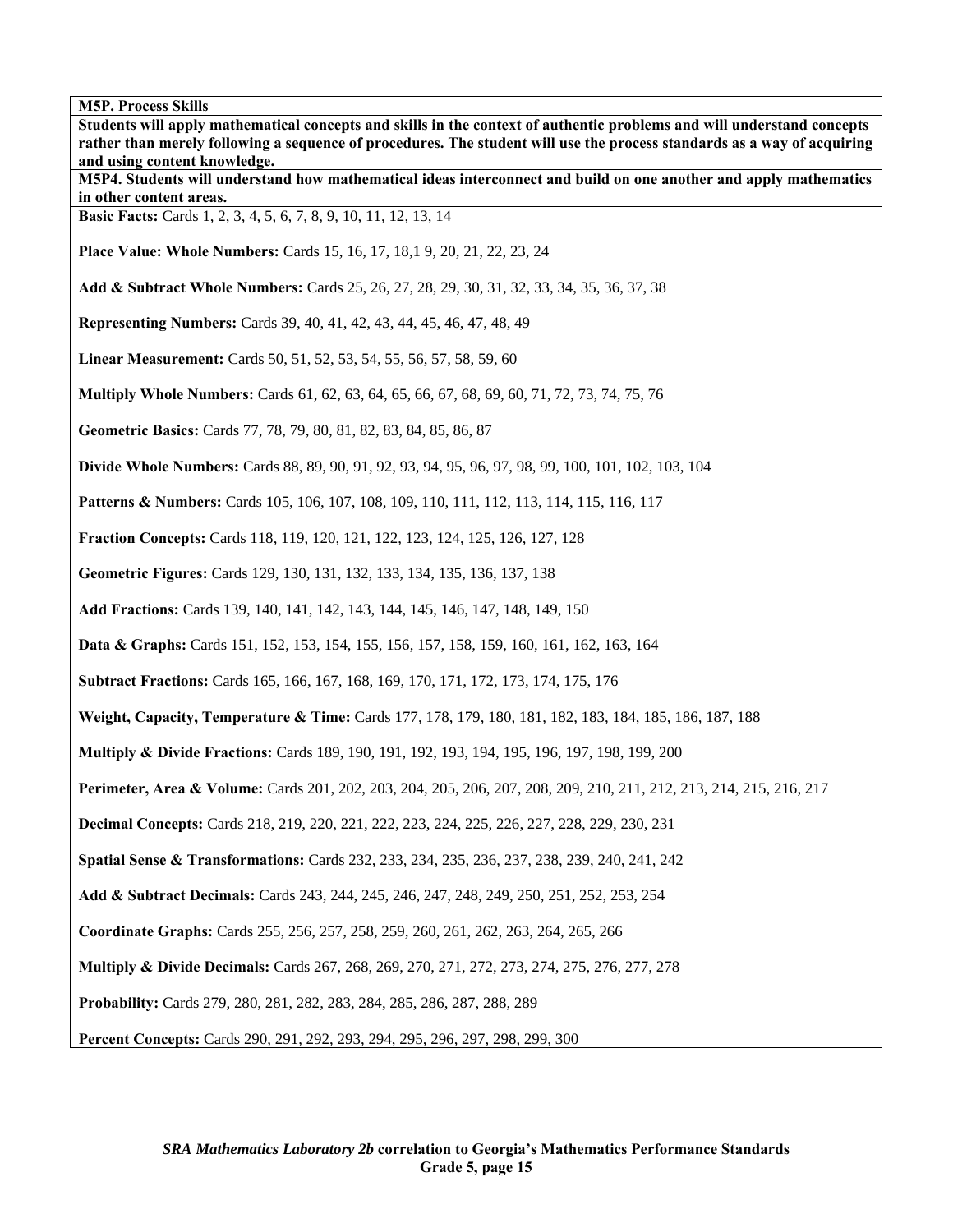**Students will apply mathematical concepts and skills in the context of authentic problems and will understand concepts rather than merely following a sequence of procedures. The student will use the process standards as a way of acquiring and using content knowledge. M5P5. Students will create and use pictures, manipulatives, models, and symbols to organize, record, and communicate mathematical ideas. Basic Facts:** Cards 1, 2, 3, 4, 5, 6, 7, 8, 9, 10, 11, 12, 13, 14 **Place Value: Whole Numbers:** Cards 15, 16, 17, 18,1 9, 20, 21, 22, 23, 24 **Add & Subtract Whole Numbers:** Cards 25, 26, 27, 28, 29, 30, 31, 32, 33, 34, 35, 36, 37, 38 **Representing Numbers:** Cards 39, 40, 41, 42, 43, 44, 45, 46, 47, 48, 49 **Linear Measurement:** Cards 50, 51, 52, 53, 54, 55, 56, 57, 58, 59, 60 **Multiply Whole Numbers:** Cards 61, 62, 63, 64, 65, 66, 67, 68, 69, 60, 71, 72, 73, 74, 75, 76 **Geometric Basics:** Cards 77, 78, 79, 80, 81, 82, 83, 84, 85, 86, 87 **Divide Whole Numbers:** Cards 88, 89, 90, 91, 92, 93, 94, 95, 96, 97, 98, 99, 100, 101, 102, 103, 104 **Patterns & Numbers:** Cards 105, 106, 107, 108, 109, 110, 111, 112, 113, 114, 115, 116, 117 **Fraction Concepts:** Cards 118, 119, 120, 121, 122, 123, 124, 125, 126, 127, 128 **Geometric Figures:** Cards 129, 130, 131, 132, 133, 134, 135, 136, 137, 138 **Add Fractions:** Cards 139, 140, 141, 142, 143, 144, 145, 146, 147, 148, 149, 150 **Data & Graphs:** Cards 151, 152, 153, 154, 155, 156, 157, 158, 159, 160, 161, 162, 163, 164 **Subtract Fractions:** Cards 165, 166, 167, 168, 169, 170, 171, 172, 173, 174, 175, 176 **Weight, Capacity, Temperature & Time:** Cards 177, 178, 179, 180, 181, 182, 183, 184, 185, 186, 187, 188 **Multiply & Divide Fractions:** Cards 189, 190, 191, 192, 193, 194, 195, 196, 197, 198, 199, 200 **Perimeter, Area & Volume:** Cards 201, 202, 203, 204, 205, 206, 207, 208, 209, 210, 211, 212, 213, 214, 215, 216, 217 **Decimal Concepts:** Cards 218, 219, 220, 221, 222, 223, 224, 225, 226, 227, 228, 229, 230, 231 **Spatial Sense & Transformations:** Cards 232, 233, 234, 235, 236, 237, 238, 239, 240, 241, 242 **Add & Subtract Decimals:** Cards 243, 244, 245, 246, 247, 248, 249, 250, 251, 252, 253, 254 **Coordinate Graphs:** Cards 255, 256, 257, 258, 259, 260, 261, 262, 263, 264, 265, 266 **Multiply & Divide Decimals:** Cards 267, 268, 269, 270, 271, 272, 273, 274, 275, 276, 277, 278 **Probability:** Cards 279, 280, 281, 282, 283, 284, 285, 286, 287, 288, 289 **Percent Concepts:** Cards 290, 291, 292, 293, 294, 295, 296, 297, 298, 299, 300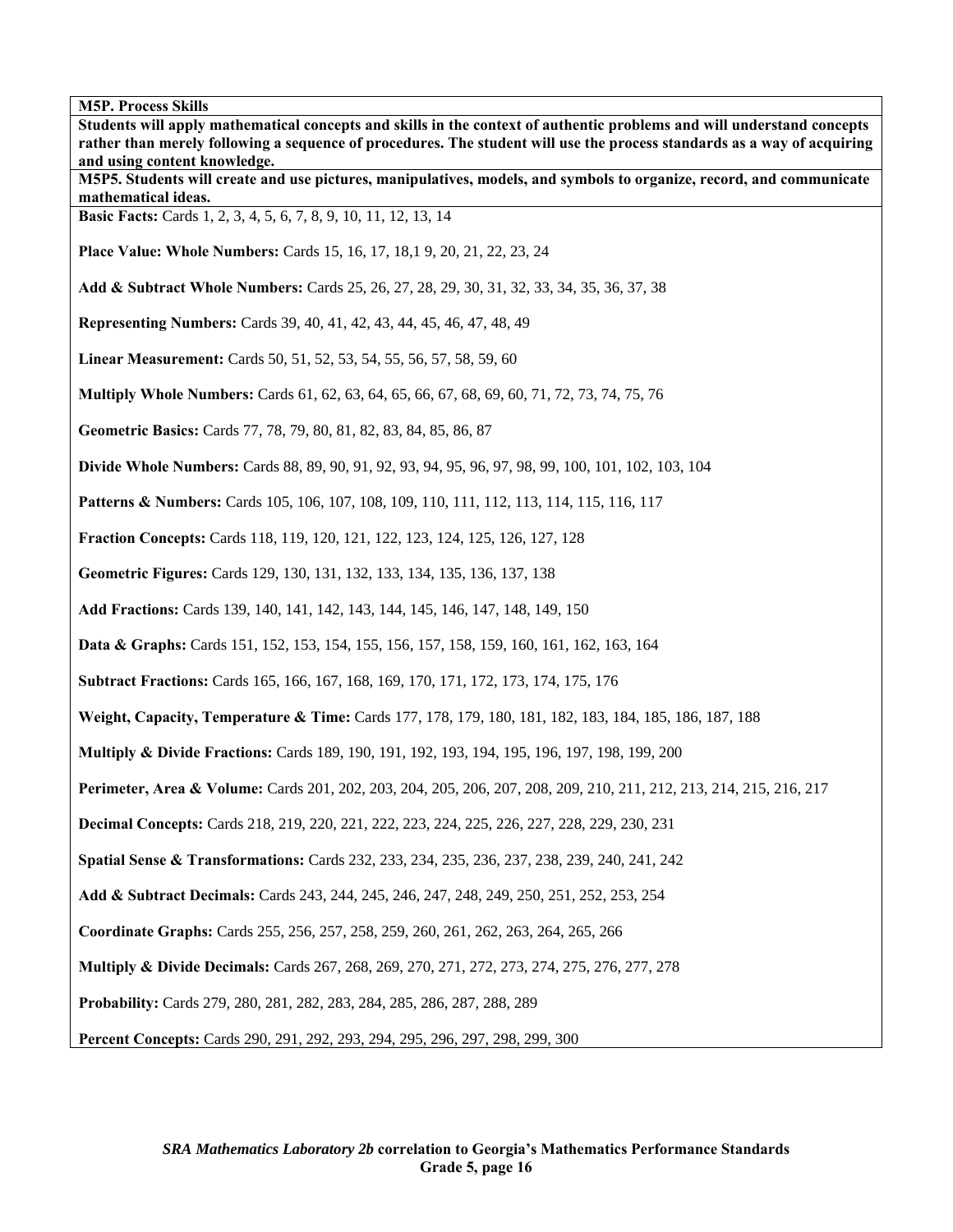## *SRA Mathematics Laboratory 2c*  **correlation to Georgia's Mathematics Performance Standards Grade 6**

**M6N. Number and Operations** 

**Students will understand the meaning of the four arithmetic operations as related to positive rational numbers and will use these concepts and associated skills in real world situations.** 

**M6N1. Students will understand the meaning of the four arithmetic operations as related to positive rational numbers and will use these concepts to solve problems.** 

**a. Apply factors and multiples.** 

**Patterns & Numbers:** Cards 84, 85, 86, 87, 88, 89

**Fraction & Decimal Concepts:** Card 98

**M6N. Number and Operations** 

**Students will understand the meaning of the four arithmetic operations as related to positive rational numbers and will use these concepts and associated skills in real world situations.** 

**M6N1. Students will understand the meaning of the four arithmetic operations as related to positive rational numbers and will use these concepts to solve problems.** 

**b. Decompose numbers into their prime factorization (Fundamental Theorem of Arithmetic).** 

**Patterns & Numbers: Cards 92, 93, 94** 

**M6N. Number and Operations** 

**Students will understand the meaning of the four arithmetic operations as related to positive rational numbers and will use these concepts and associated skills in real world situations.** 

**M6N1. Students will understand the meaning of the four arithmetic operations as related to positive rational numbers and will use these concepts to solve problems.** 

**c. Determine the greatest common factor (GCF) and the least common multiple (LCM) for a set of numbers.**  Patterns & Numbers: Cards 85, 87, 88, 89

**Fraction & Decimal Concepts:** Cards 98, 99, 100, 101

**Add & Subtract Fractions:** Cards 122, 123, 124, 125, 126, 128, 129, 130, 133, 134, 136, 137

**M6N. Number and Operations** 

**Students will understand the meaning of the four arithmetic operations as related to positive rational numbers and will use these concepts and associated skills in real world situations.** 

**M6N1. Students will understand the meaning of the four arithmetic operations as related to positive rational numbers and will use these concepts to solve problems.** 

**d. Add and subtract fractions and mixed numbers with unlike denominators.** 

**Add & Subtract Fractions:** Cards 123, 124, 125, 126, 127, 128, 129, 130, 131, 132, 133, 134, 135, 136, 137

**M6N. Number and Operations** 

**Students will understand the meaning of the four arithmetic operations as related to positive rational numbers and will use these concepts and associated skills in real world situations.** 

**M6N1. Students will understand the meaning of the four arithmetic operations as related to positive rational numbers and will use these concepts to solve problems.** 

**e. Multiply and divide fractions and mixed numbers.** 

**Multiply & Divide Fractions:** Cards 154, 155, 156, 157, 158, 159, 160, 161, 162, 163, 164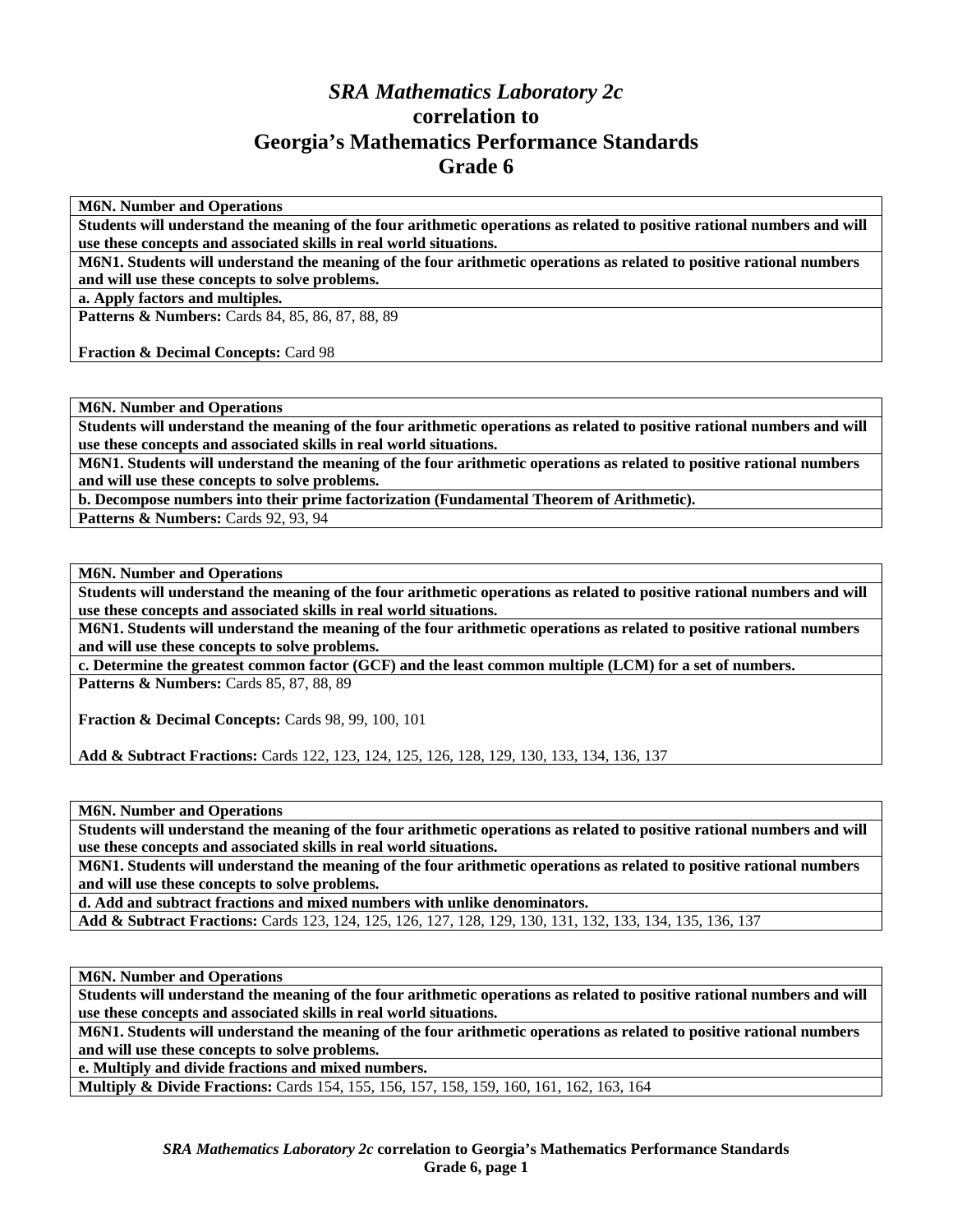**Students will understand the meaning of the four arithmetic operations as related to positive rational numbers and will use these concepts and associated skills in real world situations.** 

**M6N1. Students will understand the meaning of the four arithmetic operations as related to positive rational numbers and will use these concepts to solve problems.** 

**f. Use fractions, decimals, and percents interchangeably.** 

**Fraction & Decimal Concepts:** Cards 103, 104, 105, 106, 107, 108

**Divide Decimals:** Cards 239, 240

**Using Decimals & Percents:** Cards 253, 254, 255, 256, 257, 258, 259, 260, 261, 262

**M6N. Number and Operations** 

**Students will understand the meaning of the four arithmetic operations as related to positive rational numbers and will use these concepts and associated skills in real world situations.** 

**M6N1. Students will understand the meaning of the four arithmetic operations as related to positive rational numbers and will use these concepts to solve problems.** 

**g. Solve problems involving fractions, decimals, and percents.** 

**Fraction & Decimal Concepts:** Cards 95, 96, 97, 98, 99, 100, 101, 102, 103, 104, 105

**Add & Subtract Fractions:** Cards 122, 123, 124, 125, 126, 127, 128, 129, 130, 131, 132, 133, 134, 135, 136, 137

**Multiply & Divide Fractions:** Cards 154, 155, 156, 157, 158, 159, 160, 161, 162, 163, 164

**Add & Subtract Decimals:** Cards 176, 177, 178, 179, 180, 181, 182, 183, 184, 185, 186, 187

**Multiply Decimals:** Cards 202, 203, 204, 205, 206, 207, 208, 209, 210, 211, 212

**Divide Decimals:** Cards 228, 229, 230, 231, 232, 233, 234, 235, 236, 237, 238, 239, 240

**Using Decimals & Percents:** Cards 253, 254, 255, 256, 257, 258, 259, 260, 261, 262

**M6M. Measurement** 

**Students will understand how to determine the volume and surface area of solid figures. They will understand and use the customary and metric systems of measurement to measure quantities efficiently and to represent volume and surface area appropriately.** 

**M6M1. Student will convert from one unit to another within one system of measurement (customary or metric) by using proportional relationships.** 

**Weight, Capacity & Time:** Cards 74, 75, 77, 78, 79, 81, 83

**M6M. Measurement** 

**Students will understand how to determine the volume and surface area of solid figures. They will understand and use the customary and metric systems of measurement to measure quantities efficiently and to represent volume and surface area appropriately.** 

**M6M2. Student will use appropriate units of measure for finding length, perimeter, area and volume and will express each quantity using the appropriate unit.** 

**a. Measure length to the nearest half, fourth, eighth and sixteenth of an inch.** 

**Measurement:** Cards 109, 111, 113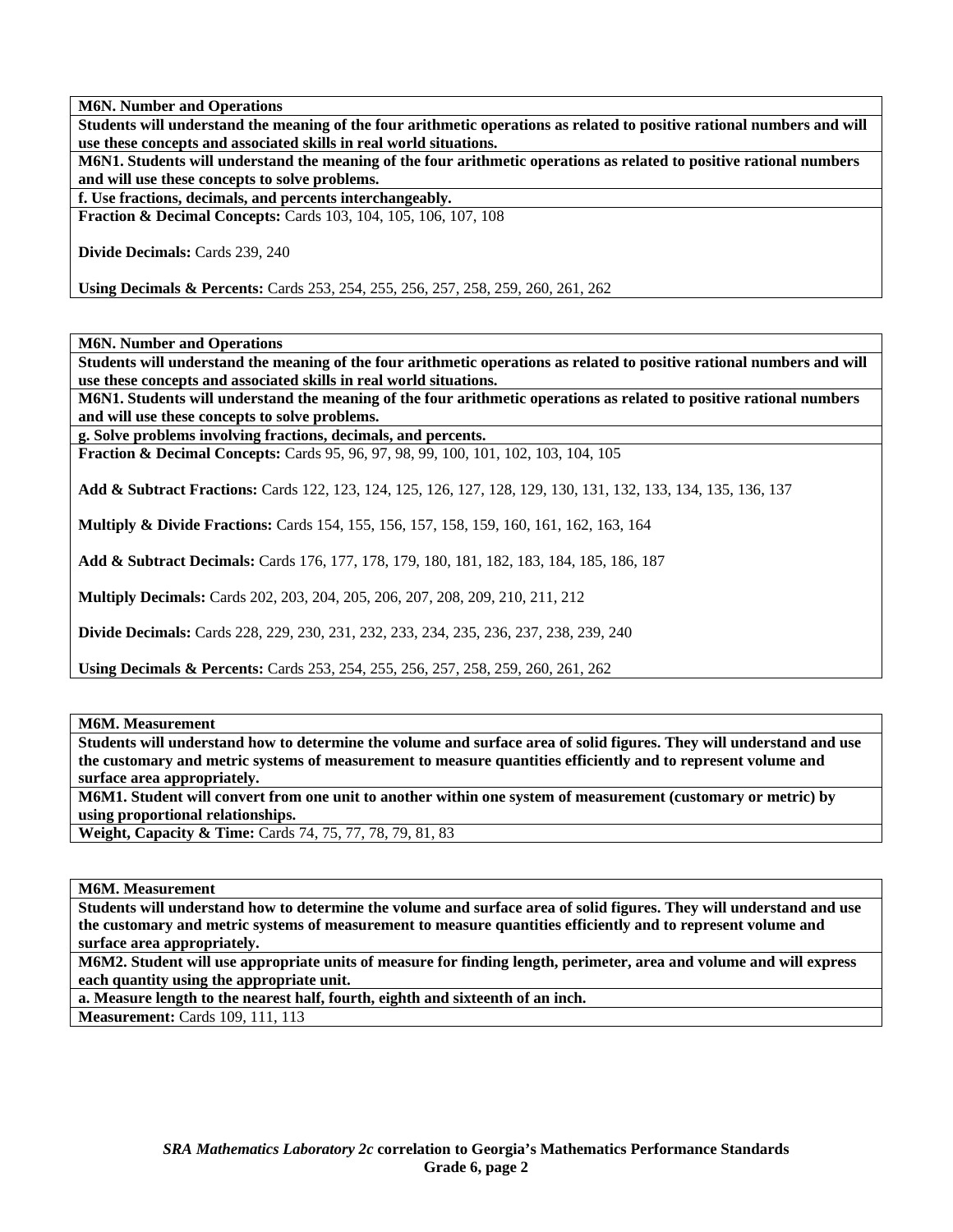**M6M. Measurement** 

**Students will understand how to determine the volume and surface area of solid figures. They will understand and use the customary and metric systems of measurement to measure quantities efficiently and to represent volume and surface area appropriately.** 

**M6M2. Student will use appropriate units of measure for finding length, perimeter, area and volume and will express each quantity using the appropriate unit.** 

**b. Select and use units of appropriate size and type to measure length, perimeter, area and volume. Measurement:** Cards 109, 110, 111, 113

**Perimeter & Area:** Cards 213, 214, 215, 216, 217, 218, 219, 220, 221, 222, 223, 224, 225, 226, 227

**Surface Area & Volume:** Cards 241, 242, 243, 244, 245, 246, 247, 248, 249, 250, 251, 252

**M6M. Measurement** 

**Students will understand how to determine the volume and surface area of solid figures. They will understand and use the customary and metric systems of measurement to measure quantities efficiently and to represent volume and surface area appropriately.** 

**M6M2. Student will use appropriate units of measure for finding length, perimeter, area and volume and will express each quantity using the appropriate unit.** 

**c. Compare and contrast units of measure for perimeter, area, and volume.** 

**Perimeter & Area:** Cards 213, 214, 215, 216, 217, 218, 219, 220, 221, 222, 223, 224, 225, 226, 227

**Surface Area & Volume:** Cards 241, 242, 243, 244, 245, 246, 247, 248, 249, 250, 251, 252

**M6M. Measurement** 

**Students will understand how to determine the volume and surface area of solid figures. They will understand and use the customary and metric systems of measurement to measure quantities efficiently and to represent volume and surface area appropriately.** 

**M6M3. Student will determine the volume of fundamental solid figures (right rectangular prisms, cylinders, pyramids, and cones).** 

**a. Determine the formula for finding the volume of fundamental solid figures. Surface Area & Volume:** Cards 246, 247, 248, 249, 250, 251, 252

**M6M. Measurement** 

**Students will understand how to determine the volume and surface area of solid figures. They will understand and use the customary and metric systems of measurement to measure quantities efficiently and to represent volume and surface area appropriately.** 

**M6M3. Student will determine the volume of fundamental solid figures (right rectangular prisms, cylinders, pyramids, and cones).** 

**b. Compare the volumes of fundamental solid figures, using appropriate units of measure. Surface Area & Volume:** Cards 246, 247, 248, 249, 250, 251, 252

**M6M. Measurement** 

**Students will understand how to determine the volume and surface area of solid figures. They will understand and use the customary and metric systems of measurement to measure quantities efficiently and to represent volume and surface area appropriately.** 

**M6M3. Student will determine the volume of fundamental solid figures (right rectangular prisms, cylinders, pyramids, and cones).** 

**c. Estimate the volumes of simple geometric solids.** 

**Surface Area & Volume:** Cards 246, 247, 248, 249, 250, 251, 252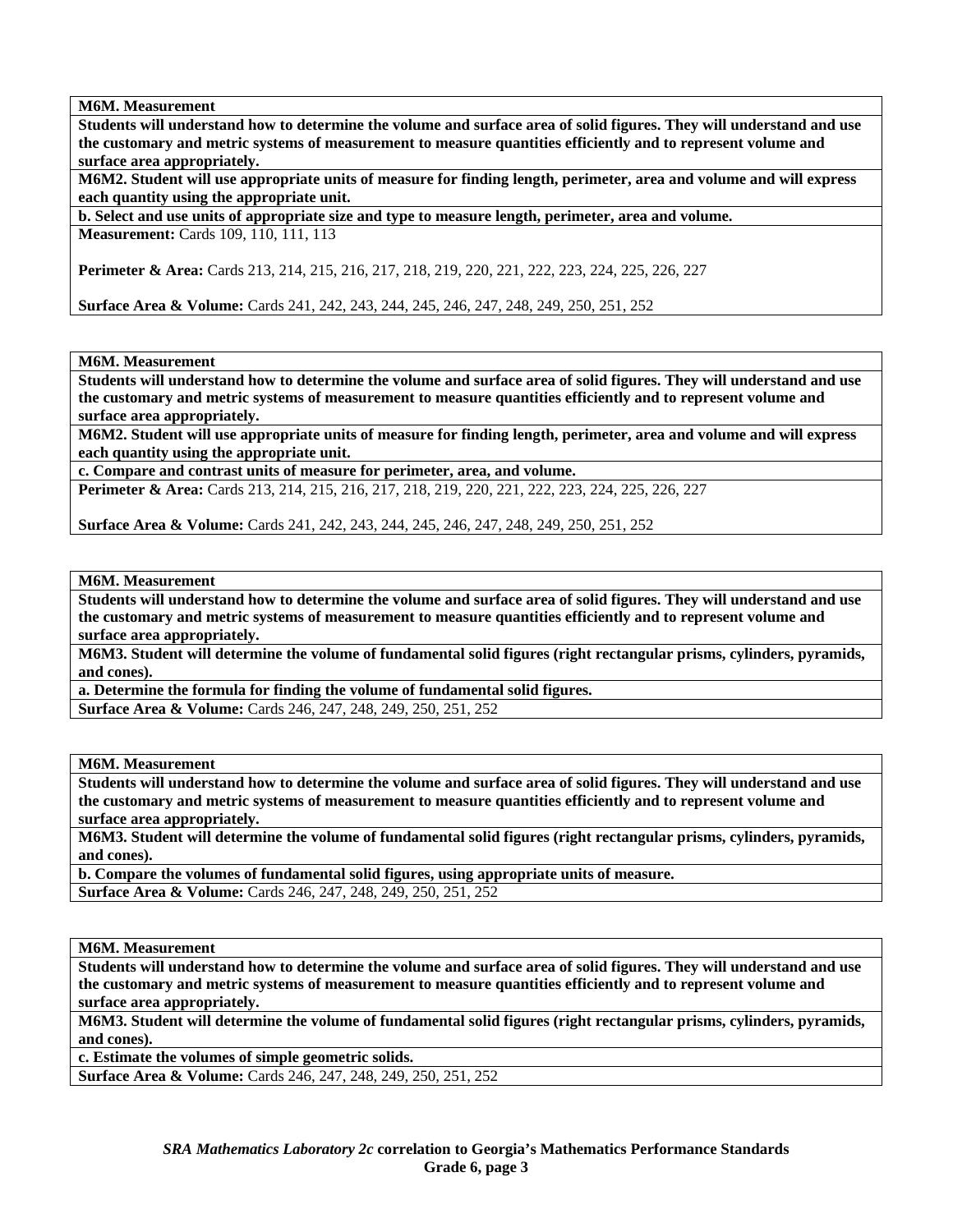**M6M. Measurement** 

**Students will understand how to determine the volume and surface area of solid figures. They will understand and use the customary and metric systems of measurement to measure quantities efficiently and to represent volume and surface area appropriately.** 

**M6M3. Student will determine the volume of fundamental solid figures (right rectangular prisms, cylinders, pyramids, and cones).** 

**d. Solve application problems involving the volume of fundamental solid figures. Surface Area & Volume:** Cards 246, 247, 248, 249, 250, 251, 252

**M6M. Measurement** 

**Students will understand how to determine the volume and surface area of solid figures. They will understand and use the customary and metric systems of measurement to measure quantities efficiently and to represent volume and surface area appropriately.** 

**M6M4. Student will determine the surface area of solid figures (right rectangular prisms and cylinders).** 

**a. Find the surface area of right rectangular prisms and cylinders using manipulatives and constructing nets.** 

**Surface Area & Volume:** Cards 241, 242, 243, 244, 245

**M6M. Measurement** 

**Students will understand how to determine the volume and surface area of solid figures. They will understand and use the customary and metric systems of measurement to measure quantities efficiently and to represent volume and surface area appropriately.** 

**M6M4. Student will determine the surface area of solid figures (right rectangular prisms and cylinders).** 

**b. Compute the surface area of right rectangular prisms and cylinders using formulae.** 

**Surface Area & Volume:** Cards 241, 242, 243, 244, 245

**M6M. Measurement** 

**Students will understand how to determine the volume and surface area of solid figures. They will understand and use the customary and metric systems of measurement to measure quantities efficiently and to represent volume and surface area appropriately.** 

**M6M4. Student will determine the surface area of solid figures (right rectangular prisms and cylinders).** 

**c. Estimate the surface area of simple geometric solids.** 

**Surface Area & Volume:** Cards 241, 242, 243, 244, 245

**M6M. Measurement** 

**Students will understand how to determine the volume and surface area of solid figures. They will understand and use the customary and metric systems of measurement to measure quantities efficiently and to represent volume and surface area appropriately.** 

**M6M4. Student will determine the surface area of solid figures (right rectangular prisms and cylinders). d. Solve application problems involving surface area of right rectangular prisms and cylinders.** 

**Surface Area & Volume:** Cards 241, 242, 243, 244, 245

**M6G. Geometry** 

**Students will further develop their understanding of plane and solid geometric figures, incorporating the use of appropriate technology and using this knowledge to solve authentic problems.** 

**M6G1. Students will further develop their understanding of plane figures.** 

**a. Determine and use lines of symmetry.** 

**Geometric Figures:** Cards 172, 173, 175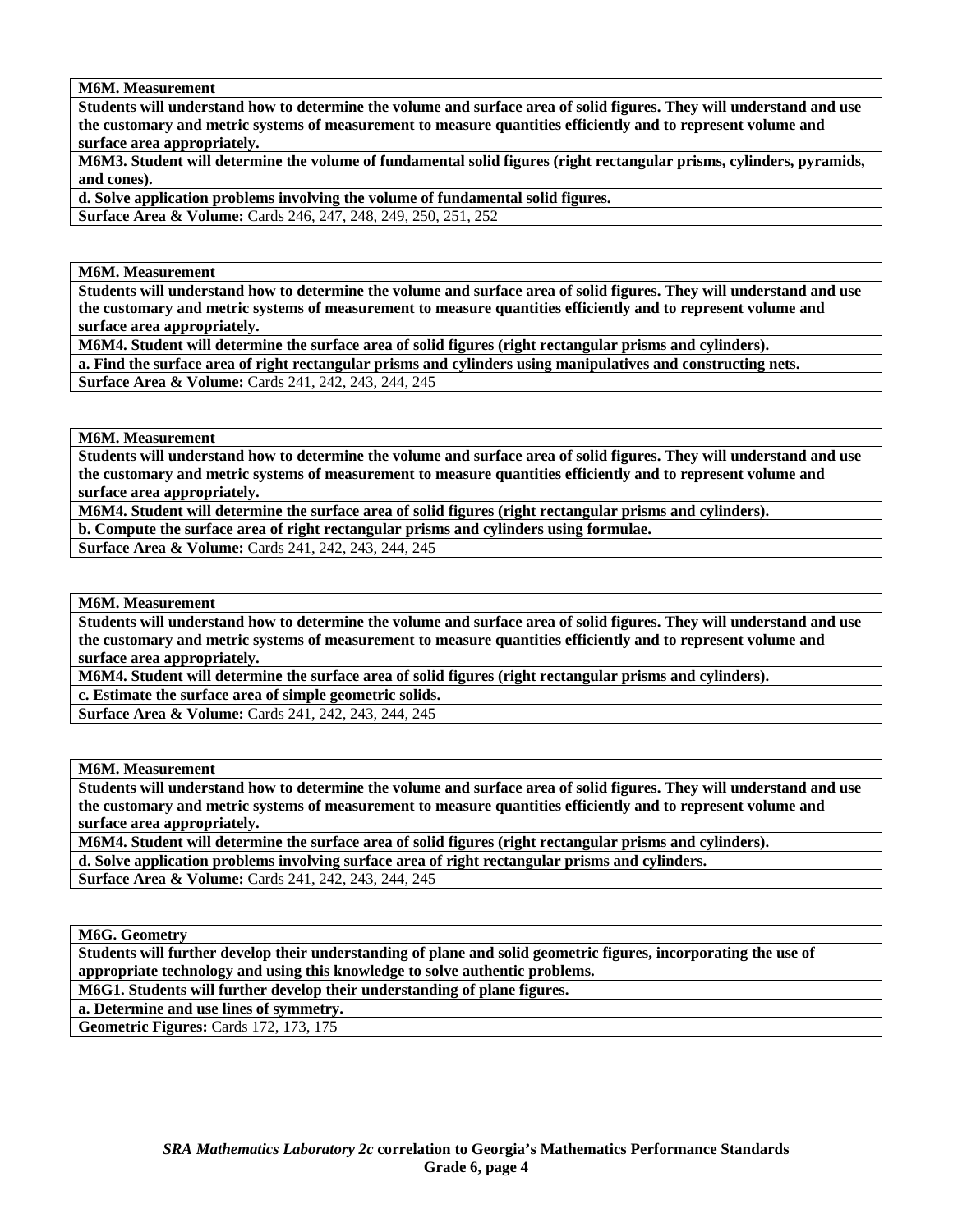**M6G. Geometry** 

**Students will further develop their understanding of plane and solid geometric figures, incorporating the use of appropriate technology and using this knowledge to solve authentic problems.** 

**M6G1. Students will further develop their understanding of plane figures.** 

**b. Investigate rotational symmetry, including degree of rotation.** 

**Geometric Figures:** Cards 173, 175

**Spatial Sense & Transformations: Cards 269, 272** 

**M6G. Geometry** 

**Students will further develop their understanding of plane and solid geometric figures, incorporating the use of appropriate technology and using this knowledge to solve authentic problems.** 

**M6G1. Students will further develop their understanding of plane figures.** 

**c. Use the concepts of ratio, proportion and scale factor to demonstrate the relationships between similar plane figures. Ratios & Proportions:** Cards 273, 277, 280, 283

**M6G. Geometry** 

**Students will further develop their understanding of plane and solid geometric figures, incorporating the use of appropriate technology and using this knowledge to solve authentic problems.** 

**M6G1. Students will further develop their understanding of plane figures.** 

**d. Interpret and sketch simple scale drawings.** 

**Ratios & Proportions:** Cards 280, 283

**M6G. Geometry** 

**Students will further develop their understanding of plane and solid geometric figures, incorporating the use of appropriate technology and using this knowledge to solve authentic problems.** 

**M6G1. Students will further develop their understanding of plane figures.** 

**e. Solve problems involving scale drawings.** 

**Ratios & Proportions:** Cards 280, 283

**M6G. Geometry** 

**Students will further develop their understanding of plane and solid geometric figures, incorporating the use of appropriate technology and using this knowledge to solve authentic problems.** 

**M6G2. Students will further develop their understanding of solid figures.** 

**a. Compare and contrast right prisms and pyramids.** 

**Geometric Figures:** Cards 174, 175

**M6G. Geometry** 

**Students will further develop their understanding of plane and solid geometric figures, incorporating the use of appropriate technology and using this knowledge to solve authentic problems.** 

**M6G2. Students will further develop their understanding of solid figures.** 

**b. Compare and contrast cylinders and cones.** 

This concept is not covered at this level.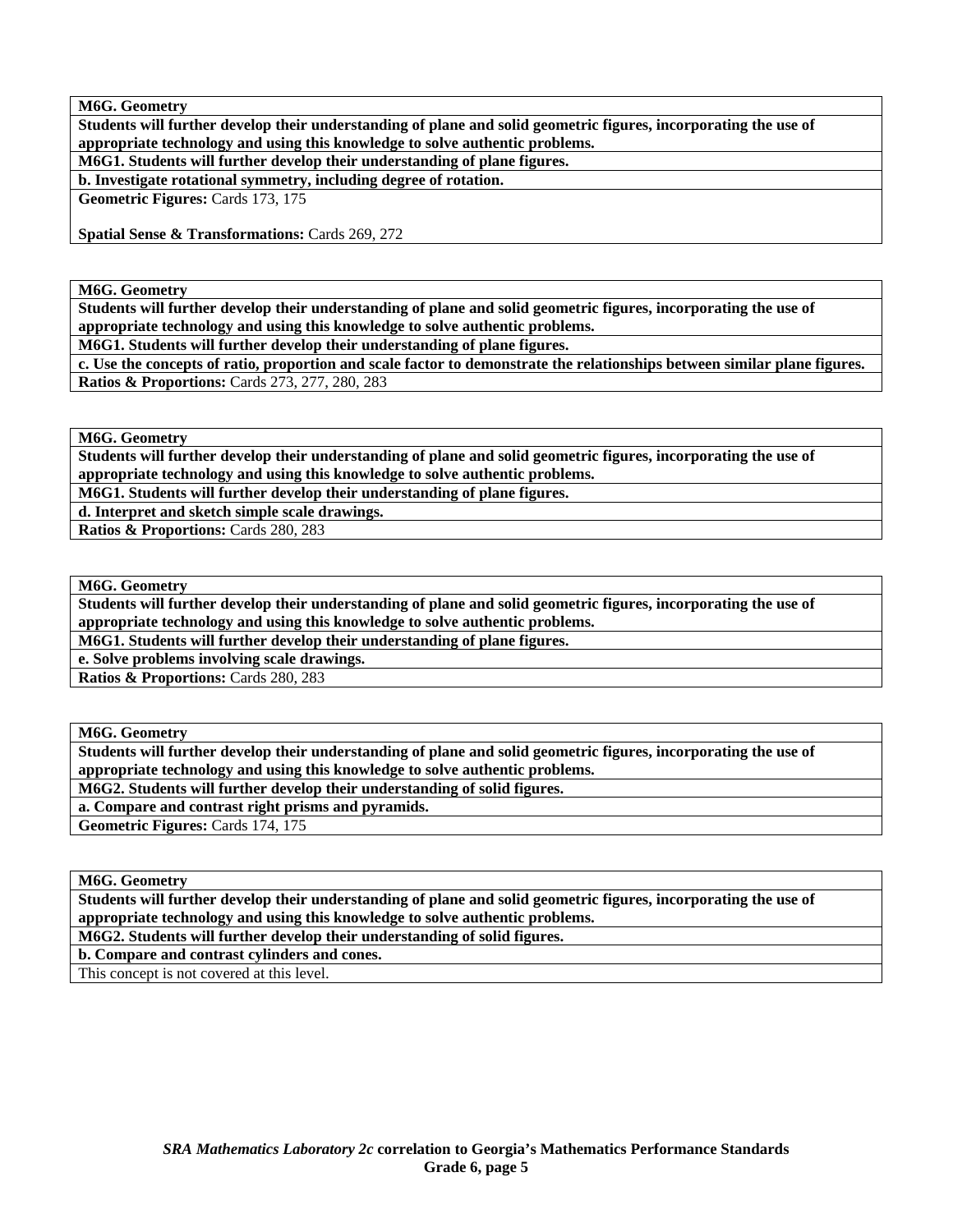**M6G. Geometry** 

**Students will further develop their understanding of plane and solid geometric figures, incorporating the use of appropriate technology and using this knowledge to solve authentic problems.** 

**M6G2. Students will further develop their understanding of solid figures.** 

**c. Interpret and sketch front, back, top, bottom, and side views of solid figures.** 

**Geometric Figures:** Cards 174, 175

**M6G. Geometry** 

**Students will further develop their understanding of plane and solid geometric figures, incorporating the use of appropriate technology and using this knowledge to solve authentic problems.** 

**M6G2. Students will further develop their understanding of solid figures.** 

**d. Construct nets for prisms, cylinders, pyramids and cones.** 

**Geometric Figures:** Cards 174, 175

**M6A. Algebra** 

**Students will investigate relationships between two quantities. They will write and solve proportions and simple onestep equations that results from problem situations.** 

**M6A1. Students will understand the concept of ratio and use it to represent quantitative relationships.** 

**Ratios & Proportions:** Cards 273, 274, 275, 276, 277, 278, 279, 280, 281, 282, 283

**M6A. Algebra** 

**Students will investigate relationships between two quantities. They will write and solve proportions and simple onestep equations that results from problem situations.** 

**M6A2. Students will consider relationships between varying quantities.** 

**a. Analyze and describe patterns arising from mathematical rules, tables, and graphs.** 

**Basic Facts:** Cards 11, 14

**Multiply & Divide Whole Numbers:** Cards 42, 43, 49, 50

**Patterns & Numbers:** Cards 86, 91, 94

 **Multiply Decimals:** Card 202

**Divide Decimals:** Cards 233, 234

**Ratios & Proportions:** Cards 274, 277

**M6A. Algebra** 

**Students will investigate relationships between two quantities. They will write and solve proportions and simple onestep equations that results from problem situations.** 

**M6A2. Students will consider relationships between varying quantities.** 

**b. Use manipulatives or draw pictures to solve problems involving proportional relationships.** 

**Ratios & Proportions:** Cards 273, 274, 275, 276, 277, 278, 279, 280, 281, 282, 283

**M6A. Algebra** 

**Students will investigate relationships between two quantities. They will write and solve proportions and simple onestep equations that results from problem situations.** 

**M6A2. Students will consider relationships between varying quantities.** 

c. Use proportions  $(a/b = c/d + t_0)$  describe relationships and solve problems including percent problems. **Using Decimals & Percents:** Cards 254, 255, 256, 257, 258, 259, 260, 261, 262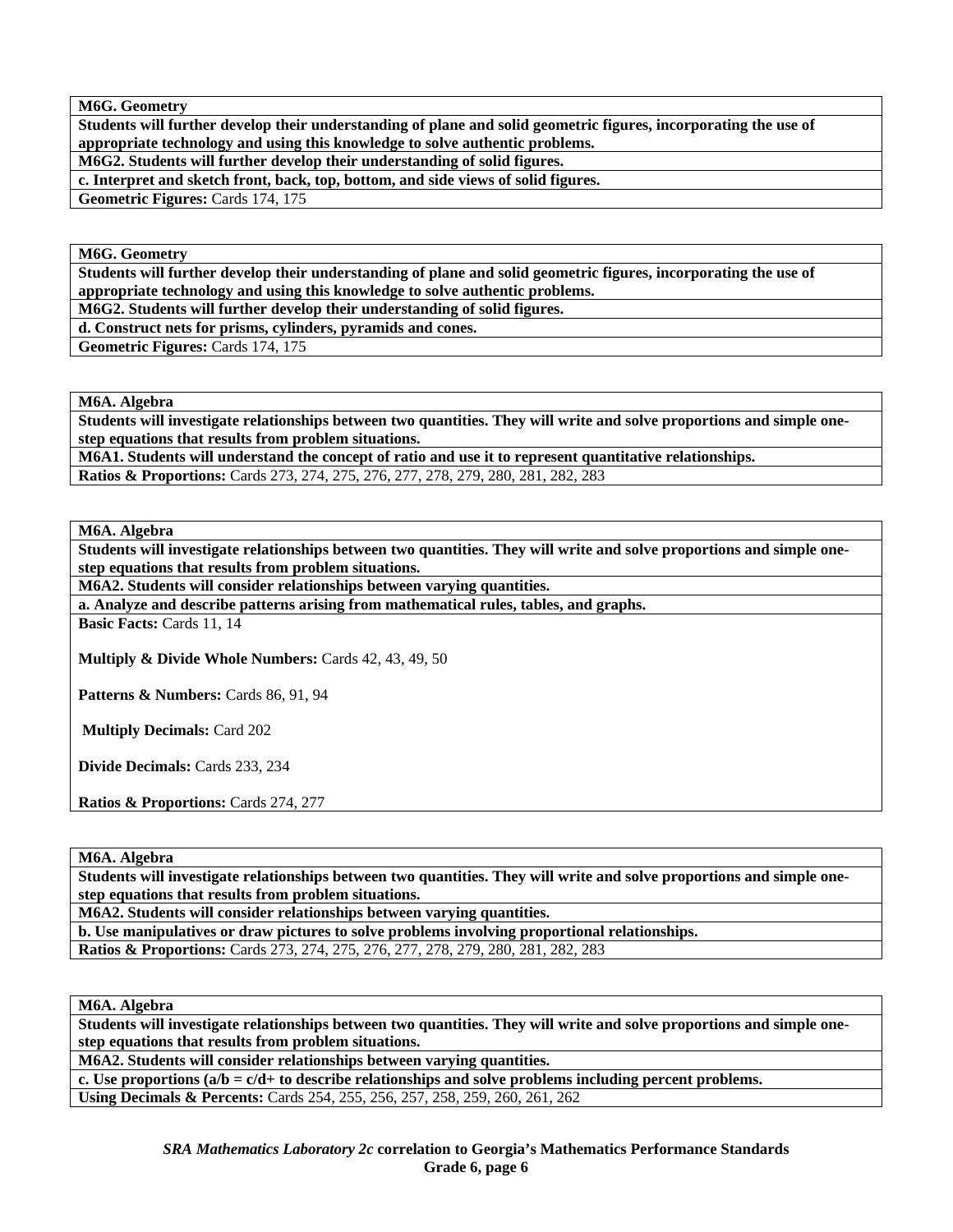**M6A. Algebra** 

**Students will investigate relationships between two quantities. They will write and solve proportions and simple onestep equations that results from problem situations.** 

**M6A2. Students will consider relationships between varying quantities.** 

**d. Describe proportional relationships mathematically using y = kx, where k is the constant of a proportion. Perimeter & Area:** Cards 213, 214, 217, 219, 220, 221, 222, 223, 224, 225, 226, 227

**Surface Area & Volume:** Cards 242, 243, 244, 245, 246, 247, 248, 249, 250, 251, 252

**Ratios & Proportions:** Cards 273, 274, 275, 276, 277, 278, 279, 280, 281, 282, 283

**M6A. Algebra** 

**Students will investigate relationships between two quantities. They will write and solve proportions and simple onestep equations that results from problem situations.** 

**M6A2. Students will consider relationships between varying quantities.** 

**e. Graph proportional relationships in the form**  $y = kx$  **and describe characteristics of the graph. Coordinate Graphs:** Cards 289, 290, 291

**M6A. Algebra** 

**Students will investigate relationships between two quantities. They will write and solve proportions and simple onestep equations that results from problem situations.** 

**M6A2. Students will consider relationships between varying quantities.** 

**f.** In a proportional relationship expressed as  $y = kx$ , solve for one quantity given values of the other two. Given **quantities may be whole numbers, decimals, or fractions. Solve problems using the relationship y = kx. Perimeter & Area:** Cards 213, 214, 217, 219, 220, 221, 222, 223, 224, 225, 226, 227

**Surface Area & Volume:** Cards 242, 243, 244, 245, 246, 247, 248, 249, 250, 251, 252

**Using Decimals & Percents:** Cards 254, 255, 256, 257, 258, 259, 260, 261, 262

**Ratios & Proportions:** Cards 273, 274, 275, 276, 277, 278, 279, 280, 281, 282, 283

**Coordinate Graphs:** Cards 289, 291

**M6A. Algebra** 

**Students will investigate relationships between two quantities. They will write and solve proportions and simple onestep equations that results from problem situations.** 

**M6A2. Students will consider relationships between varying quantities.** 

**g. Use proportional reasoning (a/b = c/d and y =kx) to solve problems. Ratios & Proportions:** Cards 273, 274, 275, 276, 277, 278, 279, 280, 281, 282, 283

**Coordinate Graphs:** Cards 289, 291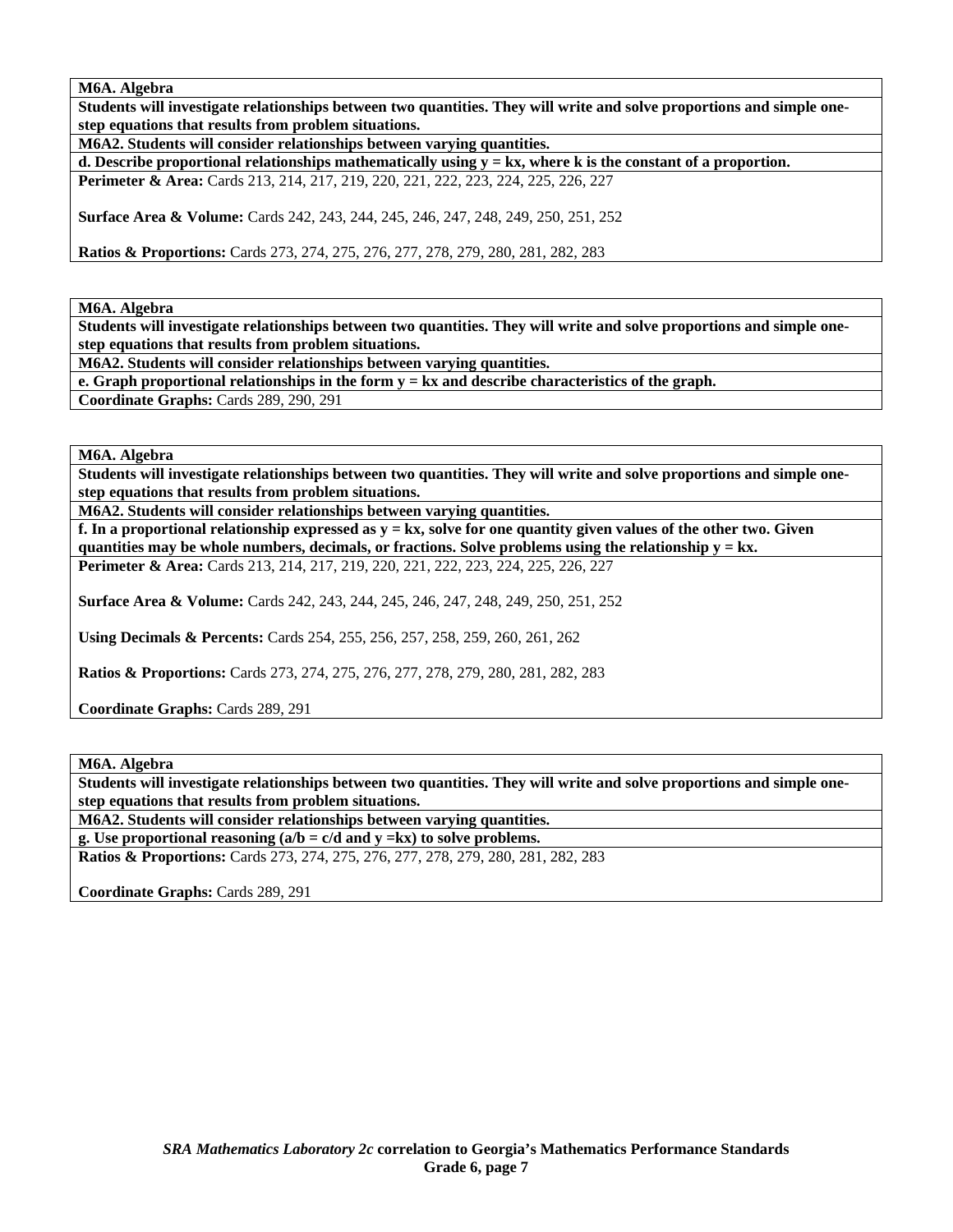**M6A. Algebra** 

**Students will investigate relationships between two quantities. They will write and solve proportions and simple onestep equations that results from problem situations. M6A3. Students will evaluate algebraic expressions, including those with exponents, and solve simple one-step equations using each of the four basic operations. Basic Facts:** Cards 1, 2, 5, 6, 8, 9, 10, 11, 12, 13, 14 **Add & Subtract Whole Numbers:** Cards 26, 31 **Multiply & Divide Whole Numbers:** Cards 55, 56, 59 **Representing Numbers:** Cards 60, 61, 62, 66 Patterns & Numbers: Cards 91, 94 **Multiply Decimals:** Cards 211, 212 **Perimeter & Area:** Cards 213, 214, 217, 219, 220, 221, 222, 223, 224, 225, 226, 227 **Surface Area & Volume:** Cards 242, 243, 244, 245, 246, 247, 248, 249, 250, 251, 252 **Ratios & Proportions:** Cards 274, 275, 276, 277, 278, 279, 280, 281, 282, 283 **Coordinate Graphs:** Cards 289, 291 **Algebra Concepts:** Cards 292, 293, 294, 295, 296, 297, 298, 299, 300

**M6D. Data Analysis** 

**Students will demonstrate understanding of data analysis by posing questions to be answered by collecting data. They will represent, investigate, and use data to answer those questions. Students will understand experimental and theoretical probability.** 

**M6D1. Students will pose questions, collect data, represent and analyze the data, and interpret results.** 

**a. Formulate questions that can be answered by data. Students should collect data by using samples from a larger population (surveys), or by conducting experiments.** 

**Data & Graphs:** Cards 141, 142, 143, 144, 145, 146, 147, 148, 149, 150, 151, 152, 153

**M6D. Data Analysis** 

**Students will demonstrate understanding of data analysis by posing questions to be answered by collecting data. They will represent, investigate, and use data to answer those questions. Students will understand experimental and theoretical probability.** 

**M6D1. Students will pose questions, collect data, represent and analyze the data, and interpret results. b. Using data, construct frequency distributions, frequency tables, and graphs.** 

**Data & Graphs:** Cards 141, 142, 143, 144, 145, 146, 147, 148, 149, 150, 151, 152, 153

**Coordinate Graphs:** Cards 289, 290, 291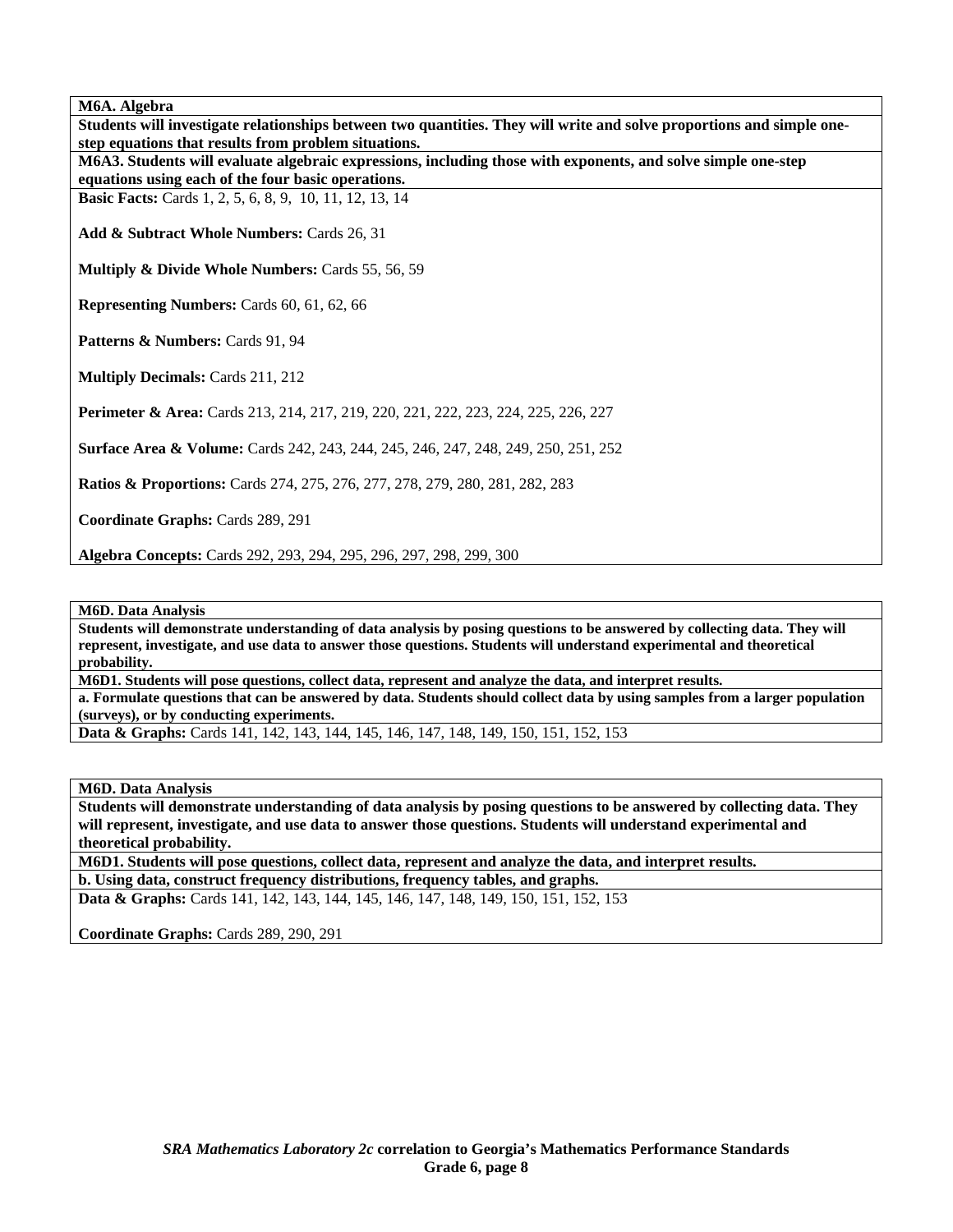**M6D. Data Analysis** 

**Students will demonstrate understanding of data analysis by posing questions to be answered by collecting data. They will represent, investigate, and use data to answer those questions. Students will understand experimental and theoretical probability.** 

**M6D1. Students will pose questions, collect data, represent and analyze the data, and interpret results.** 

**c. Choose appropriate graphs to be consistent with the nature of the data (categorical or numerical). Graphs should include pictographs, histograms, bar graphs, line graphs, circle graphs, and line plots.** 

**Data & Graphs:** Cards 141, 142, 143, 144, 145, 146, 147, 148, 149, 150, 151, 152, 153

**Coordinate Graphs:** Cards 289, 290, 291

**M6D. Data Analysis** 

**Students will demonstrate understanding of data analysis by posing questions to be answered by collecting data. They will represent, investigate, and use data to answer those questions. Students will understand experimental and theoretical probability.** 

**M6D1. Students will pose questions, collect data, represent and analyze the data, and interpret results.** 

**d. Use tables and graphs to examine variation that occurs within a group and variation that occurs between groups. Data & Graphs:** Cards 141, 142, 143, 144, 145, 146, 147, 148, 149, 150, 151, 152, 153

**M6D. Data Analysis** 

**Students will demonstrate understanding of data analysis by posing questions to be answered by collecting data. They will represent, investigate, and use data to answer those questions. Students will understand experimental and theoretical probability.** 

**M6D1. Students will pose questions, collect data, represent and analyze the data, and interpret results.** 

**e. Relate the data analysis to the context of the questions posed.** 

**Data & Graphs:** Cards 141, 142, 143, 144, 145, 146, 147, 148, 149, 150, 151, 152, 153

**M6D. Data Analysis** 

**Students will gather, organize, and display data and interpret graphs.** 

**M6D2. Students will use experimental and simple theoretical probability and understand the nature of sampling. They will also make predictions from investigations.** 

**a. Predict the probability of a given event through trials/simulations (experimental probability), and represent the probability as a ratio.** 

**Probability:** Cards 191, 192, 193, 194, 195, 196, 197, 198, 199, 200, 201

**M6D. Data Analysis** 

**Students will gather, organize, and display data and interpret graphs.** 

**M6D2. Students will use experimental and simple theoretical probability and understand the nature of sampling. They will also make predictions from investigations.** 

**b. Determine, and use a ratio to represent, the theoretical probability of a given event.** 

**Probability:** Cards 192, 193, 194, 195, 196, 197, 201

**M6D. Data Analysis** 

**Students will gather, organize, and display data and interpret graphs.** 

**M6D2. Students will use experimental and simple theoretical probability and understand the nature of sampling. They will also make predictions from investigations.** 

**c. Discover that experimental probability approaches theoretical probability when the number of trials is large. Probability:** Cards 192, 193, 194, 195, 196, 197, 198, 199, 200, 201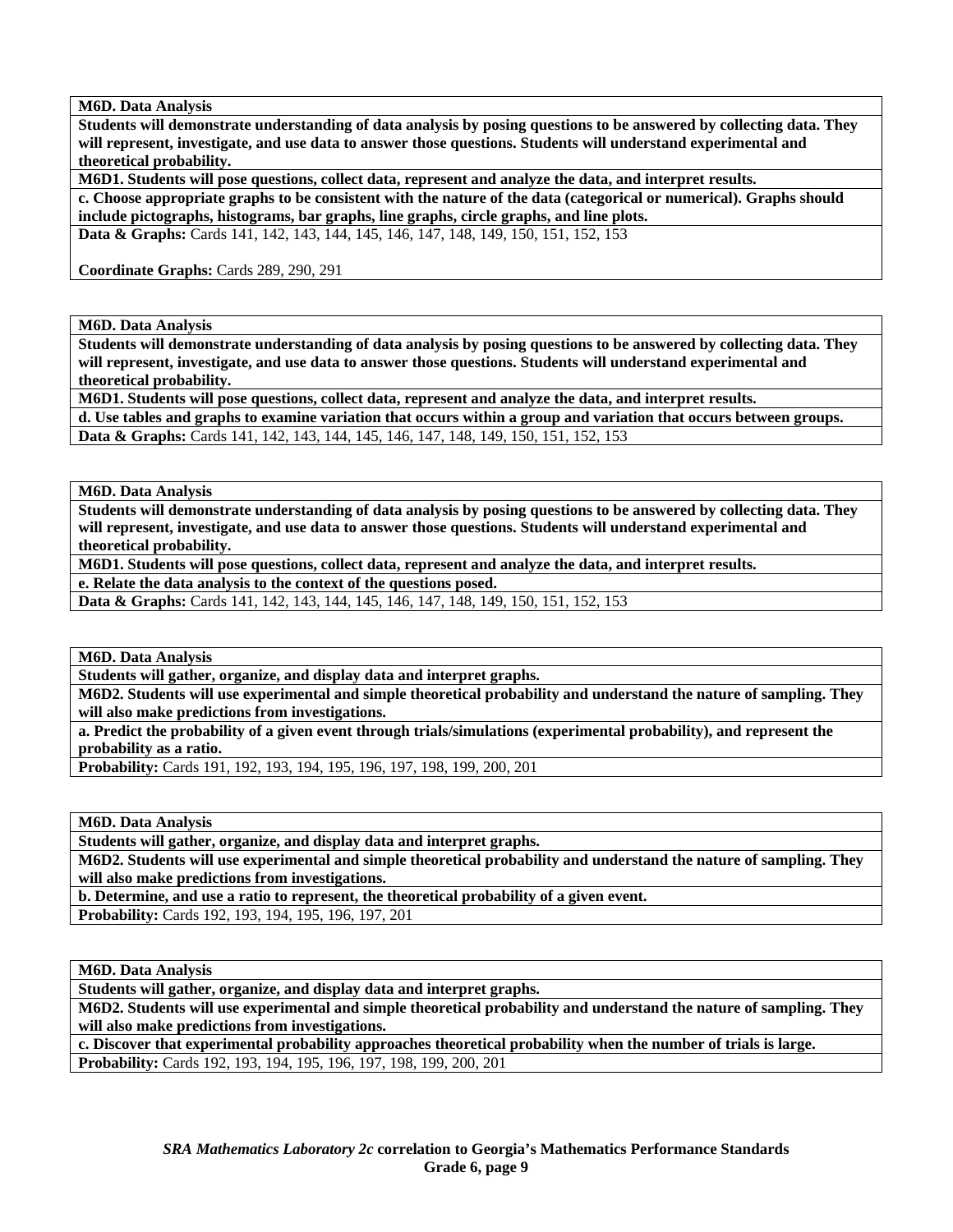**M6P. Process Standards Each topic studies in this course should be developed with careful thought toward helping every student achieve the following process standards: M6P1. Students will solve problems (using appropriate technology). a. Build new mathematical knowledge through problem solving. Basic Facts:** Cards 1, 2, 3, 4, 5, 6, 7, 8, 9, 10, 11, 12, 13, 14 **Add & Subtract Whole Numbers:** Cards 15, 16, 17, 18, 19, 20, 21, 22, 23, 24, 25, 26, 27, 28, 29, 30, 31 **Place Value: Whole Numbers:** Cards 32, 33, 34, 35, 36, 37, 38, 39, 40, 41 **Multiply & Divide Whole Numbers:** Cards 42, 43, 44, 45, 46, 47, 48, 49, 50, 51, 52, 53, 54, 55, 56, 57, 58, 59 **Representing Numbers:** Cards 60, 61, 62, 63, 64, 65, 66, 67, 68, 69, 70, 71, 72, 73 **Weight, Capacity & Time:** Cards 74, 75, 76, 77, 78, 79, 80, 81, 82, 83 **Patterns & Numbers:** Cards 84, 85, 86, 87, 88, 89, 90, 91, 92, 93, 94 **Fraction & Decimal Concepts:** Cards 95, 96, 97, 98, 99, 100, 101, 102, 103, 104, 105, 106, 107, 108 **Measurement:** Cards 109, 110, 111, 112, 113, 114, 115, 116, 117, 118, 119, 120, 121 **Add & Subtract Fractions:** Cards 122, 123, 124, 125, 126, 127, 128, 129, 130, 131, 132, 133, 134, 135, 136, 137 **Data and Graphs:** Cards 138, 139, 140, 141, 142, 143, 144, 145, 146, 147, 148, 149, 150, 151, 152, 153 **Multiply & Divide Fractions:** Cards 154, 155, 156, 157, 158, 159, 160, 161, 162, 163, 164 **Geometric Figures:** Cards 165, 166, 167, 168, 169, 170, 171, 172, 173, 174, 175 **Add & Subtract Decimals:** Cards 176, 177, 178, 179, 180, 181, 182, 183, 184, 185, 186, 187 **Probability:** Cards 188, 189, 190, 191, 192, 193, 194, 195, 196, 197, 198, 199, 200, 201 **Multiply Decimals:** Cards 202, 203, 204, 205, 206, 207, 208, 209, 210, 211, 212 **Perimeter & Area:** Cards 213, 214, 215, 216, 217, 218, 219, 220, 221, 222, 223, 224, 225, 226, 227 **Divide Decimals:** Cards 228, 229, 230, 231, 232, 233, 234, 235, 236, 237, 238, 239, 240 **Surface Area & Volume:** Cards 241, 242, 243, 244, 245, 246, 247, 248, 249, 250, 251, 252 **Using Decimals & Percents:** Cards 253, 254, 255, 256, 257, 258, 259, 260, 261, 262 **Spatial Sense & Transformations:** Cards 263, 264, 265, 266, 267, 268, 269, 270, 271, 272 **Ratios & Proportions:** Cards 273, 274, 275, 276, 277, 278, 279, 280, 281, 282, 283 **Coordinate Graphs:** Cards 284, 285, 286, 287, 288, 289, 290, 291 **Algebra Concepts:** Cards 292, 293, 294, 295, 296, 297, 298, 299, 300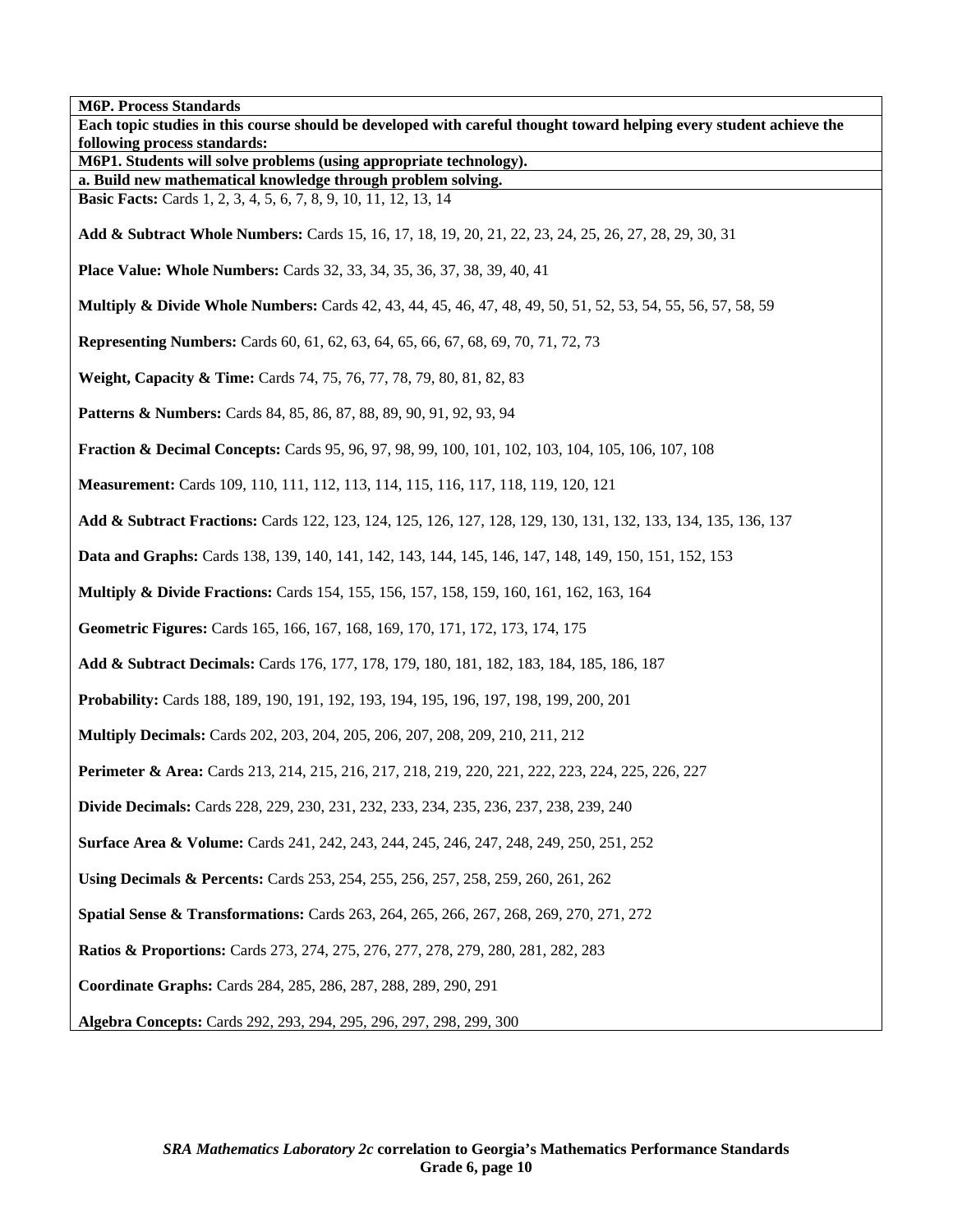**M6P. Process Standards Each topic studies in this course should be developed with careful thought toward helping every student achieve the following process standards: M6P1. Students will solve problems (using appropriate technology). b. Solve problems that arise in mathematics and in other contexts. Basic Facts:** Cards 1, 2, 3, 4, 5, 6, 7, 8, 9, 10, 11, 12, 13, 14 **Add & Subtract Whole Numbers:** Cards 15, 16, 17, 18, 19, 20, 21, 22, 23, 24, 25, 26, 27, 28, 29, 30, 31 **Place Value: Whole Numbers:** Cards 32, 33, 34, 35, 36, 37, 38, 39, 40, 41 **Multiply & Divide Whole Numbers:** Cards 42, 43, 44, 45, 46, 47, 48, 49, 50, 51, 52, 53, 54, 55, 56, 57, 58, 59 **Representing Numbers:** Cards 60, 61, 62, 63, 64, 65, 66, 67, 68, 69, 70, 71, 72, 73 **Weight, Capacity & Time:** Cards 74, 75, 76, 77, 78, 79, 80, 81, 82, 83 **Patterns & Numbers:** Cards 84, 85, 86, 87, 88, 89, 90, 91, 92, 93, 94 **Fraction & Decimal Concepts:** Cards 95, 96, 97, 98, 99, 100, 101, 102, 103, 104, 105, 106, 107, 108 **Measurement:** Cards 109, 110, 111, 112, 113, 114, 115, 116, 117, 118, 119, 120, 121 **Add & Subtract Fractions:** Cards 122, 123, 124, 125, 126, 127, 128, 129, 130, 131, 132, 133, 134, 135, 136, 137 **Data and Graphs:** Cards 138, 139, 140, 141, 142, 143, 144, 145, 146, 147, 148, 149, 150, 151, 152, 153 **Multiply & Divide Fractions:** Cards 154, 155, 156, 157, 158, 159, 160, 161, 162, 163, 164 **Geometric Figures:** Cards 165, 166, 167, 168, 169, 170, 171, 172, 173, 174, 175 **Add & Subtract Decimals:** Cards 176, 177, 178, 179, 180, 181, 182, 183, 184, 185, 186, 187 **Probability:** Cards 188, 189, 190, 191, 192, 193, 194, 195, 196, 197, 198, 199, 200, 201 **Multiply Decimals:** Cards 202, 203, 204, 205, 206, 207, 208, 209, 210, 211, 212 **Perimeter & Area:** Cards 213, 214, 215, 216, 217, 218, 219, 220, 221, 222, 223, 224, 225, 226, 227 **Divide Decimals:** Cards 228, 229, 230, 231, 232, 233, 234, 235, 236, 237, 238, 239, 240 **Surface Area & Volume:** Cards 241, 242, 243, 244, 245, 246, 247, 248, 249, 250, 251, 252 **Using Decimals & Percents:** Cards 253, 254, 255, 256, 257, 258, 259, 260, 261, 262 **Spatial Sense & Transformations:** Cards 263, 264, 265, 266, 267, 268, 269, 270, 271, 272 **Ratios & Proportions:** Cards 273, 274, 275, 276, 277, 278, 279, 280, 281, 282, 283 **Coordinate Graphs:** Cards 284, 285, 286, 287, 288, 289, 290, 291 **Algebra Concepts:** Cards 292, 293, 294, 295, 296, 297, 298, 299, 300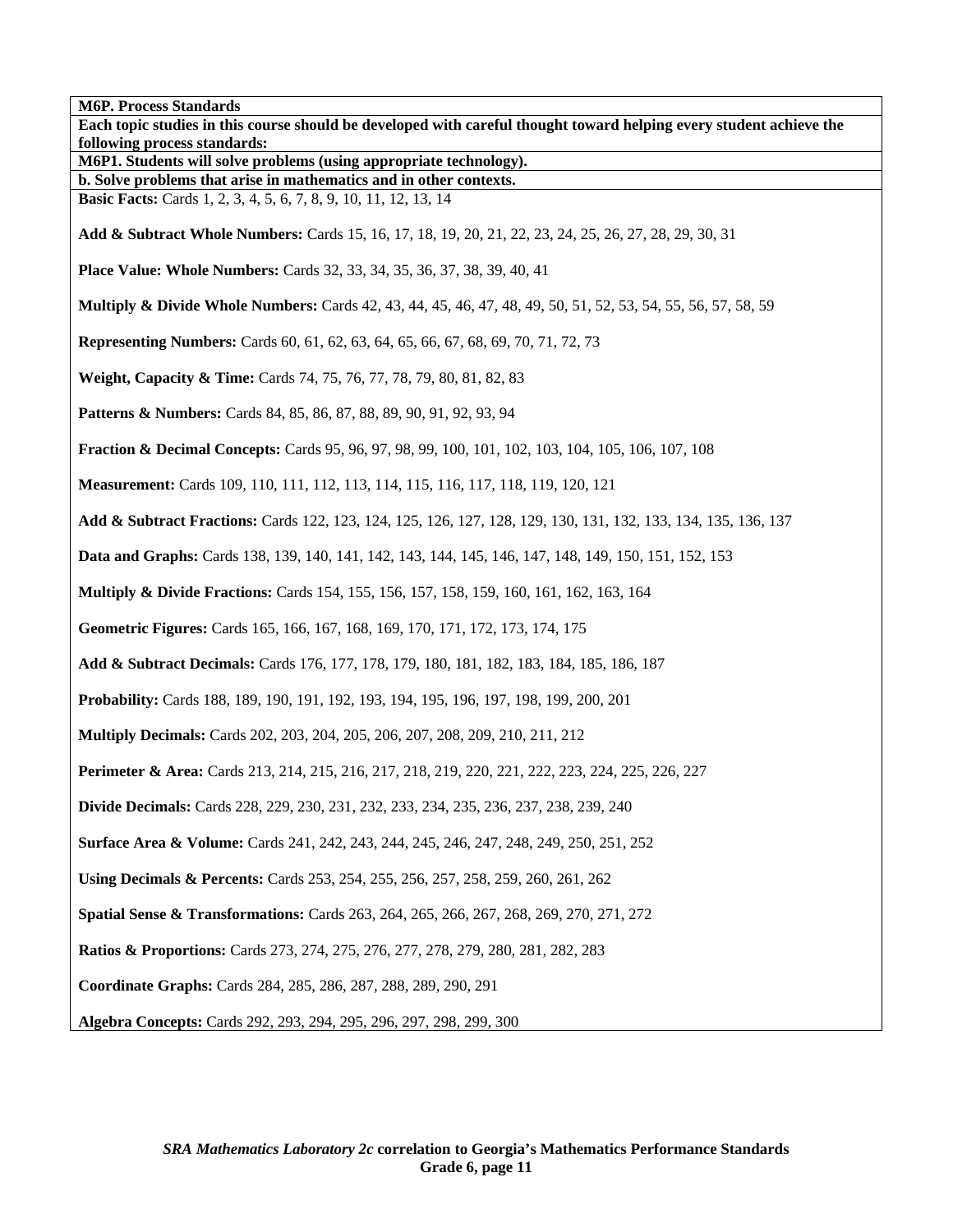**M6P. Process Standards Each topic studies in this course should be developed with careful thought toward helping every student achieve the following process standards: M6P1. Students will solve problems (using appropriate technology). c. Apply and adapt a variety of appropriate strategies to solve problems. Basic Facts:** Cards 1, 2, 3, 4, 5, 6, 7, 8, 9, 10, 11, 12, 13, 14 **Add & Subtract Whole Numbers:** Cards 15, 16, 17, 18, 19, 20, 21, 22, 23, 24, 25, 26, 27, 28, 29, 30, 31 **Place Value: Whole Numbers:** Cards 32, 33, 34, 35, 36, 37, 38, 39, 40, 41 **Multiply & Divide Whole Numbers:** Cards 42, 43, 44, 45, 46, 47, 48, 49, 50, 51, 52, 53, 54, 55, 56, 57, 58, 59 **Representing Numbers:** Cards 60, 61, 62, 63, 64, 65, 66, 67, 68, 69, 70, 71, 72, 73 **Weight, Capacity & Time:** Cards 74, 75, 76, 77, 78, 79, 80, 81, 82, 83 **Patterns & Numbers:** Cards 84, 85, 86, 87, 88, 89, 90, 91, 92, 93, 94 **Fraction & Decimal Concepts:** Cards 95, 96, 97, 98, 99, 100, 101, 102, 103, 104, 105, 106, 107, 108 **Measurement:** Cards 109, 110, 111, 112, 113, 114, 115, 116, 117, 118, 119, 120, 121 **Add & Subtract Fractions:** Cards 122, 123, 124, 125, 126, 127, 128, 129, 130, 131, 132, 133, 134, 135, 136, 137 **Data and Graphs:** Cards 138, 139, 140, 141, 142, 143, 144, 145, 146, 147, 148, 149, 150, 151, 152, 153 **Multiply & Divide Fractions:** Cards 154, 155, 156, 157, 158, 159, 160, 161, 162, 163, 164 **Geometric Figures:** Cards 165, 166, 167, 168, 169, 170, 171, 172, 173, 174, 175 **Add & Subtract Decimals:** Cards 176, 177, 178, 179, 180, 181, 182, 183, 184, 185, 186, 187 **Probability:** Cards 188, 189, 190, 191, 192, 193, 194, 195, 196, 197, 198, 199, 200, 201 **Multiply Decimals:** Cards 202, 203, 204, 205, 206, 207, 208, 209, 210, 211, 212 **Perimeter & Area:** Cards 213, 214, 215, 216, 217, 218, 219, 220, 221, 222, 223, 224, 225, 226, 227 **Divide Decimals:** Cards 228, 229, 230, 231, 232, 233, 234, 235, 236, 237, 238, 239, 240 **Surface Area & Volume:** Cards 241, 242, 243, 244, 245, 246, 247, 248, 249, 250, 251, 252 **Using Decimals & Percents:** Cards 253, 254, 255, 256, 257, 258, 259, 260, 261, 262 **Spatial Sense & Transformations:** Cards 263, 264, 265, 266, 267, 268, 269, 270, 271, 272 **Ratios & Proportions:** Cards 273, 274, 275, 276, 277, 278, 279, 280, 281, 282, 283 **Coordinate Graphs:** Cards 284, 285, 286, 287, 288, 289, 290, 291

**Algebra Concepts:** Cards 292, 293, 294, 295, 296, 297, 298, 299, 300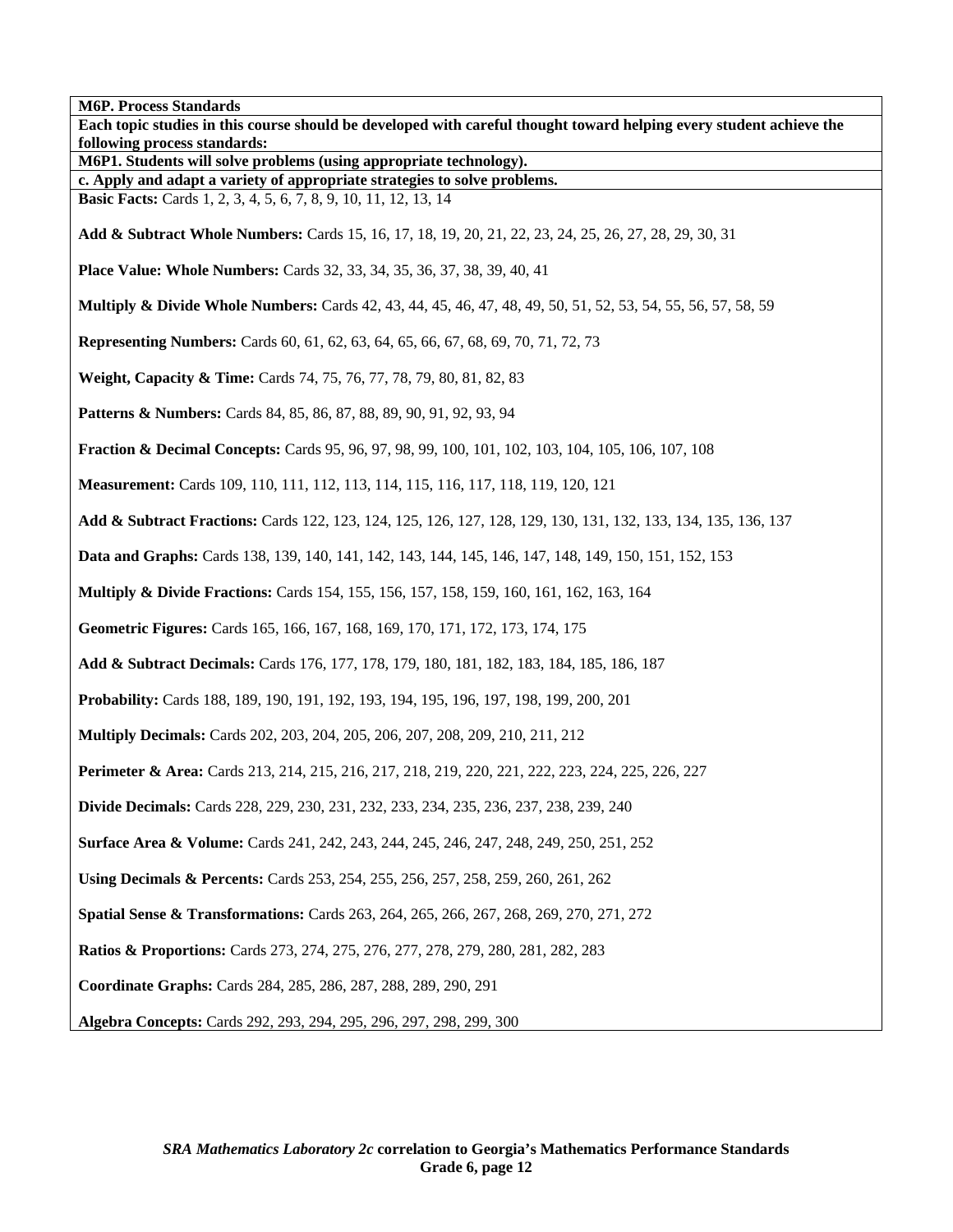**M6P. Process Standards Each topic studies in this course should be developed with careful thought toward helping every student achieve the following process standards: M6P1. Students will solve problems (using appropriate technology). d. Monitor and reflect on the process of mathematical problem solving. Basic Facts:** Cards 1, 2, 3, 4, 5, 6, 7, 8, 9, 10, 11, 12, 13, 14 **Add & Subtract Whole Numbers:** Cards 15, 16, 17, 18, 19, 20, 21, 22, 23, 24, 25, 26, 27, 28, 29, 30, 31 **Place Value: Whole Numbers:** Cards 32, 33, 34, 35, 36, 37, 38, 39, 40, 41 **Multiply & Divide Whole Numbers:** Cards 42, 43, 44, 45, 46, 47, 48, 49, 50, 51, 52, 53, 54, 55, 56, 57, 58, 59 **Representing Numbers:** Cards 60, 61, 62, 63, 64, 65, 66, 67, 68, 69, 70, 71, 72, 73 **Weight, Capacity & Time:** Cards 74, 75, 76, 77, 78, 79, 80, 81, 82, 83 **Patterns & Numbers:** Cards 84, 85, 86, 87, 88, 89, 90, 91, 92, 93, 94 **Fraction & Decimal Concepts:** Cards 95, 96, 97, 98, 99, 100, 101, 102, 103, 104, 105, 106, 107, 108 **Measurement:** Cards 109, 110, 111, 112, 113, 114, 115, 116, 117, 118, 119, 120, 121 **Add & Subtract Fractions:** Cards 122, 123, 124, 125, 126, 127, 128, 129, 130, 131, 132, 133, 134, 135, 136, 137 **Data and Graphs:** Cards 138, 139, 140, 141, 142, 143, 144, 145, 146, 147, 148, 149, 150, 151, 152, 153 **Multiply & Divide Fractions:** Cards 154, 155, 156, 157, 158, 159, 160, 161, 162, 163, 164 **Geometric Figures:** Cards 165, 166, 167, 168, 169, 170, 171, 172, 173, 174, 175 **Add & Subtract Decimals:** Cards 176, 177, 178, 179, 180, 181, 182, 183, 184, 185, 186, 187 **Probability:** Cards 188, 189, 190, 191, 192, 193, 194, 195, 196, 197, 198, 199, 200, 201 **Multiply Decimals:** Cards 202, 203, 204, 205, 206, 207, 208, 209, 210, 211, 212 **Perimeter & Area:** Cards 213, 214, 215, 216, 217, 218, 219, 220, 221, 222, 223, 224, 225, 226, 227 **Divide Decimals:** Cards 228, 229, 230, 231, 232, 233, 234, 235, 236, 237, 238, 239, 240 **Surface Area & Volume:** Cards 241, 242, 243, 244, 245, 246, 247, 248, 249, 250, 251, 252 **Using Decimals & Percents:** Cards 253, 254, 255, 256, 257, 258, 259, 260, 261, 262 **Spatial Sense & Transformations:** Cards 263, 264, 265, 266, 267, 268, 269, 270, 271, 272 **Ratios & Proportions:** Cards 273, 274, 275, 276, 277, 278, 279, 280, 281, 282, 283 **Coordinate Graphs:** Cards 284, 285, 286, 287, 288, 289, 290, 291 **Algebra Concepts:** Cards 292, 293, 294, 295, 296, 297, 298, 299, 300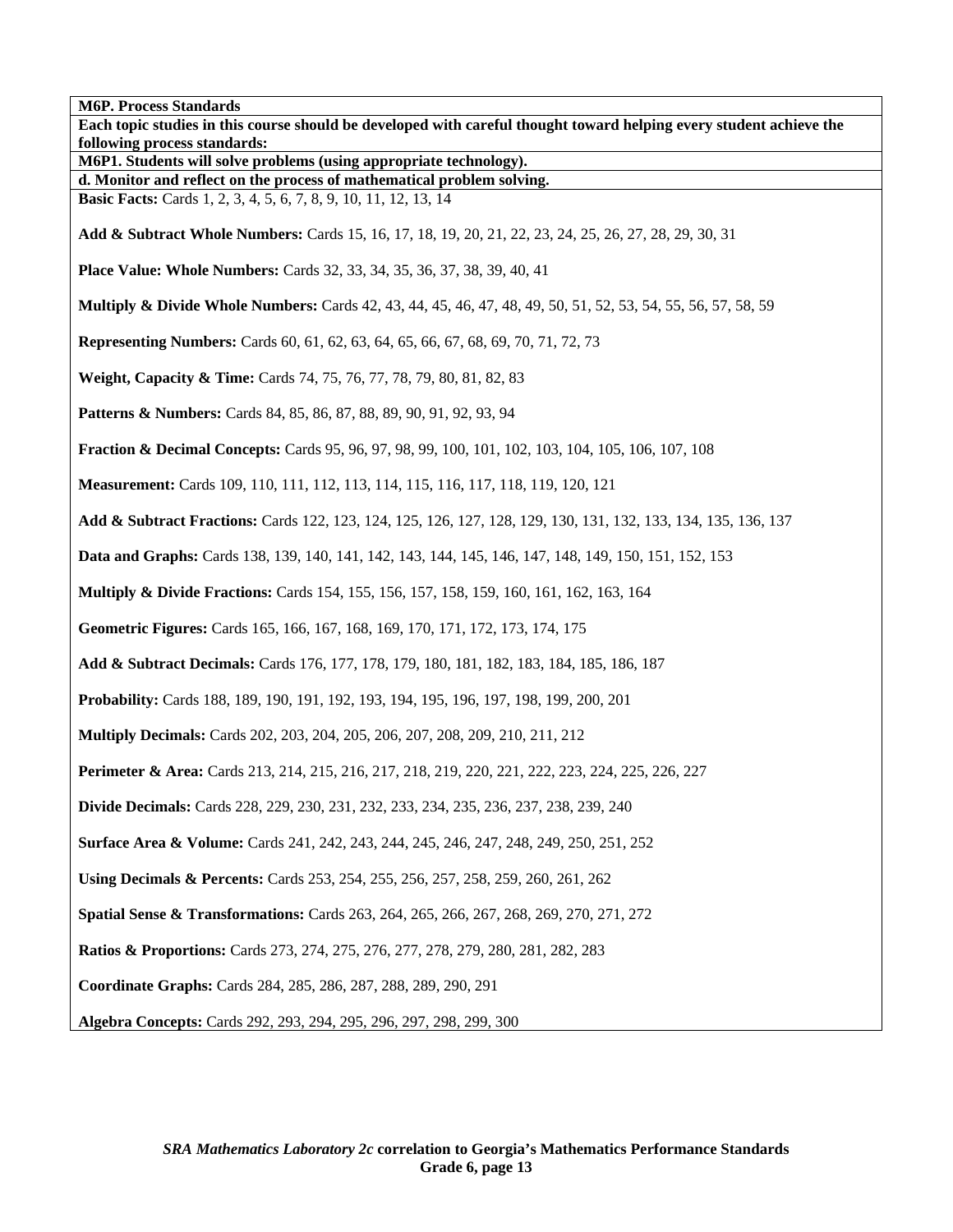**M6P. Process Standards Each topic studies in this course should be developed with careful thought toward helping every student achieve the following process standards: M6P2. Students will reason and evaluate mathematical arguments. a. Recognize reasoning and proof as fundamental aspects of mathematics. Basic Facts:** Cards 1, 2, 3, 4, 5, 6, 7, 8, 9, 10, 11, 12, 13, 14 **Add & Subtract Whole Numbers:** Cards 15, 16, 17, 18, 19, 20, 21, 22, 23, 24, 25, 26, 27, 28, 29, 30, 31 **Place Value: Whole Numbers:** Cards 32, 33, 34, 35, 36, 37, 38, 39, 40, 41 **Multiply & Divide Whole Numbers:** Cards 42, 43, 44, 45, 46, 47, 48, 49, 50, 51, 52, 53, 54, 55, 56, 57, 58, 59 **Representing Numbers:** Cards 60, 61, 62, 63, 64, 65, 66, 67, 68, 69, 70, 71, 72, 73 **Weight, Capacity & Time:** Cards 74, 75, 76, 77, 78, 79, 80, 81, 82, 83 **Patterns & Numbers:** Cards 84, 85, 86, 87, 88, 89, 90, 91, 92, 93, 94 **Fraction & Decimal Concepts:** Cards 95, 96, 97, 98, 99, 100, 101, 102, 103, 104, 105, 106, 107, 108 **Measurement:** Cards 109, 110, 111, 112, 113, 114, 115, 116, 117, 118, 119, 120, 121 **Add & Subtract Fractions:** Cards 122, 123, 124, 125, 126, 127, 128, 129, 130, 131, 132, 133, 134, 135, 136, 137 **Data and Graphs:** Cards 138, 139, 140, 141, 142, 143, 144, 145, 146, 147, 148, 149, 150, 151, 152, 153 **Multiply & Divide Fractions:** Cards 154, 155, 156, 157, 158, 159, 160, 161, 162, 163, 164 **Geometric Figures:** Cards 165, 166, 167, 168, 169, 170, 171, 172, 173, 174, 175 **Add & Subtract Decimals:** Cards 176, 177, 178, 179, 180, 181, 182, 183, 184, 185, 186, 187 **Probability:** Cards 188, 189, 190, 191, 192, 193, 194, 195, 196, 197, 198, 199, 200, 201 **Multiply Decimals:** Cards 202, 203, 204, 205, 206, 207, 208, 209, 210, 211, 212 **Perimeter & Area:** Cards 213, 214, 215, 216, 217, 218, 219, 220, 221, 222, 223, 224, 225, 226, 227 **Divide Decimals:** Cards 228, 229, 230, 231, 232, 233, 234, 235, 236, 237, 238, 239, 240 **Surface Area & Volume:** Cards 241, 242, 243, 244, 245, 246, 247, 248, 249, 250, 251, 252 **Using Decimals & Percents:** Cards 253, 254, 255, 256, 257, 258, 259, 260, 261, 262 **Spatial Sense & Transformations:** Cards 263, 264, 265, 266, 267, 268, 269, 270, 271, 272 **Ratios & Proportions:** Cards 273, 274, 275, 276, 277, 278, 279, 280, 281, 282, 283 **Coordinate Graphs:** Cards 284, 285, 286, 287, 288, 289, 290, 291 **Algebra Concepts:** Cards 292, 293, 294, 295, 296, 297, 298, 299, 300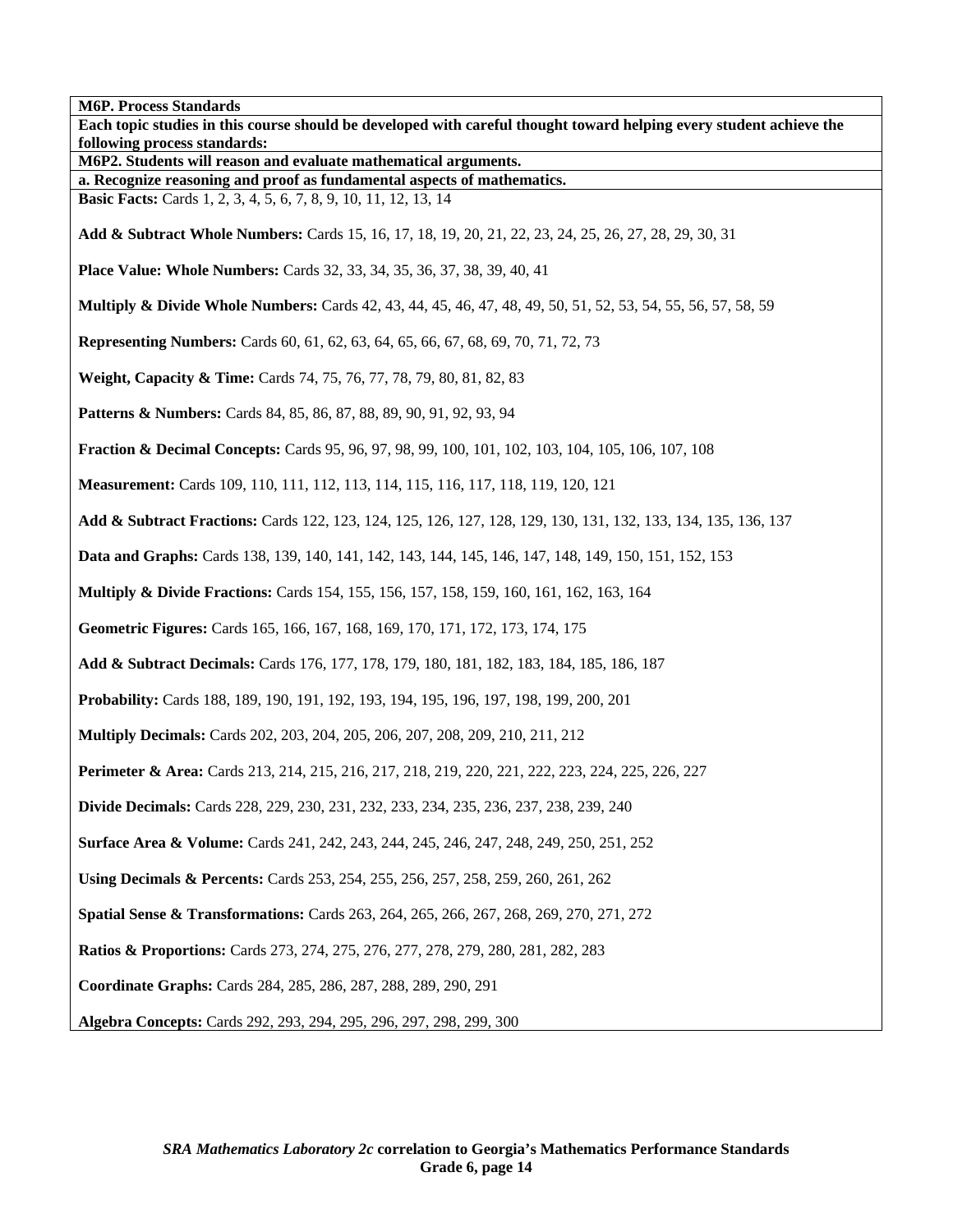**M6P. Process Standards Each topic studies in this course should be developed with careful thought toward helping every student achieve the following process standards: M6P2. Students will reason and evaluate mathematical arguments. b. Make and investigate mathematical conjectures. Basic Facts:** Cards 1, 2, 3, 4, 5, 6, 7, 8, 9, 10, 11, 12, 13, 14 **Add & Subtract Whole Numbers:** Cards 15, 16, 17, 18, 19, 20, 21, 22, 23, 24, 25, 26, 27, 28, 29, 30, 31 **Place Value: Whole Numbers:** Cards 32, 33, 34, 35, 36, 37, 38, 39, 40, 41 **Multiply & Divide Whole Numbers:** Cards 42, 43, 44, 45, 46, 47, 48, 49, 50, 51, 52, 53, 54, 55, 56, 57, 58, 59 **Representing Numbers:** Cards 60, 61, 62, 63, 64, 65, 66, 67, 68, 69, 70, 71, 72, 73 **Weight, Capacity & Time:** Cards 74, 75, 76, 77, 78, 79, 80, 81, 82, 83 **Patterns & Numbers:** Cards 84, 85, 86, 87, 88, 89, 90, 91, 92, 93, 94 **Fraction & Decimal Concepts:** Cards 95, 96, 97, 98, 99, 100, 101, 102, 103, 104, 105, 106, 107, 108 **Measurement:** Cards 109, 110, 111, 112, 113, 114, 115, 116, 117, 118, 119, 120, 121 **Add & Subtract Fractions:** Cards 122, 123, 124, 125, 126, 127, 128, 129, 130, 131, 132, 133, 134, 135, 136, 137 **Data and Graphs:** Cards 138, 139, 140, 141, 142, 143, 144, 145, 146, 147, 148, 149, 150, 151, 152, 153 **Multiply & Divide Fractions:** Cards 154, 155, 156, 157, 158, 159, 160, 161, 162, 163, 164 **Geometric Figures:** Cards 165, 166, 167, 168, 169, 170, 171, 172, 173, 174, 175 **Add & Subtract Decimals:** Cards 176, 177, 178, 179, 180, 181, 182, 183, 184, 185, 186, 187 **Probability:** Cards 188, 189, 190, 191, 192, 193, 194, 195, 196, 197, 198, 199, 200, 201 **Multiply Decimals:** Cards 202, 203, 204, 205, 206, 207, 208, 209, 210, 211, 212 **Perimeter & Area:** Cards 213, 214, 215, 216, 217, 218, 219, 220, 221, 222, 223, 224, 225, 226, 227 **Divide Decimals:** Cards 228, 229, 230, 231, 232, 233, 234, 235, 236, 237, 238, 239, 240 **Surface Area & Volume:** Cards 241, 242, 243, 244, 245, 246, 247, 248, 249, 250, 251, 252 **Using Decimals & Percents:** Cards 253, 254, 255, 256, 257, 258, 259, 260, 261, 262 **Spatial Sense & Transformations:** Cards 263, 264, 265, 266, 267, 268, 269, 270, 271, 272 **Ratios & Proportions:** Cards 273, 274, 275, 276, 277, 278, 279, 280, 281, 282, 283 **Coordinate Graphs:** Cards 284, 285, 286, 287, 288, 289, 290, 291 **Algebra Concepts:** Cards 292, 293, 294, 295, 296, 297, 298, 299, 300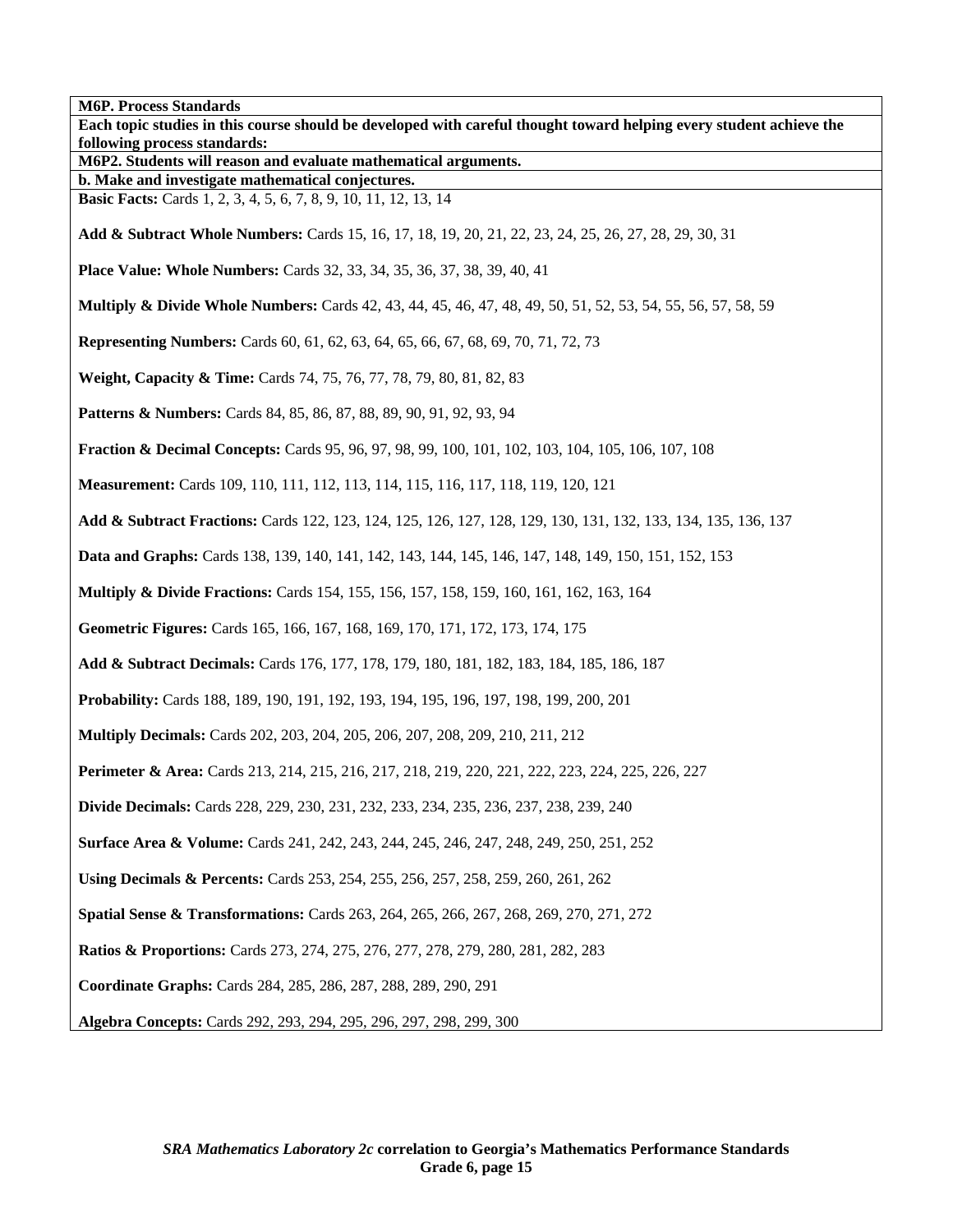**M6P. Process Standards Each topic studies in this course should be developed with careful thought toward helping every student achieve the following process standards: M6P2. Students will reason and evaluate mathematical arguments. c. Develop and evaluate mathematical arguments and proofs. Basic Facts:** Cards 1, 2, 3, 4, 5, 6, 7, 8, 9, 10, 11, 12, 13, 14 **Add & Subtract Whole Numbers:** Cards 15, 16, 17, 18, 19, 20, 21, 22, 23, 24, 25, 26, 27, 28, 29, 30, 31 **Place Value: Whole Numbers:** Cards 32, 33, 34, 35, 36, 37, 38, 39, 40, 41 **Multiply & Divide Whole Numbers:** Cards 42, 43, 44, 45, 46, 47, 48, 49, 50, 51, 52, 53, 54, 55, 56, 57, 58, 59 **Representing Numbers:** Cards 60, 61, 62, 63, 64, 65, 66, 67, 68, 69, 70, 71, 72, 73 **Weight, Capacity & Time:** Cards 74, 75, 76, 77, 78, 79, 80, 81, 82, 83 **Patterns & Numbers:** Cards 84, 85, 86, 87, 88, 89, 90, 91, 92, 93, 94 **Fraction & Decimal Concepts:** Cards 95, 96, 97, 98, 99, 100, 101, 102, 103, 104, 105, 106, 107, 108 **Measurement:** Cards 109, 110, 111, 112, 113, 114, 115, 116, 117, 118, 119, 120, 121 **Add & Subtract Fractions:** Cards 122, 123, 124, 125, 126, 127, 128, 129, 130, 131, 132, 133, 134, 135, 136, 137 **Data and Graphs:** Cards 138, 139, 140, 141, 142, 143, 144, 145, 146, 147, 148, 149, 150, 151, 152, 153 **Multiply & Divide Fractions:** Cards 154, 155, 156, 157, 158, 159, 160, 161, 162, 163, 164 **Geometric Figures:** Cards 165, 166, 167, 168, 169, 170, 171, 172, 173, 174, 175 **Add & Subtract Decimals:** Cards 176, 177, 178, 179, 180, 181, 182, 183, 184, 185, 186, 187 **Probability:** Cards 188, 189, 190, 191, 192, 193, 194, 195, 196, 197, 198, 199, 200, 201 **Multiply Decimals:** Cards 202, 203, 204, 205, 206, 207, 208, 209, 210, 211, 212 **Perimeter & Area:** Cards 213, 214, 215, 216, 217, 218, 219, 220, 221, 222, 223, 224, 225, 226, 227 **Divide Decimals:** Cards 228, 229, 230, 231, 232, 233, 234, 235, 236, 237, 238, 239, 240 **Surface Area & Volume:** Cards 241, 242, 243, 244, 245, 246, 247, 248, 249, 250, 251, 252 **Using Decimals & Percents:** Cards 253, 254, 255, 256, 257, 258, 259, 260, 261, 262 **Spatial Sense & Transformations:** Cards 263, 264, 265, 266, 267, 268, 269, 270, 271, 272 **Ratios & Proportions:** Cards 273, 274, 275, 276, 277, 278, 279, 280, 281, 282, 283 **Coordinate Graphs:** Cards 284, 285, 286, 287, 288, 289, 290, 291 **Algebra Concepts:** Cards 292, 293, 294, 295, 296, 297, 298, 299, 300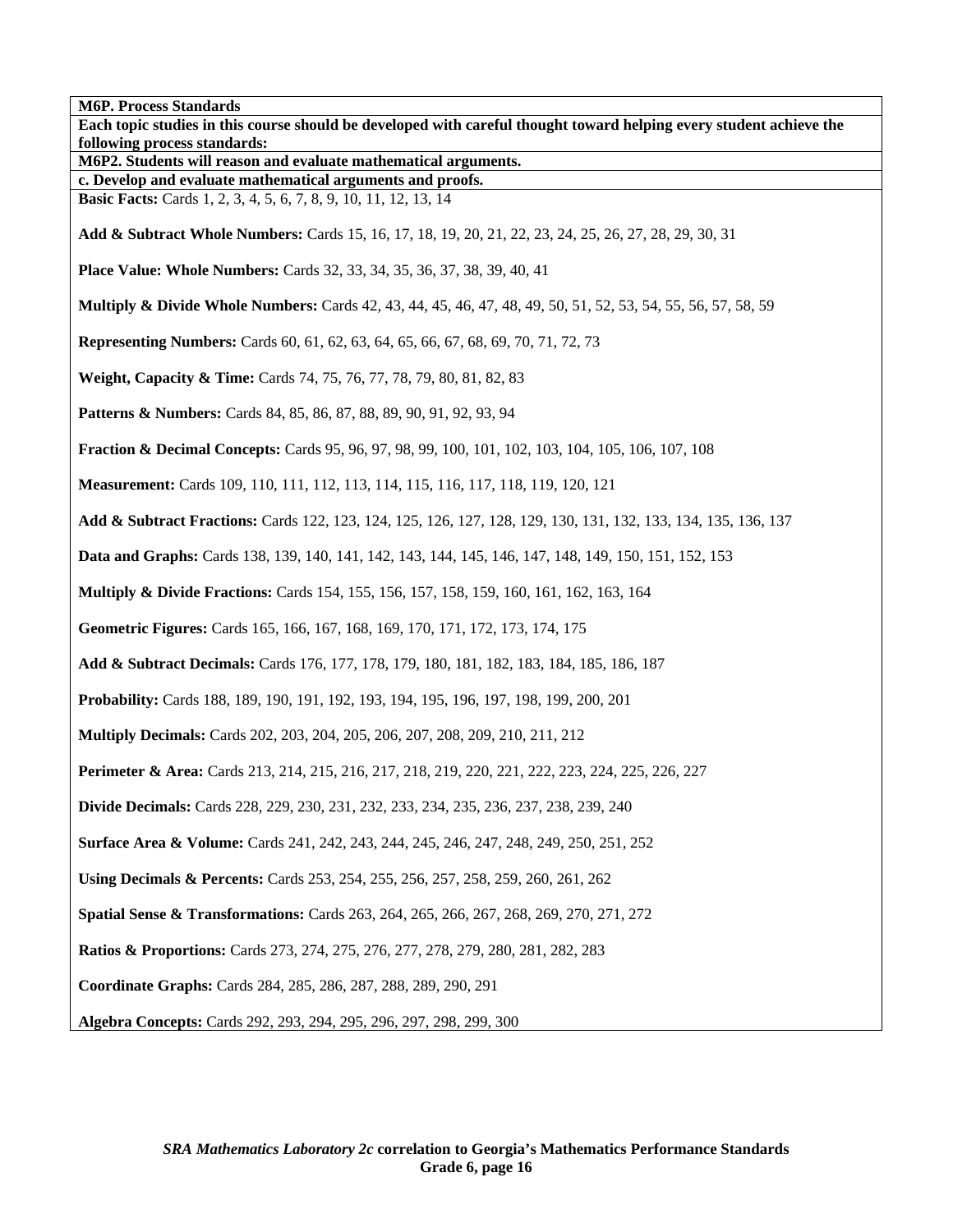**M6P. Process Standards** 

| ivior. Ffocess Standarus<br>Each topic studies in this course should be developed with careful thought toward helping every student achieve the |
|-------------------------------------------------------------------------------------------------------------------------------------------------|
| following process standards:<br>M6P2. Students will reason and evaluate mathematical arguments.                                                 |
| d. Select and use various types of reasoning and methods of proof.                                                                              |
| <b>Basic Facts:</b> Cards 1, 2, 3, 4, 5, 6, 7, 8, 9, 10, 11, 12, 13, 14                                                                         |
| Add & Subtract Whole Numbers: Cards 15, 16, 17, 18, 19, 20, 21, 22, 23, 24, 25, 26, 27, 28, 29, 30, 31                                          |
| Place Value: Whole Numbers: Cards 32, 33, 34, 35, 36, 37, 38, 39, 40, 41                                                                        |
| <b>Multiply &amp; Divide Whole Numbers:</b> Cards 42, 43, 44, 45, 46, 47, 48, 49, 50, 51, 52, 53, 54, 55, 56, 57, 58, 59                        |
| <b>Representing Numbers:</b> Cards 60, 61, 62, 63, 64, 65, 66, 67, 68, 69, 70, 71, 72, 73                                                       |
| Weight, Capacity & Time: Cards 74, 75, 76, 77, 78, 79, 80, 81, 82, 83                                                                           |
| <b>Patterns &amp; Numbers:</b> Cards 84, 85, 86, 87, 88, 89, 90, 91, 92, 93, 94                                                                 |
| <b>Fraction &amp; Decimal Concepts:</b> Cards 95, 96, 97, 98, 99, 100, 101, 102, 103, 104, 105, 106, 107, 108                                   |
| Measurement: Cards 109, 110, 111, 112, 113, 114, 115, 116, 117, 118, 119, 120, 121                                                              |
| Add & Subtract Fractions: Cards 122, 123, 124, 125, 126, 127, 128, 129, 130, 131, 132, 133, 134, 135, 136, 137                                  |
| Data and Graphs: Cards 138, 139, 140, 141, 142, 143, 144, 145, 146, 147, 148, 149, 150, 151, 152, 153                                           |
| <b>Multiply &amp; Divide Fractions:</b> Cards 154, 155, 156, 157, 158, 159, 160, 161, 162, 163, 164                                             |
| Geometric Figures: Cards 165, 166, 167, 168, 169, 170, 171, 172, 173, 174, 175                                                                  |
| Add & Subtract Decimals: Cards 176, 177, 178, 179, 180, 181, 182, 183, 184, 185, 186, 187                                                       |
| Probability: Cards 188, 189, 190, 191, 192, 193, 194, 195, 196, 197, 198, 199, 200, 201                                                         |
| Multiply Decimals: Cards 202, 203, 204, 205, 206, 207, 208, 209, 210, 211, 212                                                                  |
| Perimeter & Area: Cards 213, 214, 215, 216, 217, 218, 219, 220, 221, 222, 223, 224, 225, 226, 227                                               |
| Divide Decimals: Cards 228, 229, 230, 231, 232, 233, 234, 235, 236, 237, 238, 239, 240                                                          |
| <b>Surface Area &amp; Volume:</b> Cards 241, 242, 243, 244, 245, 246, 247, 248, 249, 250, 251, 252                                              |
| Using Decimals & Percents: Cards 253, 254, 255, 256, 257, 258, 259, 260, 261, 262                                                               |
| <b>Spatial Sense &amp; Transformations:</b> Cards 263, 264, 265, 266, 267, 268, 269, 270, 271, 272                                              |
| <b>Ratios &amp; Proportions:</b> Cards 273, 274, 275, 276, 277, 278, 279, 280, 281, 282, 283                                                    |
| Coordinate Graphs: Cards 284, 285, 286, 287, 288, 289, 290, 291                                                                                 |
| Algebra Concepts: Cards 292, 293, 294, 295, 296, 297, 298, 299, 300                                                                             |

٦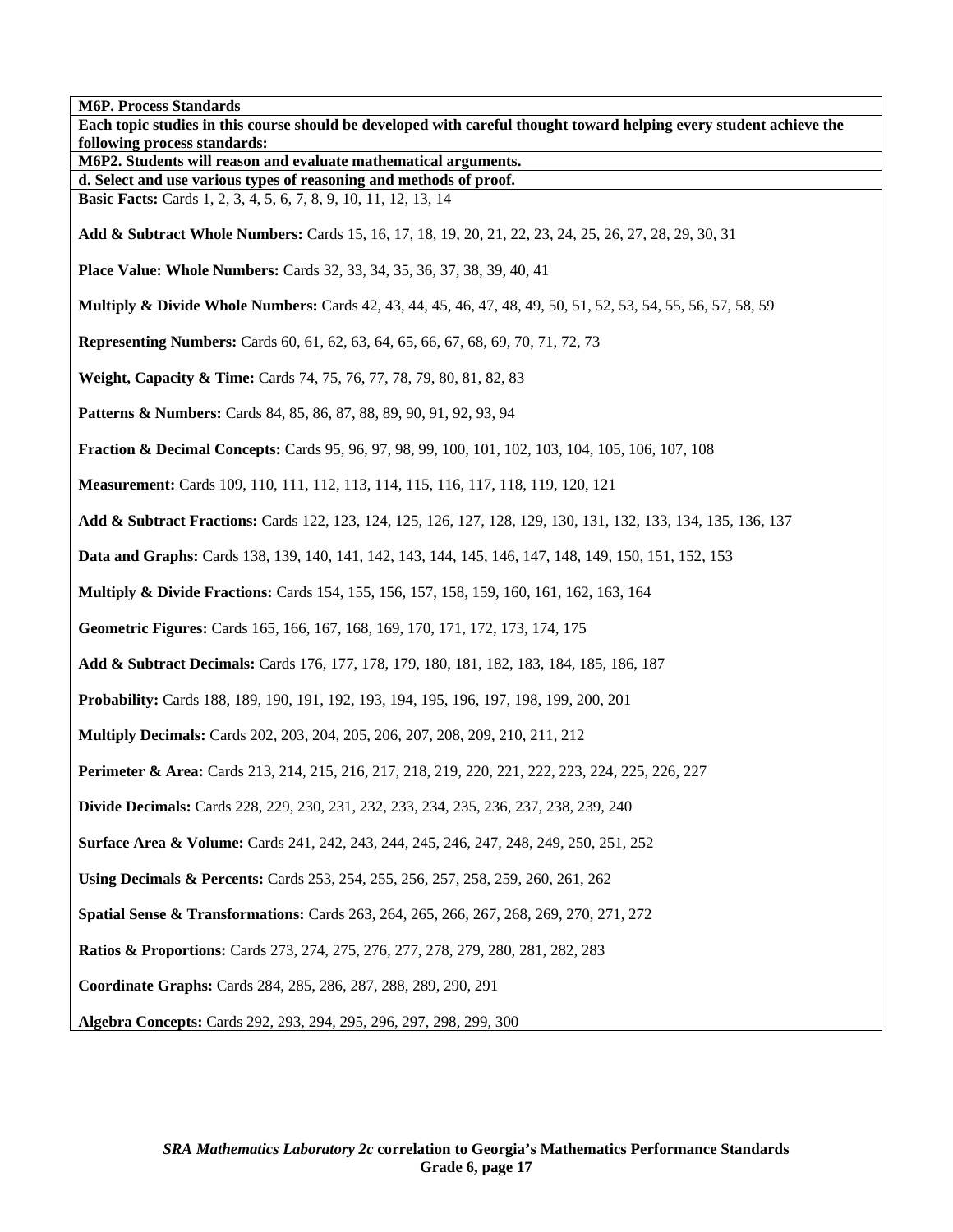**M6P. Process Standards Each topic studies in this course should be developed with careful thought toward helping every student achieve the following process standards: M6P3. Students will communicate mathematically. a. Organize and consolidate their mathematical thinking through communication. Basic Facts:** Cards 1, 2, 3, 4, 5, 6, 7, 8, 9, 10, 11, 12, 13, 14 **Add & Subtract Whole Numbers:** Cards 15, 16, 17, 18, 19, 20, 21, 22, 23, 24, 25, 26, 27, 28, 29, 30, 31 **Place Value: Whole Numbers:** Cards 32, 33, 34, 35, 36, 37, 38, 39, 40, 41 **Multiply & Divide Whole Numbers:** Cards 42, 43, 44, 45, 46, 47, 48, 49, 50, 51, 52, 53, 54, 55, 56, 57, 58, 59 **Representing Numbers:** Cards 60, 61, 62, 63, 64, 65, 66, 67, 68, 69, 70, 71, 72, 73 **Weight, Capacity & Time:** Cards 74, 75, 76, 77, 78, 79, 80, 81, 82, 83 **Patterns & Numbers:** Cards 84, 85, 86, 87, 88, 89, 90, 91, 92, 93, 94 **Fraction & Decimal Concepts:** Cards 95, 96, 97, 98, 99, 100, 101, 102, 103, 104, 105, 106, 107, 108 **Measurement:** Cards 109, 110, 111, 112, 113, 114, 115, 116, 117, 118, 119, 120, 121 **Add & Subtract Fractions:** Cards 122, 123, 124, 125, 126, 127, 128, 129, 130, 131, 132, 133, 134, 135, 136, 137 **Data and Graphs:** Cards 138, 139, 140, 141, 142, 143, 144, 145, 146, 147, 148, 149, 150, 151, 152, 153 **Multiply & Divide Fractions:** Cards 154, 155, 156, 157, 158, 159, 160, 161, 162, 163, 164 **Geometric Figures:** Cards 165, 166, 167, 168, 169, 170, 171, 172, 173, 174, 175 **Add & Subtract Decimals:** Cards 176, 177, 178, 179, 180, 181, 182, 183, 184, 185, 186, 187 **Probability:** Cards 188, 189, 190, 191, 192, 193, 194, 195, 196, 197, 198, 199, 200, 201 **Multiply Decimals:** Cards 202, 203, 204, 205, 206, 207, 208, 209, 210, 211, 212 **Perimeter & Area:** Cards 213, 214, 215, 216, 217, 218, 219, 220, 221, 222, 223, 224, 225, 226, 227 **Divide Decimals:** Cards 228, 229, 230, 231, 232, 233, 234, 235, 236, 237, 238, 239, 240 **Surface Area & Volume:** Cards 241, 242, 243, 244, 245, 246, 247, 248, 249, 250, 251, 252 **Using Decimals & Percents:** Cards 253, 254, 255, 256, 257, 258, 259, 260, 261, 262 **Spatial Sense & Transformations:** Cards 263, 264, 265, 266, 267, 268, 269, 270, 271, 272 **Ratios & Proportions:** Cards 273, 274, 275, 276, 277, 278, 279, 280, 281, 282, 283 **Coordinate Graphs:** Cards 284, 285, 286, 287, 288, 289, 290, 291 **Algebra Concepts:** Cards 292, 293, 294, 295, 296, 297, 298, 299, 300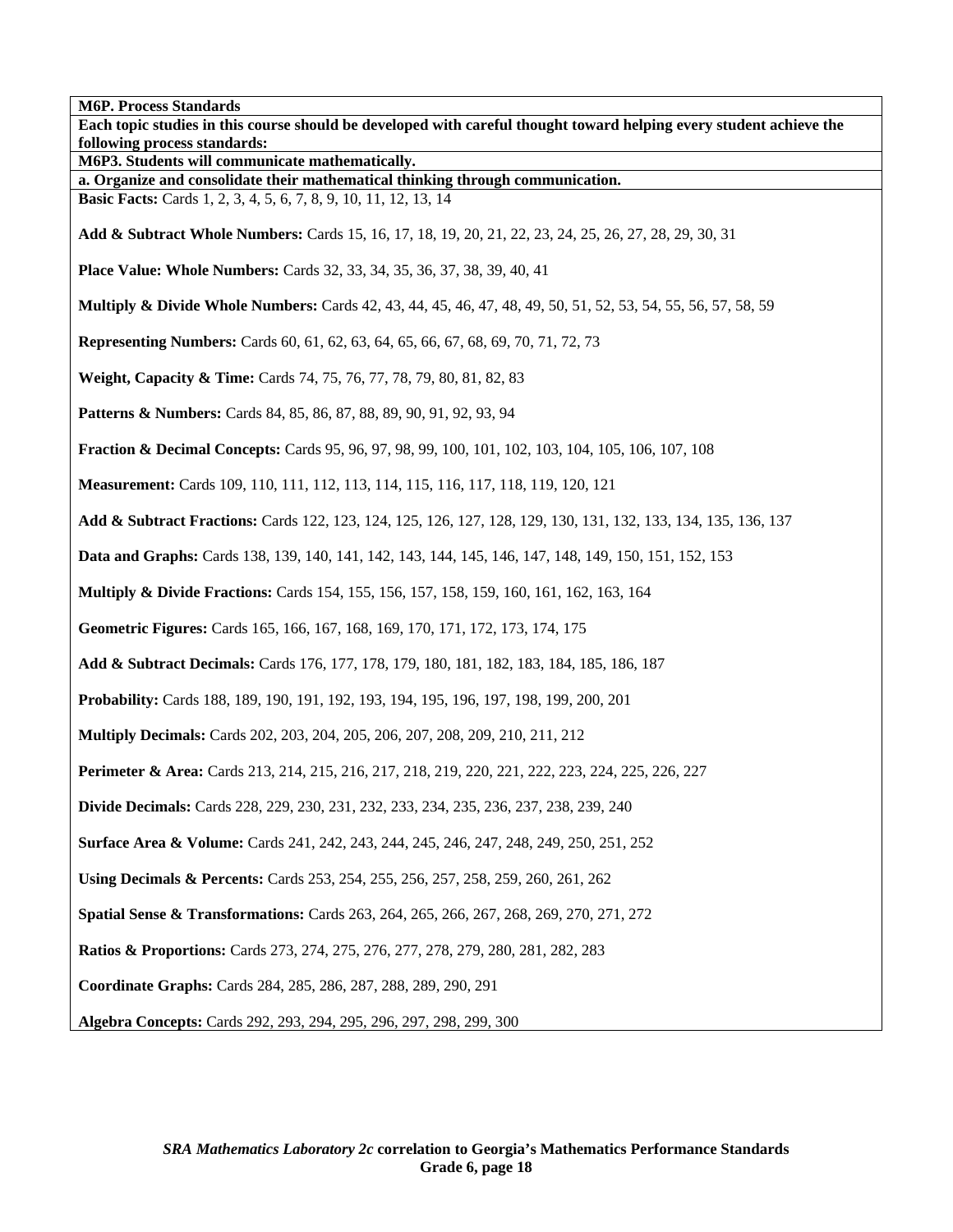**M6P. Process Standards Each topic studies in this course should be developed with careful thought toward helping every student achieve the following process standards: M6P3. Students will communicate mathematically. b. Communicate their mathematical thinking coherently and clearly to peers, teachers, and others. Basic Facts:** Cards 1, 2, 3, 4, 5, 6, 7, 8, 9, 10, 11, 12, 13, 14 **Add & Subtract Whole Numbers:** Cards 15, 16, 17, 18, 19, 20, 21, 22, 23, 24, 25, 26, 27, 28, 29, 30, 31 **Place Value: Whole Numbers:** Cards 32, 33, 34, 35, 36, 37, 38, 39, 40, 41 **Multiply & Divide Whole Numbers:** Cards 42, 43, 44, 45, 46, 47, 48, 49, 50, 51, 52, 53, 54, 55, 56, 57, 58, 59 **Representing Numbers:** Cards 60, 61, 62, 63, 64, 65, 66, 67, 68, 69, 70, 71, 72, 73 **Weight, Capacity & Time:** Cards 74, 75, 76, 77, 78, 79, 80, 81, 82, 83 **Patterns & Numbers:** Cards 84, 85, 86, 87, 88, 89, 90, 91, 92, 93, 94 **Fraction & Decimal Concepts:** Cards 95, 96, 97, 98, 99, 100, 101, 102, 103, 104, 105, 106, 107, 108 **Measurement:** Cards 109, 110, 111, 112, 113, 114, 115, 116, 117, 118, 119, 120, 121 **Add & Subtract Fractions:** Cards 122, 123, 124, 125, 126, 127, 128, 129, 130, 131, 132, 133, 134, 135, 136, 137 **Data and Graphs:** Cards 138, 139, 140, 141, 142, 143, 144, 145, 146, 147, 148, 149, 150, 151, 152, 153 **Multiply & Divide Fractions:** Cards 154, 155, 156, 157, 158, 159, 160, 161, 162, 163, 164 **Geometric Figures:** Cards 165, 166, 167, 168, 169, 170, 171, 172, 173, 174, 175 **Add & Subtract Decimals:** Cards 176, 177, 178, 179, 180, 181, 182, 183, 184, 185, 186, 187 **Probability:** Cards 188, 189, 190, 191, 192, 193, 194, 195, 196, 197, 198, 199, 200, 201 **Multiply Decimals:** Cards 202, 203, 204, 205, 206, 207, 208, 209, 210, 211, 212 **Perimeter & Area:** Cards 213, 214, 215, 216, 217, 218, 219, 220, 221, 222, 223, 224, 225, 226, 227 **Divide Decimals:** Cards 228, 229, 230, 231, 232, 233, 234, 235, 236, 237, 238, 239, 240 **Surface Area & Volume:** Cards 241, 242, 243, 244, 245, 246, 247, 248, 249, 250, 251, 252 **Using Decimals & Percents:** Cards 253, 254, 255, 256, 257, 258, 259, 260, 261, 262 **Spatial Sense & Transformations:** Cards 263, 264, 265, 266, 267, 268, 269, 270, 271, 272 **Ratios & Proportions:** Cards 273, 274, 275, 276, 277, 278, 279, 280, 281, 282, 283 **Coordinate Graphs:** Cards 284, 285, 286, 287, 288, 289, 290, 291 **Algebra Concepts:** Cards 292, 293, 294, 295, 296, 297, 298, 299, 300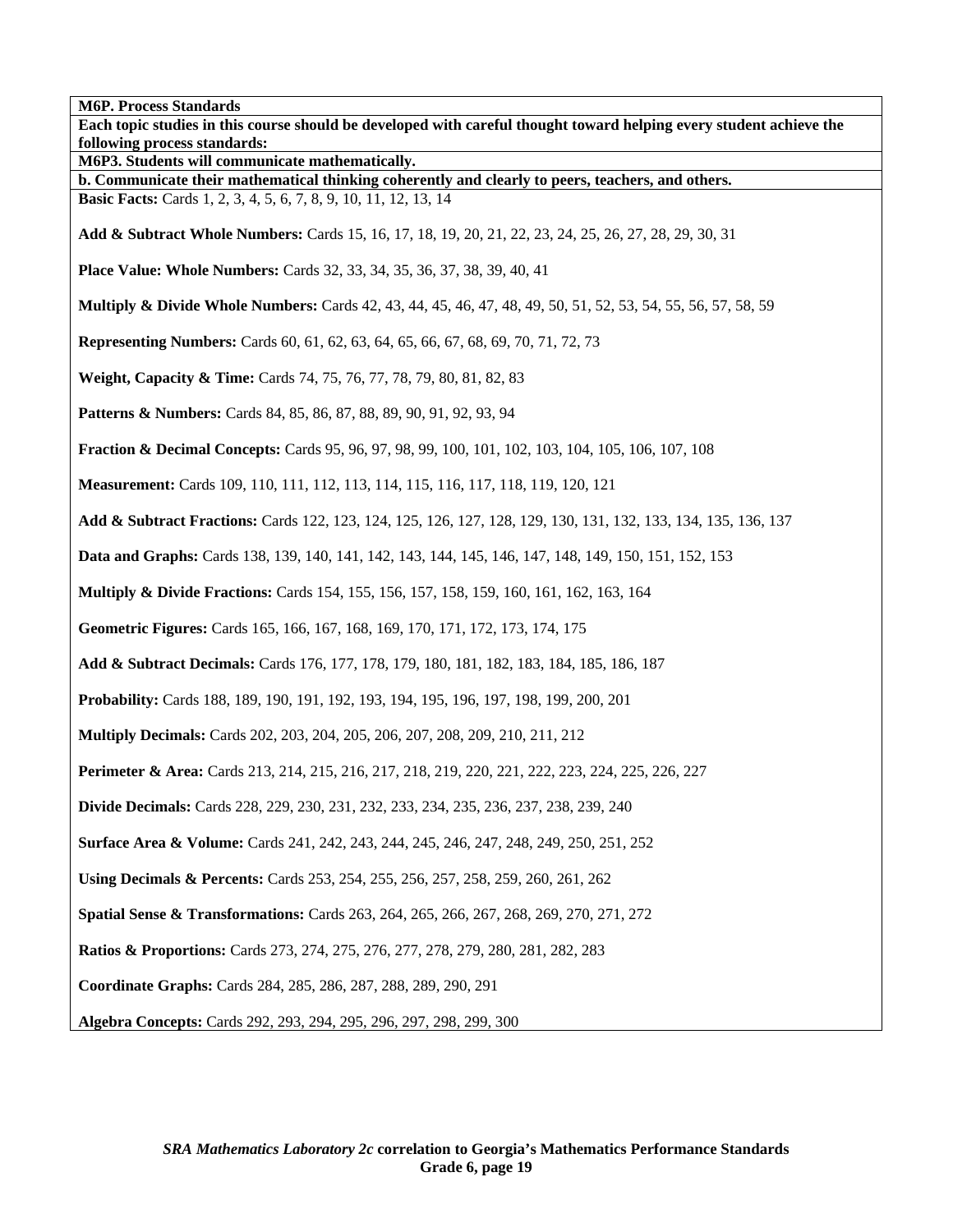**M6P. Process Standards Each topic studies in this course should be developed with careful thought toward helping every student achieve the following process standards: M6P3. Students will communicate mathematically. c. Analyze and evaluate the mathematical thinking and strategies of others. Basic Facts:** Cards 1, 2, 3, 4, 5, 6, 7, 8, 9, 10, 11, 12, 13, 14 **Add & Subtract Whole Numbers:** Cards 15, 16, 17, 18, 19, 20, 21, 22, 23, 24, 25, 26, 27, 28, 29, 30, 31 **Place Value: Whole Numbers:** Cards 32, 33, 34, 35, 36, 37, 38, 39, 40, 41 **Multiply & Divide Whole Numbers:** Cards 42, 43, 44, 45, 46, 47, 48, 49, 50, 51, 52, 53, 54, 55, 56, 57, 58, 59 **Representing Numbers:** Cards 60, 61, 62, 63, 64, 65, 66, 67, 68, 69, 70, 71, 72, 73 **Weight, Capacity & Time:** Cards 74, 75, 76, 77, 78, 79, 80, 81, 82, 83 **Patterns & Numbers:** Cards 84, 85, 86, 87, 88, 89, 90, 91, 92, 93, 94 **Fraction & Decimal Concepts:** Cards 95, 96, 97, 98, 99, 100, 101, 102, 103, 104, 105, 106, 107, 108 **Measurement:** Cards 109, 110, 111, 112, 113, 114, 115, 116, 117, 118, 119, 120, 121 **Add & Subtract Fractions:** Cards 122, 123, 124, 125, 126, 127, 128, 129, 130, 131, 132, 133, 134, 135, 136, 137 **Data and Graphs:** Cards 138, 139, 140, 141, 142, 143, 144, 145, 146, 147, 148, 149, 150, 151, 152, 153 **Multiply & Divide Fractions:** Cards 154, 155, 156, 157, 158, 159, 160, 161, 162, 163, 164 **Geometric Figures:** Cards 165, 166, 167, 168, 169, 170, 171, 172, 173, 174, 175 **Add & Subtract Decimals:** Cards 176, 177, 178, 179, 180, 181, 182, 183, 184, 185, 186, 187 **Probability:** Cards 188, 189, 190, 191, 192, 193, 194, 195, 196, 197, 198, 199, 200, 201 **Multiply Decimals:** Cards 202, 203, 204, 205, 206, 207, 208, 209, 210, 211, 212 **Perimeter & Area:** Cards 213, 214, 215, 216, 217, 218, 219, 220, 221, 222, 223, 224, 225, 226, 227 **Divide Decimals:** Cards 228, 229, 230, 231, 232, 233, 234, 235, 236, 237, 238, 239, 240 **Surface Area & Volume:** Cards 241, 242, 243, 244, 245, 246, 247, 248, 249, 250, 251, 252 **Using Decimals & Percents:** Cards 253, 254, 255, 256, 257, 258, 259, 260, 261, 262 **Spatial Sense & Transformations:** Cards 263, 264, 265, 266, 267, 268, 269, 270, 271, 272 **Ratios & Proportions:** Cards 273, 274, 275, 276, 277, 278, 279, 280, 281, 282, 283 **Coordinate Graphs:** Cards 284, 285, 286, 287, 288, 289, 290, 291 **Algebra Concepts:** Cards 292, 293, 294, 295, 296, 297, 298, 299, 300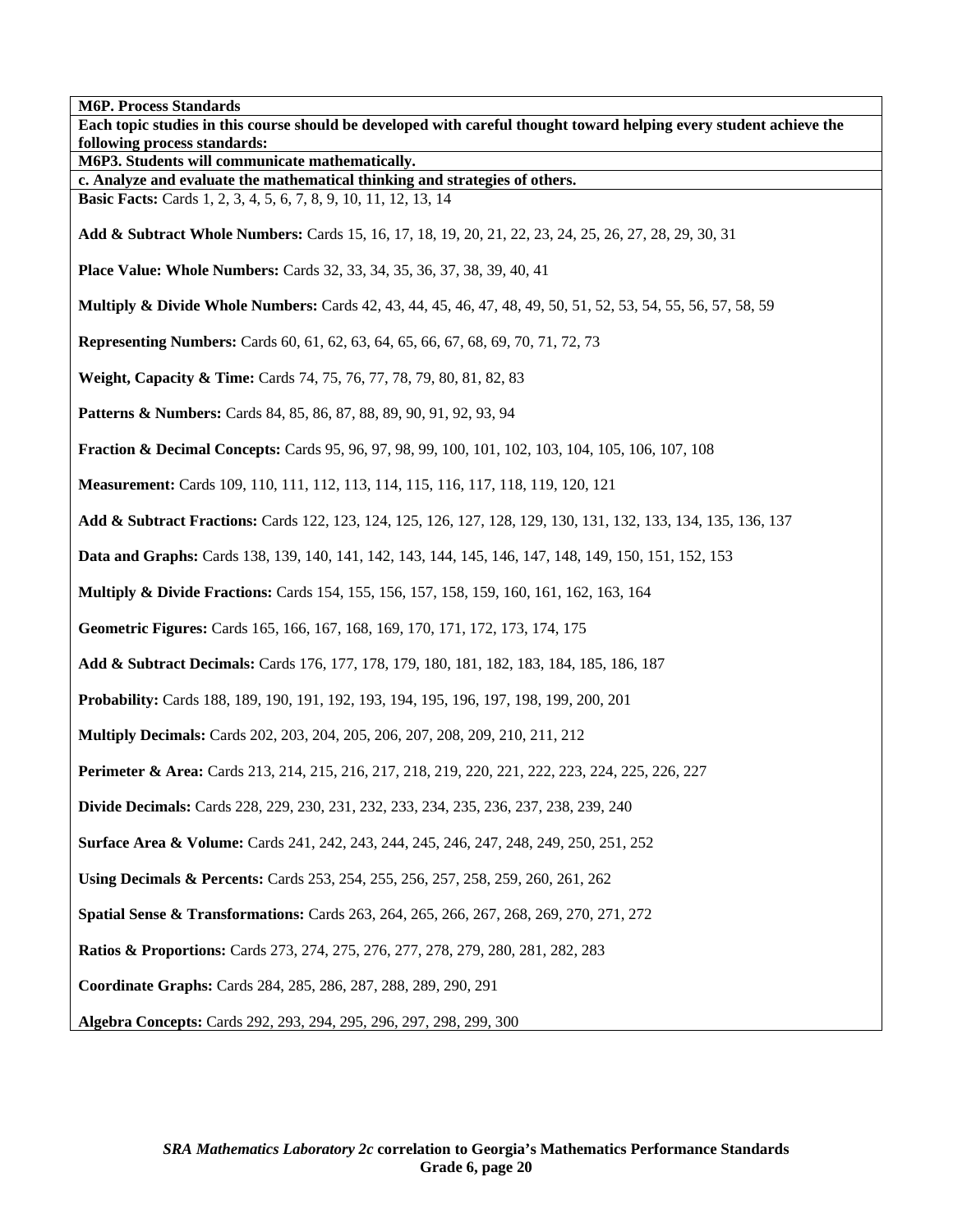**M6P. Process Standards Each topic studies in this course should be developed with careful thought toward helping every student achieve the following process standards: M6P3. Students will communicate mathematically. d. Use the language of mathematics to express mathematical ideas precisely. Basic Facts:** Cards 1, 2, 3, 4, 5, 6, 7, 8, 9, 10, 11, 12, 13, 14 **Add & Subtract Whole Numbers:** Cards 15, 16, 17, 18, 19, 20, 21, 22, 23, 24, 25, 26, 27, 28, 29, 30, 31 **Place Value: Whole Numbers:** Cards 32, 33, 34, 35, 36, 37, 38, 39, 40, 41 **Multiply & Divide Whole Numbers:** Cards 42, 43, 44, 45, 46, 47, 48, 49, 50, 51, 52, 53, 54, 55, 56, 57, 58, 59 **Representing Numbers:** Cards 60, 61, 62, 63, 64, 65, 66, 67, 68, 69, 70, 71, 72, 73 **Weight, Capacity & Time:** Cards 74, 75, 76, 77, 78, 79, 80, 81, 82, 83 **Patterns & Numbers:** Cards 84, 85, 86, 87, 88, 89, 90, 91, 92, 93, 94 **Fraction & Decimal Concepts:** Cards 95, 96, 97, 98, 99, 100, 101, 102, 103, 104, 105, 106, 107, 108 **Measurement:** Cards 109, 110, 111, 112, 113, 114, 115, 116, 117, 118, 119, 120, 121 **Add & Subtract Fractions:** Cards 122, 123, 124, 125, 126, 127, 128, 129, 130, 131, 132, 133, 134, 135, 136, 137 **Data and Graphs:** Cards 138, 139, 140, 141, 142, 143, 144, 145, 146, 147, 148, 149, 150, 151, 152, 153 **Multiply & Divide Fractions:** Cards 154, 155, 156, 157, 158, 159, 160, 161, 162, 163, 164 **Geometric Figures:** Cards 165, 166, 167, 168, 169, 170, 171, 172, 173, 174, 175 **Add & Subtract Decimals:** Cards 176, 177, 178, 179, 180, 181, 182, 183, 184, 185, 186, 187 **Probability:** Cards 188, 189, 190, 191, 192, 193, 194, 195, 196, 197, 198, 199, 200, 201 **Multiply Decimals:** Cards 202, 203, 204, 205, 206, 207, 208, 209, 210, 211, 212 **Perimeter & Area:** Cards 213, 214, 215, 216, 217, 218, 219, 220, 221, 222, 223, 224, 225, 226, 227 **Divide Decimals:** Cards 228, 229, 230, 231, 232, 233, 234, 235, 236, 237, 238, 239, 240 **Surface Area & Volume:** Cards 241, 242, 243, 244, 245, 246, 247, 248, 249, 250, 251, 252 **Using Decimals & Percents:** Cards 253, 254, 255, 256, 257, 258, 259, 260, 261, 262 **Spatial Sense & Transformations:** Cards 263, 264, 265, 266, 267, 268, 269, 270, 271, 272 **Ratios & Proportions:** Cards 273, 274, 275, 276, 277, 278, 279, 280, 281, 282, 283 **Coordinate Graphs:** Cards 284, 285, 286, 287, 288, 289, 290, 291 **Algebra Concepts:** Cards 292, 293, 294, 295, 296, 297, 298, 299, 300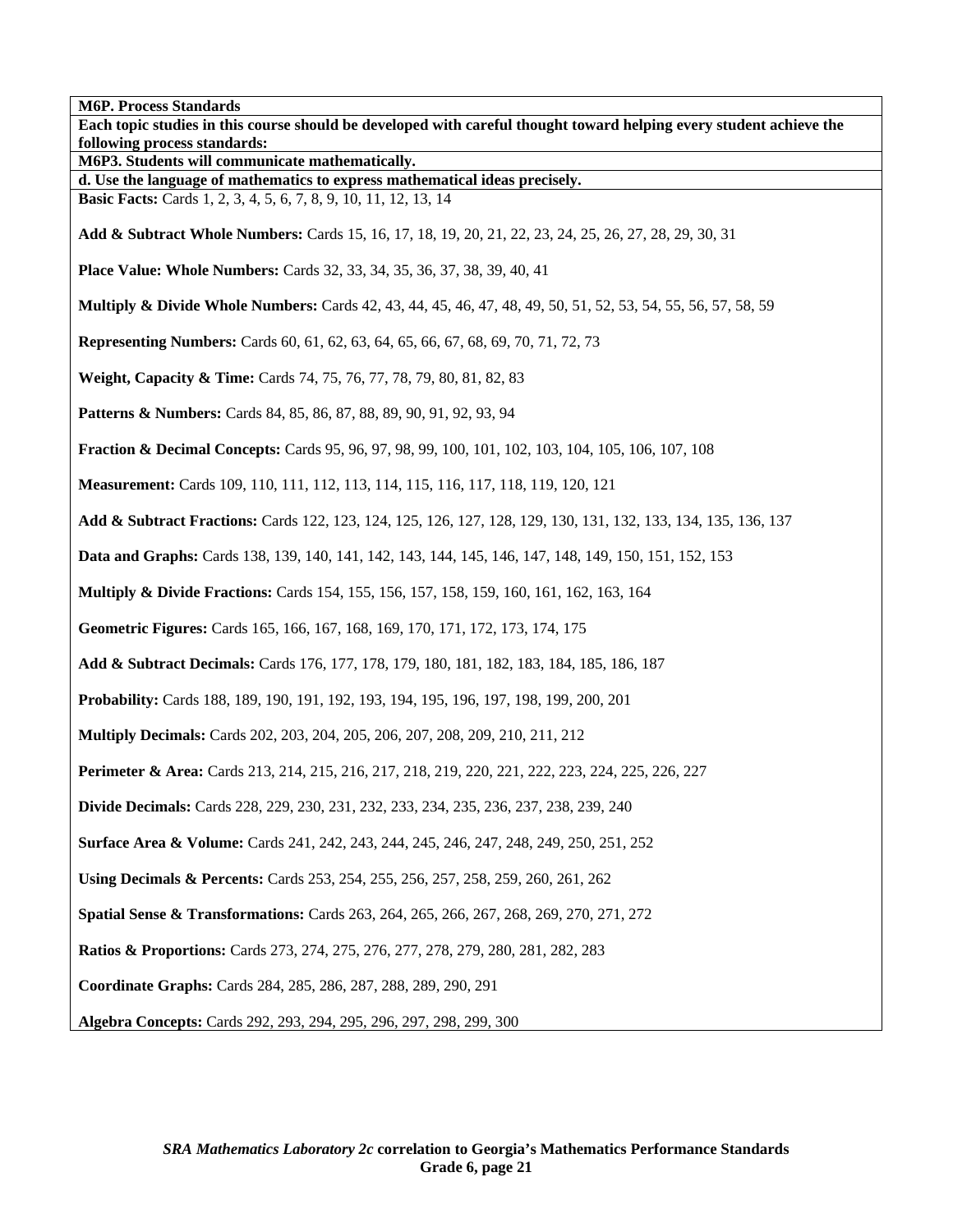**M6P. Process Standards Each topic studies in this course should be developed with careful thought toward helping every student achieve the following process standards: M6P4. Students will make connections among mathematical ideas and to other disciplines. a. Recognize and use connections among mathematical ideas. Basic Facts:** Cards 1, 2, 3, 4, 5, 6, 7, 8, 9, 10, 11, 12, 13, 14 **Add & Subtract Whole Numbers:** Cards 15, 16, 17, 18, 19, 20, 21, 22, 23, 24, 25, 26, 27, 28, 29, 30, 31 **Place Value: Whole Numbers:** Cards 32, 33, 34, 35, 36, 37, 38, 39, 40, 41 **Multiply & Divide Whole Numbers:** Cards 42, 43, 44, 45, 46, 47, 48, 49, 50, 51, 52, 53, 54, 55, 56, 57, 58, 59 **Representing Numbers:** Cards 60, 61, 62, 63, 64, 65, 66, 67, 68, 69, 70, 71, 72, 73 **Weight, Capacity & Time:** Cards 74, 75, 76, 77, 78, 79, 80, 81, 82, 83 **Patterns & Numbers:** Cards 84, 85, 86, 87, 88, 89, 90, 91, 92, 93, 94 **Fraction & Decimal Concepts:** Cards 95, 96, 97, 98, 99, 100, 101, 102, 103, 104, 105, 106, 107, 108 **Measurement:** Cards 109, 110, 111, 112, 113, 114, 115, 116, 117, 118, 119, 120, 121 **Add & Subtract Fractions:** Cards 122, 123, 124, 125, 126, 127, 128, 129, 130, 131, 132, 133, 134, 135, 136, 137 **Data and Graphs:** Cards 138, 139, 140, 141, 142, 143, 144, 145, 146, 147, 148, 149, 150, 151, 152, 153 **Multiply & Divide Fractions:** Cards 154, 155, 156, 157, 158, 159, 160, 161, 162, 163, 164 **Geometric Figures:** Cards 165, 166, 167, 168, 169, 170, 171, 172, 173, 174, 175 **Add & Subtract Decimals:** Cards 176, 177, 178, 179, 180, 181, 182, 183, 184, 185, 186, 187 **Probability:** Cards 188, 189, 190, 191, 192, 193, 194, 195, 196, 197, 198, 199, 200, 201 **Multiply Decimals:** Cards 202, 203, 204, 205, 206, 207, 208, 209, 210, 211, 212 **Perimeter & Area:** Cards 213, 214, 215, 216, 217, 218, 219, 220, 221, 222, 223, 224, 225, 226, 227 **Divide Decimals:** Cards 228, 229, 230, 231, 232, 233, 234, 235, 236, 237, 238, 239, 240 **Surface Area & Volume:** Cards 241, 242, 243, 244, 245, 246, 247, 248, 249, 250, 251, 252 **Using Decimals & Percents:** Cards 253, 254, 255, 256, 257, 258, 259, 260, 261, 262 **Spatial Sense & Transformations:** Cards 263, 264, 265, 266, 267, 268, 269, 270, 271, 272 **Ratios & Proportions:** Cards 273, 274, 275, 276, 277, 278, 279, 280, 281, 282, 283 **Coordinate Graphs:** Cards 284, 285, 286, 287, 288, 289, 290, 291 **Algebra Concepts:** Cards 292, 293, 294, 295, 296, 297, 298, 299, 300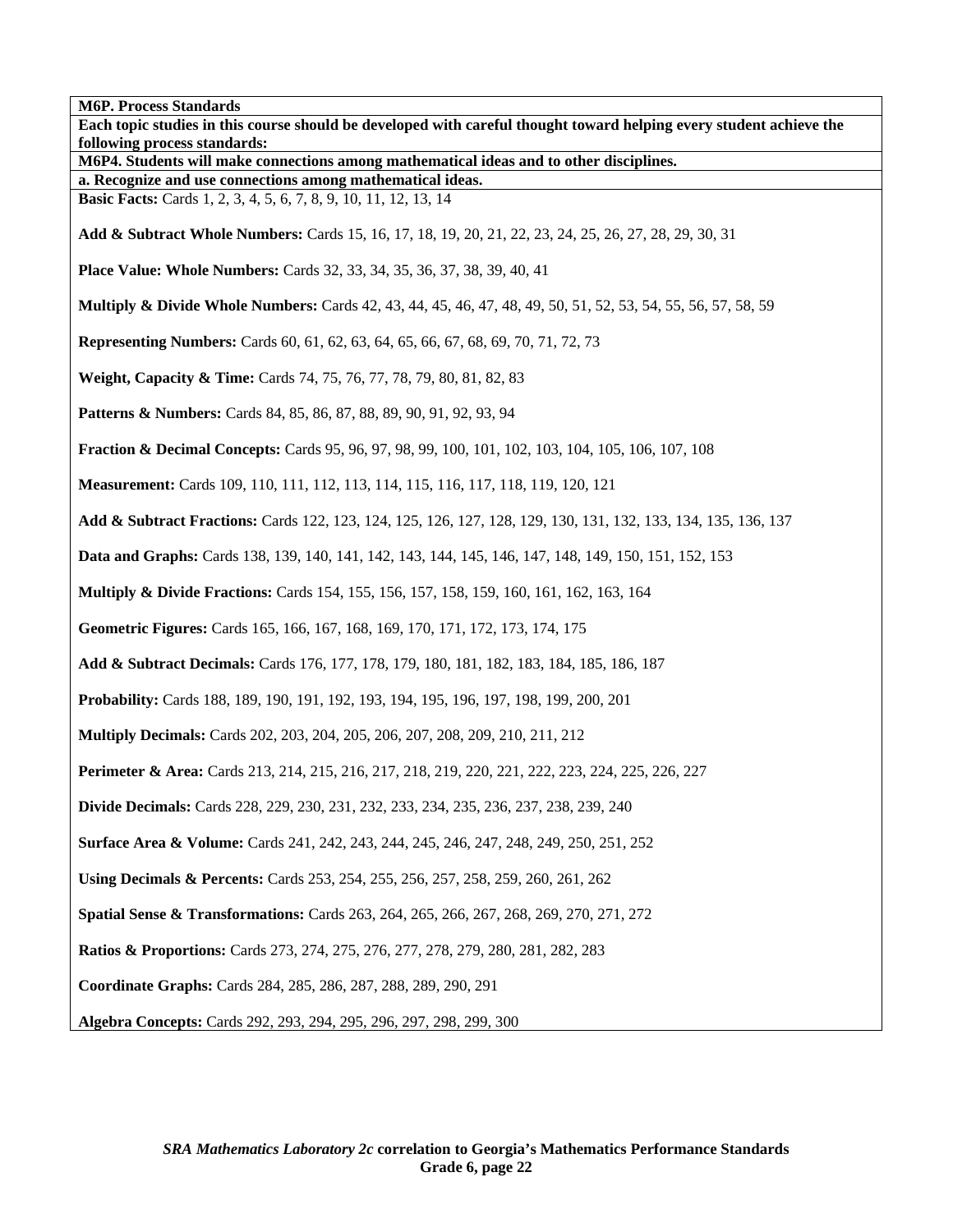**M6P. Process Standards Each topic studies in this course should be developed with careful thought toward helping every student achieve the following process standards: M6P4. Students will make connections among mathematical ideas and to other disciplines. b. Understand how mathematical ideas interconnect and build on one another to produce a coherent whole. Basic Facts:** Cards 1, 2, 3, 4, 5, 6, 7, 8, 9, 10, 11, 12, 13, 14 **Add & Subtract Whole Numbers:** Cards 15, 16, 17, 18, 19, 20, 21, 22, 23, 24, 25, 26, 27, 28, 29, 30, 31 **Place Value: Whole Numbers:** Cards 32, 33, 34, 35, 36, 37, 38, 39, 40, 41 **Multiply & Divide Whole Numbers:** Cards 42, 43, 44, 45, 46, 47, 48, 49, 50, 51, 52, 53, 54, 55, 56, 57, 58, 59 **Representing Numbers:** Cards 60, 61, 62, 63, 64, 65, 66, 67, 68, 69, 70, 71, 72, 73 **Weight, Capacity & Time:** Cards 74, 75, 76, 77, 78, 79, 80, 81, 82, 83 **Patterns & Numbers:** Cards 84, 85, 86, 87, 88, 89, 90, 91, 92, 93, 94 **Fraction & Decimal Concepts:** Cards 95, 96, 97, 98, 99, 100, 101, 102, 103, 104, 105, 106, 107, 108 **Measurement:** Cards 109, 110, 111, 112, 113, 114, 115, 116, 117, 118, 119, 120, 121 **Add & Subtract Fractions:** Cards 122, 123, 124, 125, 126, 127, 128, 129, 130, 131, 132, 133, 134, 135, 136, 137 **Data and Graphs:** Cards 138, 139, 140, 141, 142, 143, 144, 145, 146, 147, 148, 149, 150, 151, 152, 153 **Multiply & Divide Fractions:** Cards 154, 155, 156, 157, 158, 159, 160, 161, 162, 163, 164 **Geometric Figures:** Cards 165, 166, 167, 168, 169, 170, 171, 172, 173, 174, 175 **Add & Subtract Decimals:** Cards 176, 177, 178, 179, 180, 181, 182, 183, 184, 185, 186, 187 **Probability:** Cards 188, 189, 190, 191, 192, 193, 194, 195, 196, 197, 198, 199, 200, 201 **Multiply Decimals:** Cards 202, 203, 204, 205, 206, 207, 208, 209, 210, 211, 212 **Perimeter & Area:** Cards 213, 214, 215, 216, 217, 218, 219, 220, 221, 222, 223, 224, 225, 226, 227 **Divide Decimals:** Cards 228, 229, 230, 231, 232, 233, 234, 235, 236, 237, 238, 239, 240 **Surface Area & Volume:** Cards 241, 242, 243, 244, 245, 246, 247, 248, 249, 250, 251, 252 **Using Decimals & Percents:** Cards 253, 254, 255, 256, 257, 258, 259, 260, 261, 262 **Spatial Sense & Transformations:** Cards 263, 264, 265, 266, 267, 268, 269, 270, 271, 272 **Ratios & Proportions:** Cards 273, 274, 275, 276, 277, 278, 279, 280, 281, 282, 283 **Coordinate Graphs:** Cards 284, 285, 286, 287, 288, 289, 290, 291

**Algebra Concepts:** Cards 292, 293, 294, 295, 296, 297, 298, 299, 300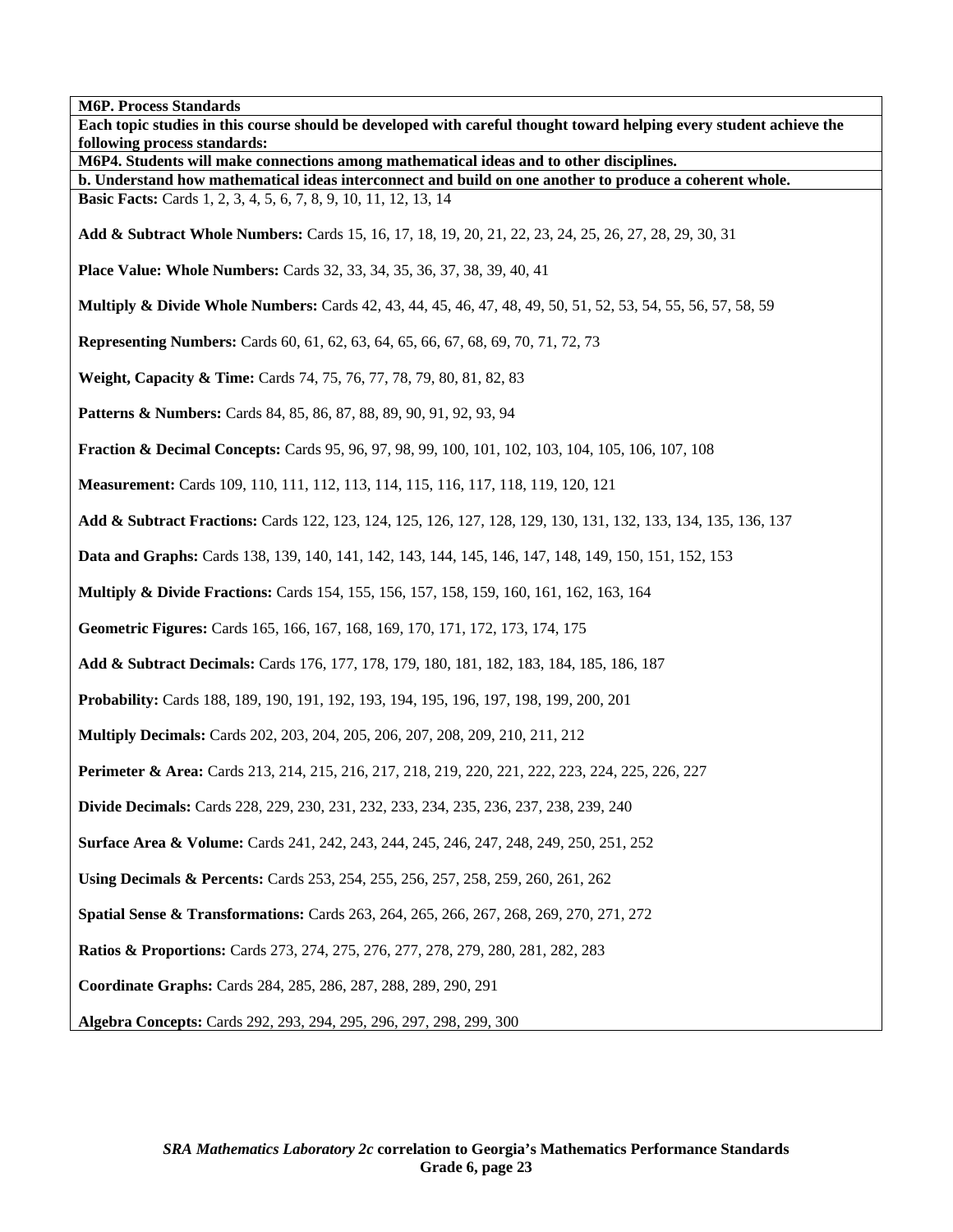**M6P. Process Standards Each topic studies in this course should be developed with careful thought toward helping every student achieve the following process standards: M6P4. Students will make connections among mathematical ideas and to other disciplines. c. Recognize and apply mathematics in contexts outside of mathematics. Basic Facts:** Cards 1, 2, 3, 4, 5, 6, 7, 8, 9, 10, 11, 12, 13, 14 **Add & Subtract Whole Numbers:** Cards 15, 16, 17, 18, 19, 20, 21, 22, 23, 24, 25, 26, 27, 28, 29, 30, 31 **Place Value: Whole Numbers:** Cards 32, 33, 34, 35, 36, 37, 38, 39, 40, 41 **Multiply & Divide Whole Numbers:** Cards 42, 43, 44, 45, 46, 47, 48, 49, 50, 51, 52, 53, 54, 55, 56, 57, 58, 59 **Representing Numbers:** Cards 60, 61, 62, 63, 64, 65, 66, 67, 68, 69, 70, 71, 72, 73 **Weight, Capacity & Time:** Cards 74, 75, 76, 77, 78, 79, 80, 81, 82, 83 **Patterns & Numbers:** Cards 84, 85, 86, 87, 88, 89, 90, 91, 92, 93, 94 **Fraction & Decimal Concepts:** Cards 95, 96, 97, 98, 99, 100, 101, 102, 103, 104, 105, 106, 107, 108 **Measurement:** Cards 109, 110, 111, 112, 113, 114, 115, 116, 117, 118, 119, 120, 121 **Add & Subtract Fractions:** Cards 122, 123, 124, 125, 126, 127, 128, 129, 130, 131, 132, 133, 134, 135, 136, 137 **Data and Graphs:** Cards 138, 139, 140, 141, 142, 143, 144, 145, 146, 147, 148, 149, 150, 151, 152, 153 **Multiply & Divide Fractions:** Cards 154, 155, 156, 157, 158, 159, 160, 161, 162, 163, 164 **Geometric Figures:** Cards 165, 166, 167, 168, 169, 170, 171, 172, 173, 174, 175 **Add & Subtract Decimals:** Cards 176, 177, 178, 179, 180, 181, 182, 183, 184, 185, 186, 187 **Probability:** Cards 188, 189, 190, 191, 192, 193, 194, 195, 196, 197, 198, 199, 200, 201 **Multiply Decimals:** Cards 202, 203, 204, 205, 206, 207, 208, 209, 210, 211, 212 **Perimeter & Area:** Cards 213, 214, 215, 216, 217, 218, 219, 220, 221, 222, 223, 224, 225, 226, 227 **Divide Decimals:** Cards 228, 229, 230, 231, 232, 233, 234, 235, 236, 237, 238, 239, 240 **Surface Area & Volume:** Cards 241, 242, 243, 244, 245, 246, 247, 248, 249, 250, 251, 252 **Using Decimals & Percents:** Cards 253, 254, 255, 256, 257, 258, 259, 260, 261, 262 **Spatial Sense & Transformations:** Cards 263, 264, 265, 266, 267, 268, 269, 270, 271, 272 **Ratios & Proportions:** Cards 273, 274, 275, 276, 277, 278, 279, 280, 281, 282, 283 **Coordinate Graphs:** Cards 284, 285, 286, 287, 288, 289, 290, 291 **Algebra Concepts:** Cards 292, 293, 294, 295, 296, 297, 298, 299, 300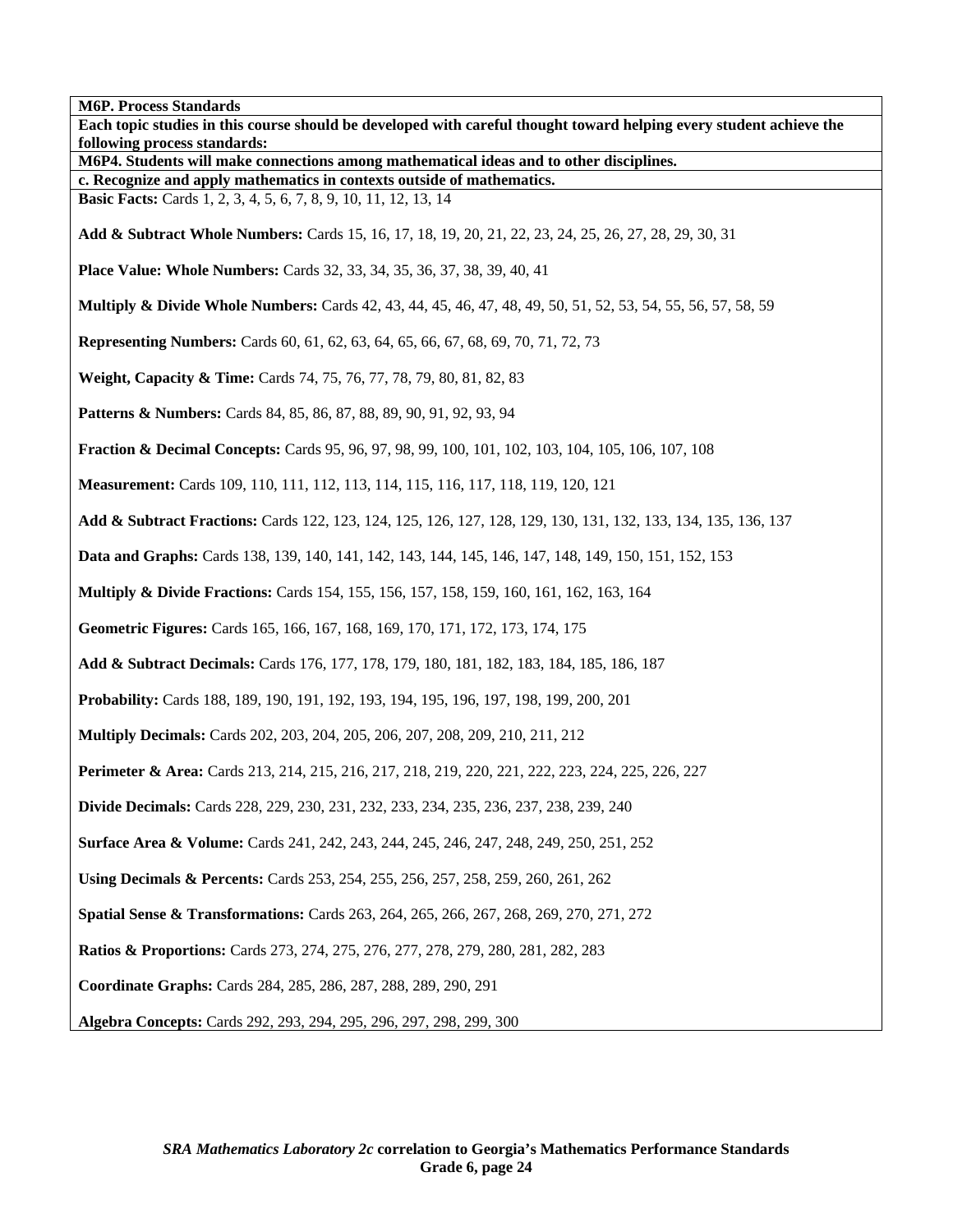**M6P. Process Standards Each topic studies in this course should be developed with careful thought toward helping every student achieve the following process standards: M6P5. Students will represent mathematics in multiple ways. a. Create and use representations to organize, record, and communicate mathematical ideas. Basic Facts:** Cards 1, 2, 3, 4, 5, 6, 7, 8, 9, 10, 11, 12, 13, 14 **Add & Subtract Whole Numbers:** Cards 15, 16, 17, 18, 19, 20, 21, 22, 23, 24, 25, 26, 27, 28, 29, 30, 31 **Place Value: Whole Numbers:** Cards 32, 33, 34, 35, 36, 37, 38, 39, 40, 41 **Multiply & Divide Whole Numbers:** Cards 42, 43, 44, 45, 46, 47, 48, 49, 50, 51, 52, 53, 54, 55, 56, 57, 58, 59 **Representing Numbers:** Cards 60, 61, 62, 63, 64, 65, 66, 67, 68, 69, 70, 71, 72, 73 **Weight, Capacity & Time:** Cards 74, 75, 76, 77, 78, 79, 80, 81, 82, 83 **Patterns & Numbers:** Cards 84, 85, 86, 87, 88, 89, 90, 91, 92, 93, 94 **Fraction & Decimal Concepts:** Cards 95, 96, 97, 98, 99, 100, 101, 102, 103, 104, 105, 106, 107, 108 **Measurement:** Cards 109, 110, 111, 112, 113, 114, 115, 116, 117, 118, 119, 120, 121 **Add & Subtract Fractions:** Cards 122, 123, 124, 125, 126, 127, 128, 129, 130, 131, 132, 133, 134, 135, 136, 137 **Data and Graphs:** Cards 138, 139, 140, 141, 142, 143, 144, 145, 146, 147, 148, 149, 150, 151, 152, 153 **Multiply & Divide Fractions:** Cards 154, 155, 156, 157, 158, 159, 160, 161, 162, 163, 164 **Geometric Figures:** Cards 165, 166, 167, 168, 169, 170, 171, 172, 173, 174, 175 **Add & Subtract Decimals:** Cards 176, 177, 178, 179, 180, 181, 182, 183, 184, 185, 186, 187 **Probability:** Cards 188, 189, 190, 191, 192, 193, 194, 195, 196, 197, 198, 199, 200, 201 **Multiply Decimals:** Cards 202, 203, 204, 205, 206, 207, 208, 209, 210, 211, 212 **Perimeter & Area:** Cards 213, 214, 215, 216, 217, 218, 219, 220, 221, 222, 223, 224, 225, 226, 227 **Divide Decimals:** Cards 228, 229, 230, 231, 232, 233, 234, 235, 236, 237, 238, 239, 240 **Surface Area & Volume:** Cards 241, 242, 243, 244, 245, 246, 247, 248, 249, 250, 251, 252 **Using Decimals & Percents:** Cards 253, 254, 255, 256, 257, 258, 259, 260, 261, 262 **Spatial Sense & Transformations:** Cards 263, 264, 265, 266, 267, 268, 269, 270, 271, 272 **Ratios & Proportions:** Cards 273, 274, 275, 276, 277, 278, 279, 280, 281, 282, 283 **Coordinate Graphs:** Cards 284, 285, 286, 287, 288, 289, 290, 291 **Algebra Concepts:** Cards 292, 293, 294, 295, 296, 297, 298, 299, 300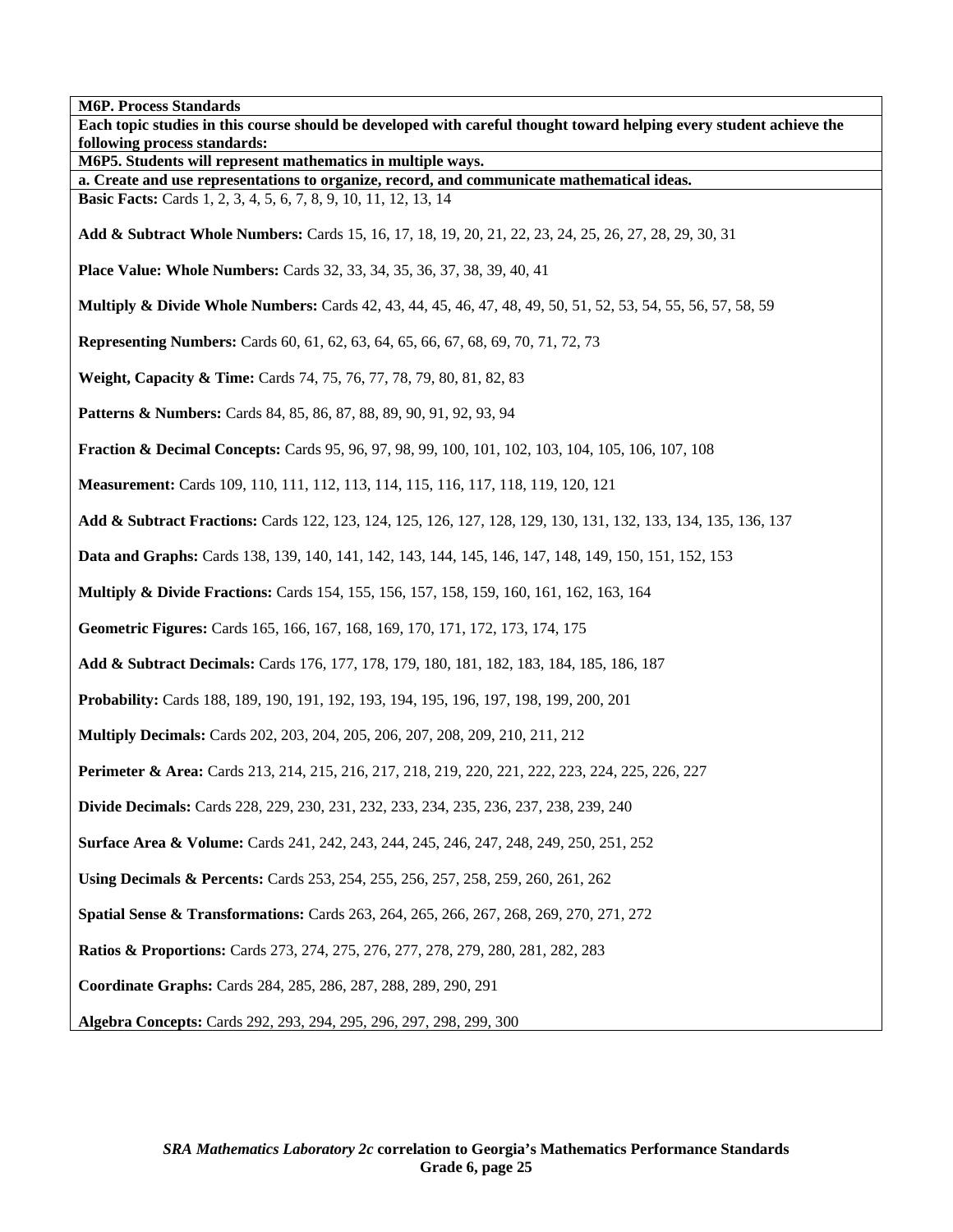**M6P. Process Standards Each topic studies in this course should be developed with careful thought toward helping every student achieve the following process standards: M6P5. Students will represent mathematics in multiple ways. b. Select, apply and translate among mathematical representations to solve problems. Basic Facts:** Cards 1, 2, 3, 4, 5, 6, 7, 8, 9, 10, 11, 12, 13, 14 **Add & Subtract Whole Numbers:** Cards 15, 16, 17, 18, 19, 20, 21, 22, 23, 24, 25, 26, 27, 28, 29, 30, 31 **Place Value: Whole Numbers:** Cards 32, 33, 34, 35, 36, 37, 38, 39, 40, 41 **Multiply & Divide Whole Numbers:** Cards 42, 43, 44, 45, 46, 47, 48, 49, 50, 51, 52, 53, 54, 55, 56, 57, 58, 59 **Representing Numbers:** Cards 60, 61, 62, 63, 64, 65, 66, 67, 68, 69, 70, 71, 72, 73 **Weight, Capacity & Time:** Cards 74, 75, 76, 77, 78, 79, 80, 81, 82, 83 **Patterns & Numbers:** Cards 84, 85, 86, 87, 88, 89, 90, 91, 92, 93, 94 **Fraction & Decimal Concepts:** Cards 95, 96, 97, 98, 99, 100, 101, 102, 103, 104, 105, 106, 107, 108 **Measurement:** Cards 109, 110, 111, 112, 113, 114, 115, 116, 117, 118, 119, 120, 121 **Add & Subtract Fractions:** Cards 122, 123, 124, 125, 126, 127, 128, 129, 130, 131, 132, 133, 134, 135, 136, 137 **Data and Graphs:** Cards 138, 139, 140, 141, 142, 143, 144, 145, 146, 147, 148, 149, 150, 151, 152, 153 **Multiply & Divide Fractions:** Cards 154, 155, 156, 157, 158, 159, 160, 161, 162, 163, 164 **Geometric Figures:** Cards 165, 166, 167, 168, 169, 170, 171, 172, 173, 174, 175 **Add & Subtract Decimals:** Cards 176, 177, 178, 179, 180, 181, 182, 183, 184, 185, 186, 187 **Probability:** Cards 188, 189, 190, 191, 192, 193, 194, 195, 196, 197, 198, 199, 200, 201 **Multiply Decimals:** Cards 202, 203, 204, 205, 206, 207, 208, 209, 210, 211, 212 **Perimeter & Area:** Cards 213, 214, 215, 216, 217, 218, 219, 220, 221, 222, 223, 224, 225, 226, 227 **Divide Decimals:** Cards 228, 229, 230, 231, 232, 233, 234, 235, 236, 237, 238, 239, 240 **Surface Area & Volume:** Cards 241, 242, 243, 244, 245, 246, 247, 248, 249, 250, 251, 252 **Using Decimals & Percents:** Cards 253, 254, 255, 256, 257, 258, 259, 260, 261, 262 **Spatial Sense & Transformations:** Cards 263, 264, 265, 266, 267, 268, 269, 270, 271, 272 **Ratios & Proportions:** Cards 273, 274, 275, 276, 277, 278, 279, 280, 281, 282, 283 **Coordinate Graphs:** Cards 284, 285, 286, 287, 288, 289, 290, 291 **Algebra Concepts:** Cards 292, 293, 294, 295, 296, 297, 298, 299, 300